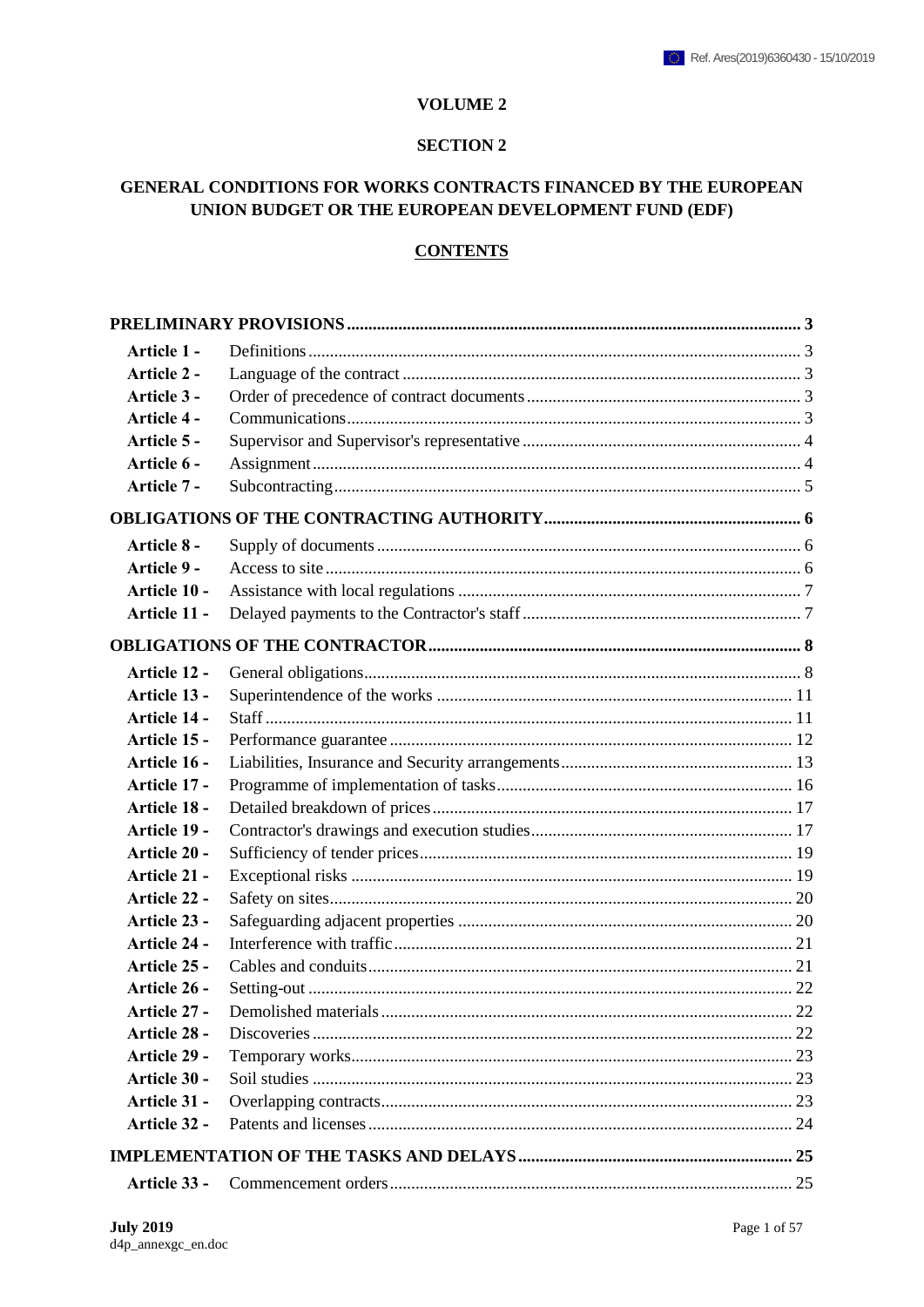| Article 34 -        |  |
|---------------------|--|
| Article 35 -        |  |
| Article 36 -        |  |
| Article 37 -        |  |
| Article 38 -        |  |
|                     |  |
|                     |  |
| Article 39 -        |  |
| Article 40 -        |  |
| Article 41 -        |  |
| Article 42 -        |  |
| Article 43 -        |  |
|                     |  |
| <b>Article 44 -</b> |  |
| Article 45 -        |  |
| Article 46 -        |  |
| Article 47 -        |  |
| <b>Article 48 -</b> |  |
| <b>Article 49 -</b> |  |
| Article 50 -        |  |
| Article 51 -        |  |
| Article 52 -        |  |
| Article 53 -        |  |
| Article 54 -        |  |
| Article 55 -        |  |
| Article 56 -        |  |
|                     |  |
| Article 57 -        |  |
| <b>Article 58 -</b> |  |
| Article 59 -        |  |
| Article 60 -        |  |
| Article 61 -        |  |
| Article 62 -        |  |
|                     |  |
| Article 63 -        |  |
| Article 64 -        |  |
| Article 65 -        |  |
| Article 66 -        |  |
| Article 67 -        |  |
|                     |  |
| Article 68 -        |  |
| Article 69 -        |  |
|                     |  |
|                     |  |
| Article 70 -        |  |
| Article 71 -        |  |
| Article 72 -        |  |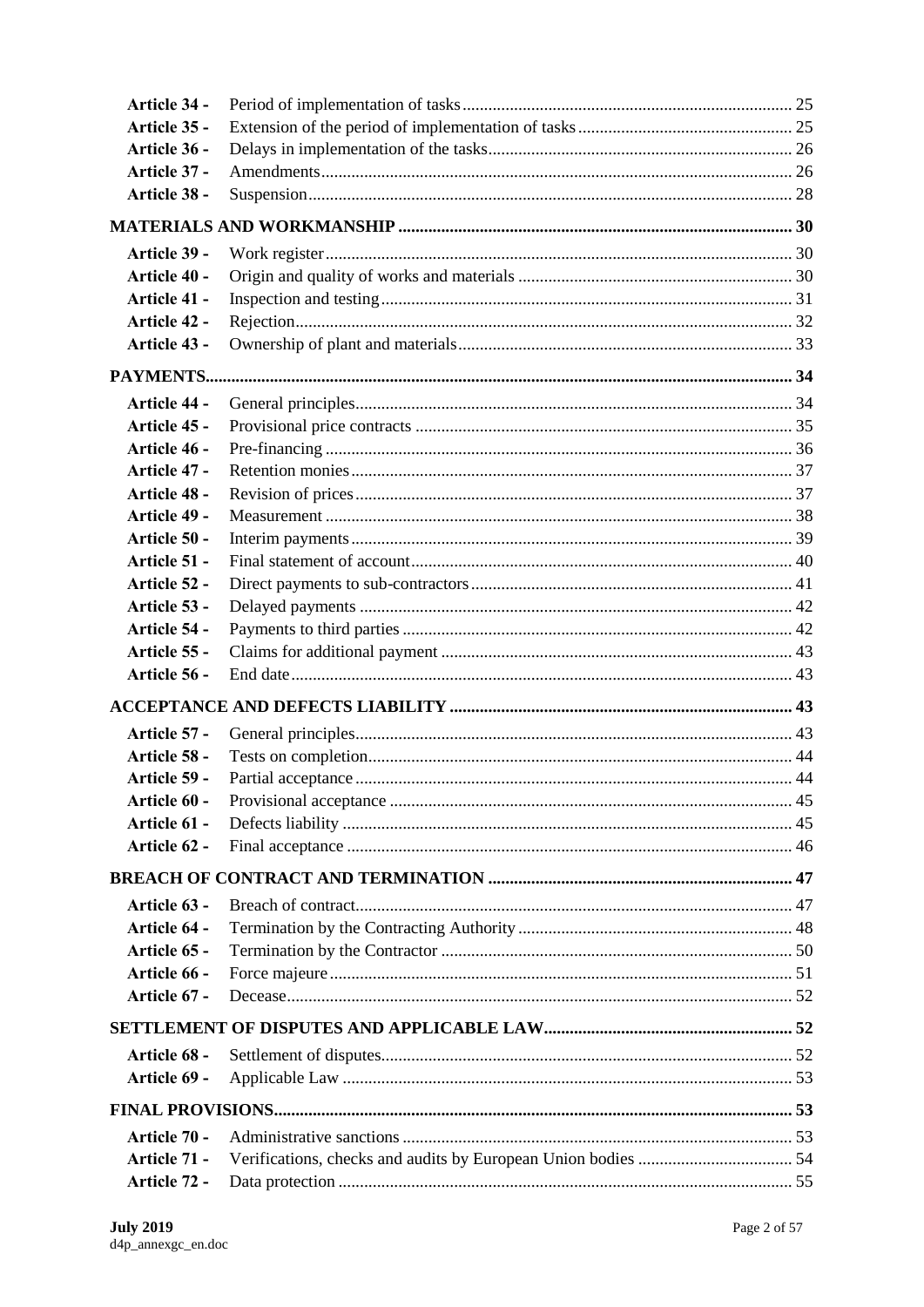# **PRELIMINARY PROVISIONS**

### <span id="page-2-1"></span><span id="page-2-0"></span>**Article 1 - Definitions**

- 1.1. The definitions of the terms used throughout this general conditions are laid down in the 'Glossary of terms', annex A1a to the practical guide, which forms an integral part of this contract.
- 1.2. The headings and titles in these general conditions shall not be taken as part thereof or be taken into consideration in the interpretation of the contract.
- 1.3. Where the context so permits, words in the singular shall be deemed to include the plural and vice versa, and words in the masculine shall be deemed to include the feminine and vice versa.
- 1.4. Words designating persons or parties shall include firms and companies and any organisation having legal capacity.

## <span id="page-2-2"></span>**Article 2 - Language of the contract**

2.1. The language of the contract and of all communications between the contractor, contracting authority and supervisor or their representatives shall be as stated in the special conditions.

### <span id="page-2-3"></span>**Article 3 - Order of precedence of contract documents**

3.1. The order of precedence of the contract documents shall be as stated in the contract.

### <span id="page-2-4"></span>**Article 4 - Communications**

- 4.1. Any written communications between the contracting authority and/or the supervisor on the one hand, and the contractor on the other hand, shall state the contract title and identification number and shall be sent by post, cable, telex, facsimile transmission, email or personal delivery, to the appropriate addresses designated by those parties for that purpose in the special conditions.
- 4.2. If the sender requires evidence of receipt, it shall state such requirement in its communication and shall demand such evidence of receipt whenever there is a deadline for the receipt of the communication. In any event, the sender shall take all the necessary measures to ensure timely receipt of its communication.
- 4.3. Wherever the contract provides for the giving or issue of any notice, consent, approval, certificate or decision, unless otherwise specified such notice, consent, approval, certificate or decision shall be in writing and the words 'notify', 'consent', 'certify',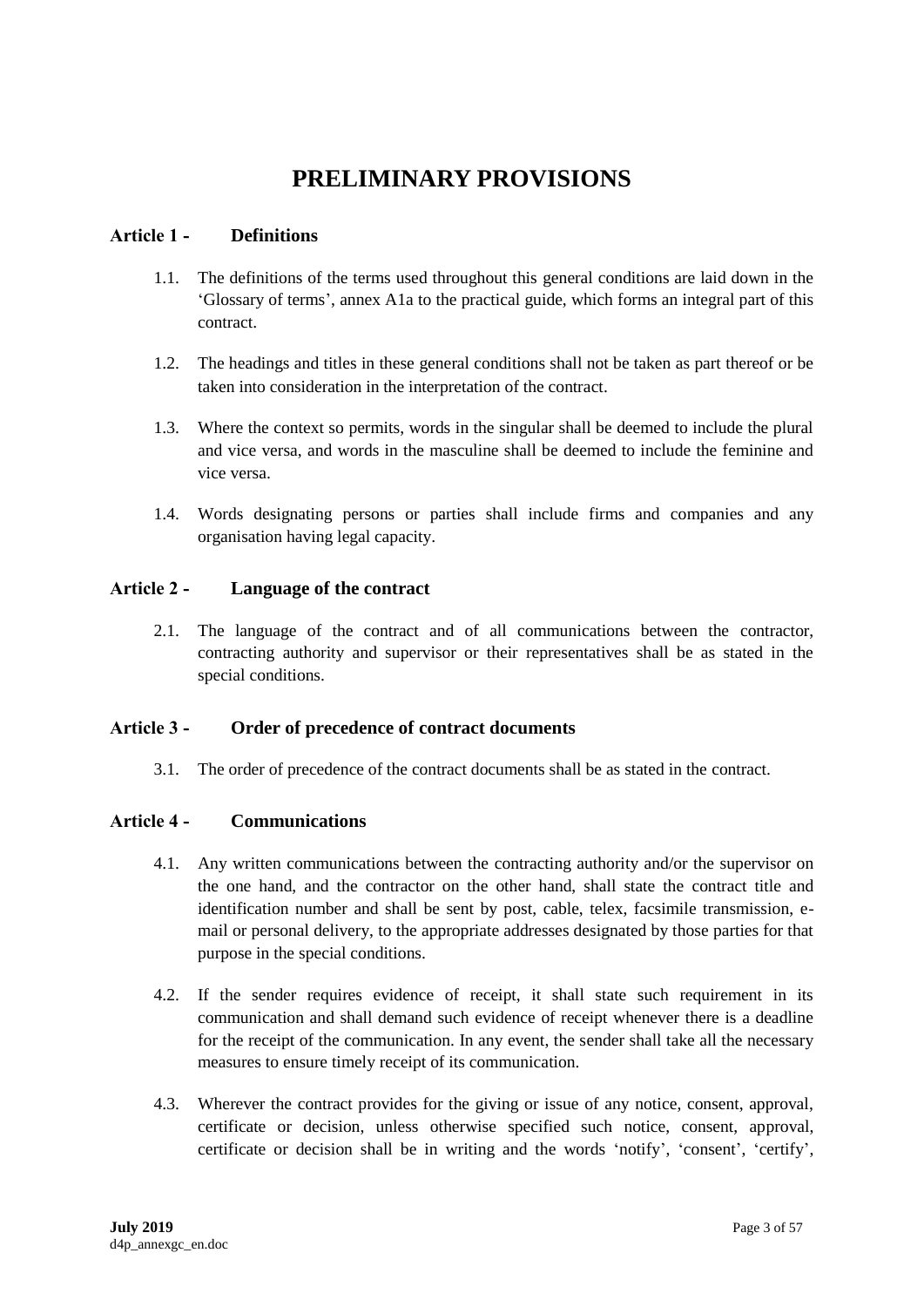'approve' or 'decide' shall be construed accordingly. Any such consent, approval, certificate or decision shall not unreasonably be withheld or delayed.

## <span id="page-3-0"></span>**Article 5 - Supervisor and supervisor's representative**

- 5.1. The supervisor shall carry out the duties specified in the contract. Except as expressly stated in the contract, the supervisor shall not have authority to relieve the contractor of any of its obligations under the contract.
- 5.2. The supervisor may, from time to time, while retaining ultimate responsibility, delegate to the supervisor's representative any of the duties and authority vested in the supervisor and he may at any time revoke such delegation or replace the representative. Any such delegation, revocation or replacement shall be in writing and shall not take effect until a copy thereof has been delivered to the contractor. The administrative order which determines the duties, authority and identity of the supervisor's representative shall be issued by the supervisor at the moment of the commencement order. The role of the supervisor's representative shall be to supervise and inspect works and to test and examine the materials employed and the quality of workmanship. Under no circumstances will the supervisor's representative be empowered to relieve the contractor of its obligations under the contract or – save where express instructions to that effect are given below or in the contract – order works resulting in an extension of the period of implementation of tasks or additional costs to be paid by the contracting authority or introduce variants in the nature or scale of the works.
- 5.3. Any communication given by the supervisor's representative to the contractor in accordance with the terms of such delegation shall have the same effect as though it had been given by the supervisor, provided that:
	- a) any failure on the part of the supervisor's representative to disapprove any work, materials or plant shall not prejudice the authority of the supervisor to disapprove such work, materials or plant and to give the instructions necessary for the rectification thereof;
	- b) the supervisor shall be at liberty to reverse or vary the contents of such communication.
- 5.4. Instructions and/or orders issued in writing by the supervisor shall be considered an administrative order. Such orders shall be dated, numbered and entered by the supervisor in a register, and copies thereof delivered by hand, where appropriate, to the contractor's representative.

### <span id="page-3-1"></span>**Article 6 - Assignment**

- 6.1. An assignment shall be valid only if it is a written agreement by which the contractor transfers its contract or part thereof to a third party.
- 6.2. The contractor shall not, without the prior consent of the contracting authority, assign the contract or any part thereof, or any benefit or interest thereunder, except in the following cases: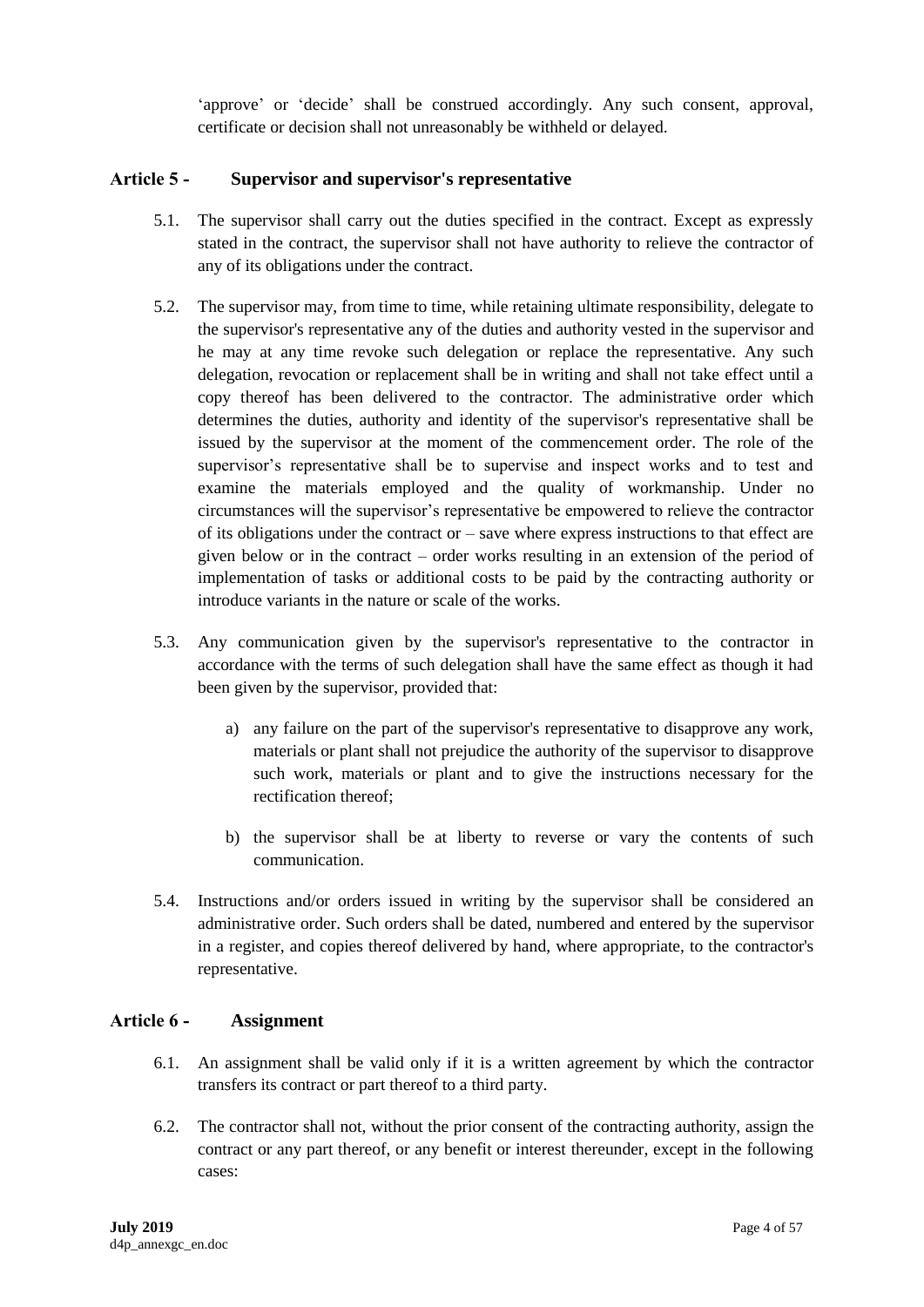- a) a charge, in favour of the contractor's bankers, of any monies due or to become due under the contract; or
- b) the assignment to the contractor's insurers of the contractor's right to obtain relief against any other person liable in cases where the insurers have discharged the contractor's loss or liability.
- 6.3. For the purpose of Article 6.2 the approval of an assignment by the contracting authority shall not relieve the contractor of its obligations for the part of the contract already performed or the part not assigned for which the contractor's performance guarantee may be kept.
- 6.4. If the contractor has assigned its contract without authorization, the contracting authority may, without formal notice thereof, apply as of right the sanction for breach of contract provided for in Article 63 and 64.
- 6.5. Assignees must satisfy the eligibility criteria applicable for the award of the contract and they cannot fall under the exclusion criteria described in the tender dossier.
- 6.6. Before giving its approval the contracting authority should receive as needed a performance guarantee which may be requested for the full contract, a pre-financing guarantee and retention guarantee, from the assignees.

## <span id="page-4-0"></span>**Article 7 - Subcontracting**

- 7.1. A subcontract shall be valid only if it is a written agreement by which the contractor entrusts performance of a part of the contract to a third party. Simple plant hire, labour only and supply contracts are not considered or construed 'subcontracts' for the purpose of this article.
- 7.2. The contractor shall request to the contracting authority the authorisation to subcontract. The request must indicate the elements of the contract to be subcontracted and the identity of the subcontractors.

Within 30 days of receipt of this request, the contracting authority must either extend the delay for a maximum of 15 days or notify the contractor of its decision, stating reasons should he withhold such authorization. If the contracting authority fails to notify its decision within the time limit referred to above, the request is deemed to be approved at the end of the time limit.

- 7.3. Subcontractors must satisfy the eligibility criteria applicable for the award of the contract. They cannot fall under the exclusion criteria described in the tender dossier and the contractor shall ensure that subcontractors are not subject to EU restrictive measures.
- 7.4. Subject to Articles 7.6 and 52, no subcontract creates contractual relations between any subcontractor and the contracting authority.
- 7.5. The contractor shall be responsible for the acts, defaults and negligence of its subcontractors and their agents or employees, as if they were the acts, defaults or negligence of the contractor, its agents or employees. The approval by the contracting authority of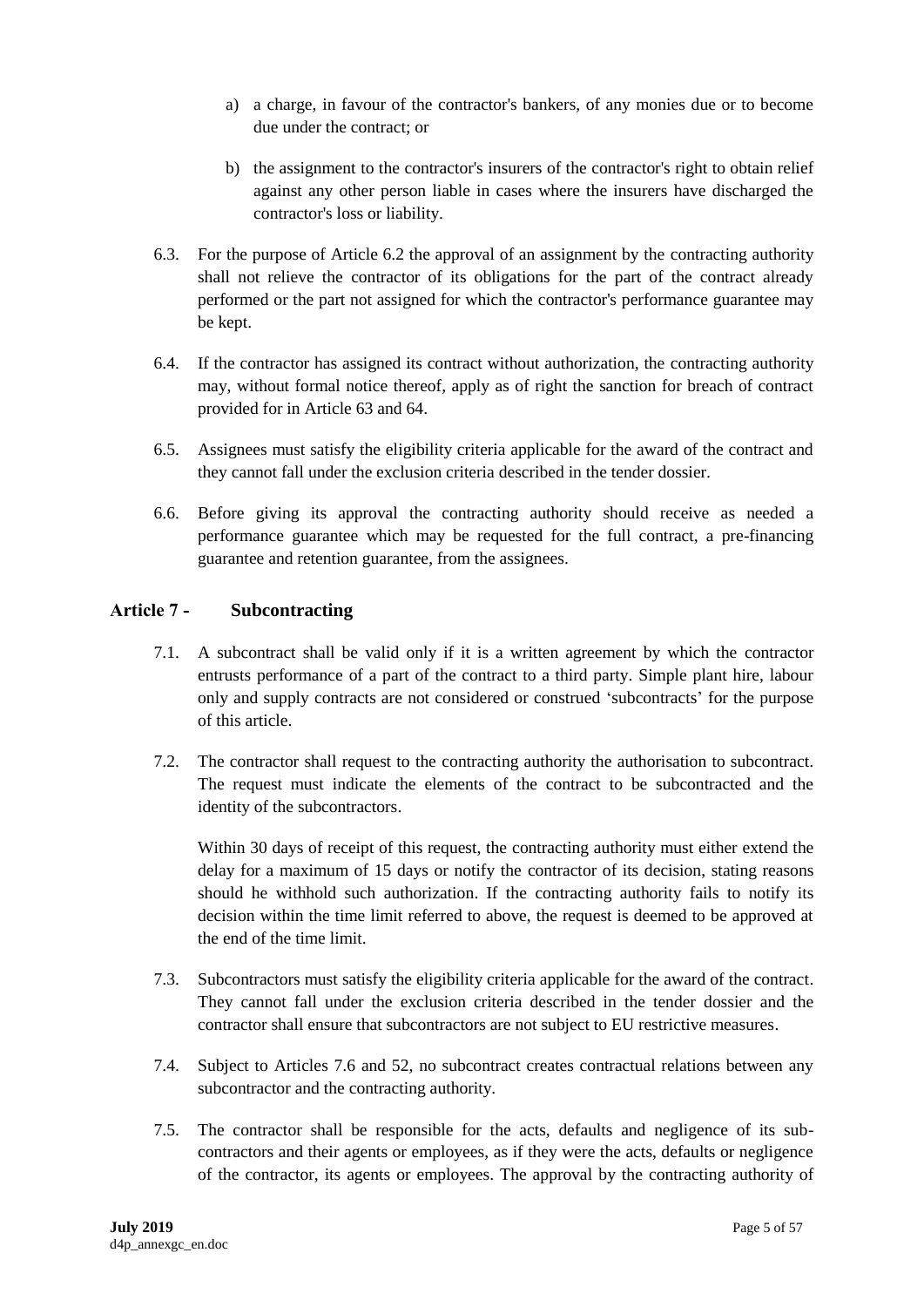the sub-contracting of any part of the contract or of the subcontractor to perform any part of the works shall not relieve the contractor of any of its obligations under the contract.

- 7.6. If a subcontractor has undertaken any continuing obligation for a period exceeding that of the defects liability period under the contract towards the contractor in respect of the work executed or the goods, materials, plant or services supplied by the subcontractor, the contractor shall, at any time after the expiration of the defects liability period, transfer immediately to the contracting authority, at the contracting authority's request and cost, the benefit of such obligation for the unexpired duration thereof. If the contractor fails to effect such a transfer, the said continuing obligation(s) shall be transferred automatically.
- 7.7. If the contractor enters into a subcontract without approval, the contracting authority may, without formal notice thereof, apply as of right the sanction for breach of contract provided for in Article 63 and 64.
- 7.8. If a subcontractor is found by the contracting authority or the supervisor to be incompetent in discharging its duties, the contracting authority or the supervisor may request the contractor to forthwith remove the subcontractor from the site and either to provide a subcontractor with qualifications and experience acceptable to the contracting authority as a replacement, or to resume the implementation of the tasks itself.

# <span id="page-5-0"></span>**OBLIGATIONS OF THE CONTRACTING AUTHORITY**

## <span id="page-5-1"></span>**Article 8 - Supply of documents**

- 8.1. Save where otherwise provided in the special conditions, within 30 days of the signing of the contract, the supervisor shall provide to the contractor, free of charge, a copy of the drawings prepared for the implementation of tasks as well as two copies of the specifications and other contract documents. The contractor may purchase additional copies of these drawings, specifications and other documents, insofar as they are available. Upon the final acceptance, the contractor shall return to the supervisor all drawings, specifications and other contract documents.
- 8.2. The contracting authority co-operates with the contractor to provide information that the latter may reasonably request in order to perform the contract.
- 8.3. Unless it is necessary for the purposes of the contract, the drawings, specifications and other documents provided by the contracting authority shall not be used or communicated to a third party by the contractor without the prior consent of the supervisor.
- 8.4. The supervisor shall have authority to issue to the contractor administrative orders incorporating such supplementary documents and instructions as shall be necessary for the proper and adequate execution of the works and the remedying of any defects therein.

### <span id="page-5-2"></span>**Article 9 - Access to site**

9.1. The contracting authority shall, in due time and in conformity with the progress of the works, place the site and access thereto at the disposal of the contractor in accordance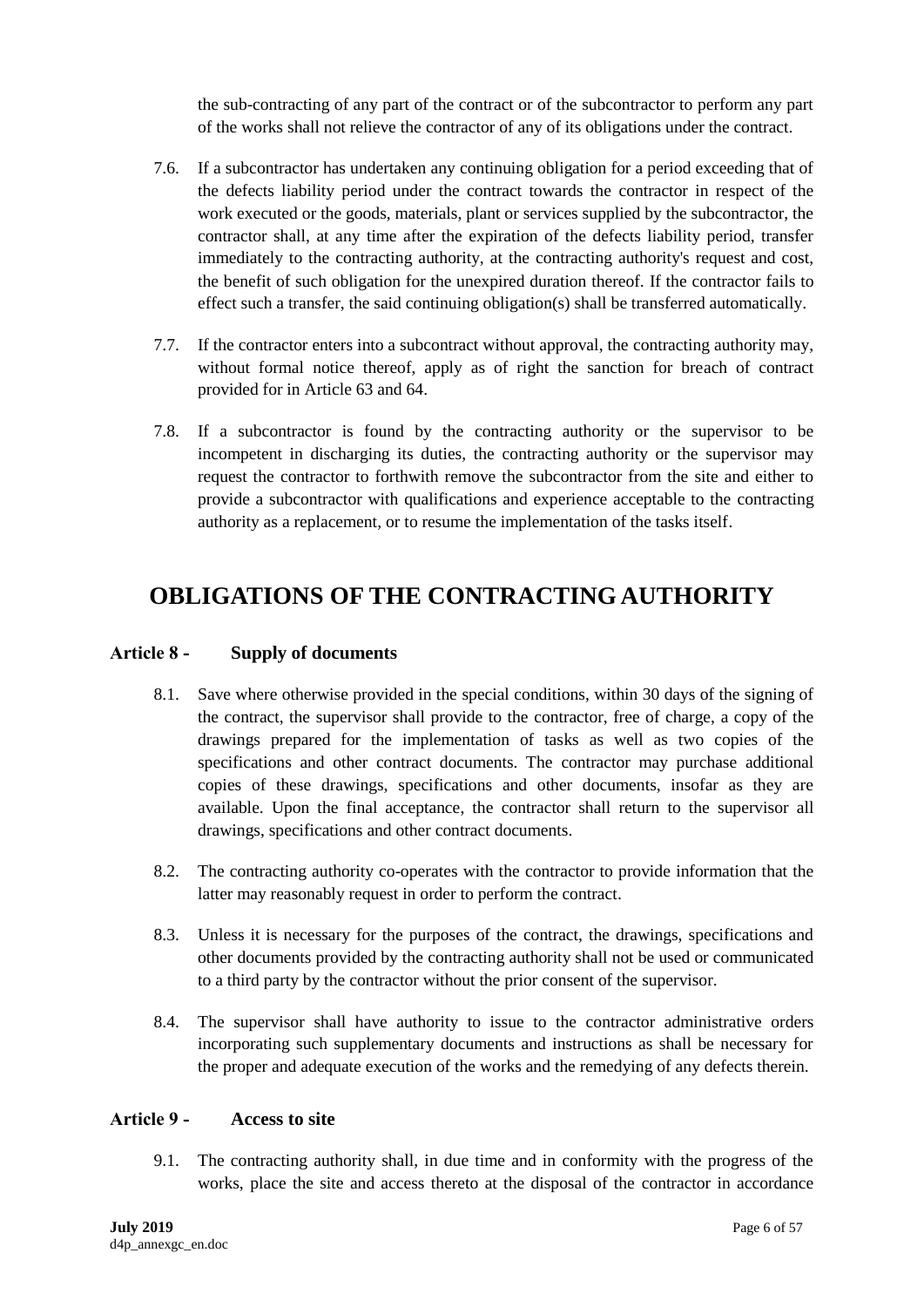with the approved programme of implementation of tasks referred to in Article 17. The contractor grants appropriate access to other persons as set out in the special conditions or as instructed.

- 9.2. Any land procured for the contractor by the contracting authority shall not be used by the contractor for purposes other than the implementation of tasks.
- 9.3. The contractor shall preserve any facilities placed at its disposal in a good state while it is in occupation and shall, if so required by the contracting authority or the supervisor, restore them to their original state on completion of the contract, taking into account normal wear and tear.
- 9.4. The contractor shall not be entitled to any payment for improvements resulting from work carried out on its own initiative.

### <span id="page-6-0"></span>**Article 10 - Assistance with local regulations**

- 10.1. The contractor may request the assistance of the contracting authority in obtaining copies of laws, regulations and information on local customs, orders or by-laws of the country in which the works are executed, which may affect the contractor in the performance of its obligations under the contract. The contracting authority may provide the assistance requested to the contractor at the contractor's cost.
- 10.2. Subject to the provisions of the laws and regulations on foreign labour of the country in which the works are to be executed, the contracting authority provides reasonable assistance to the contractor, at its request, for its application for any visas and permits required by the law of the country in which the works are executed, including work and residence permits, for the personnel whose services the contractor and the contracting Authority consider necessary, as well as residence permits for their families.

### <span id="page-6-1"></span>**Article 11 - Delayed payments to the contractor's staff**

11.1. Where there is a delay in the payment to the contractor's employees of wages and salaries owing and of the allowances and contributions laid down by the law of the country in which the works are executed, the contracting authority may give notice to the contractor that within 15 days of the notice the contracting authority intends to pay such wages, salaries, allowances and contributions direct. Should the contractor contest that such payments are due, it shall make representations to the contracting authority with reasons, within the 15 day period. If the contracting authority, having considered such representations, is of the opinion that payment of the wages and salaries should be made, it may pay such wages, salaries, allowances and contributions out of amounts due to the contractor. Failing this, the contracting authority may obtain a contribution under any of the guarantees provided for in these general conditions. Any action taken by the contracting authority under this Article shall not relieve the contractor of its obligations to its employees, except to the extent that any obligation may be satisfied by this action. The contracting authority shall not assume any responsibility towards the contractor's employees by this action.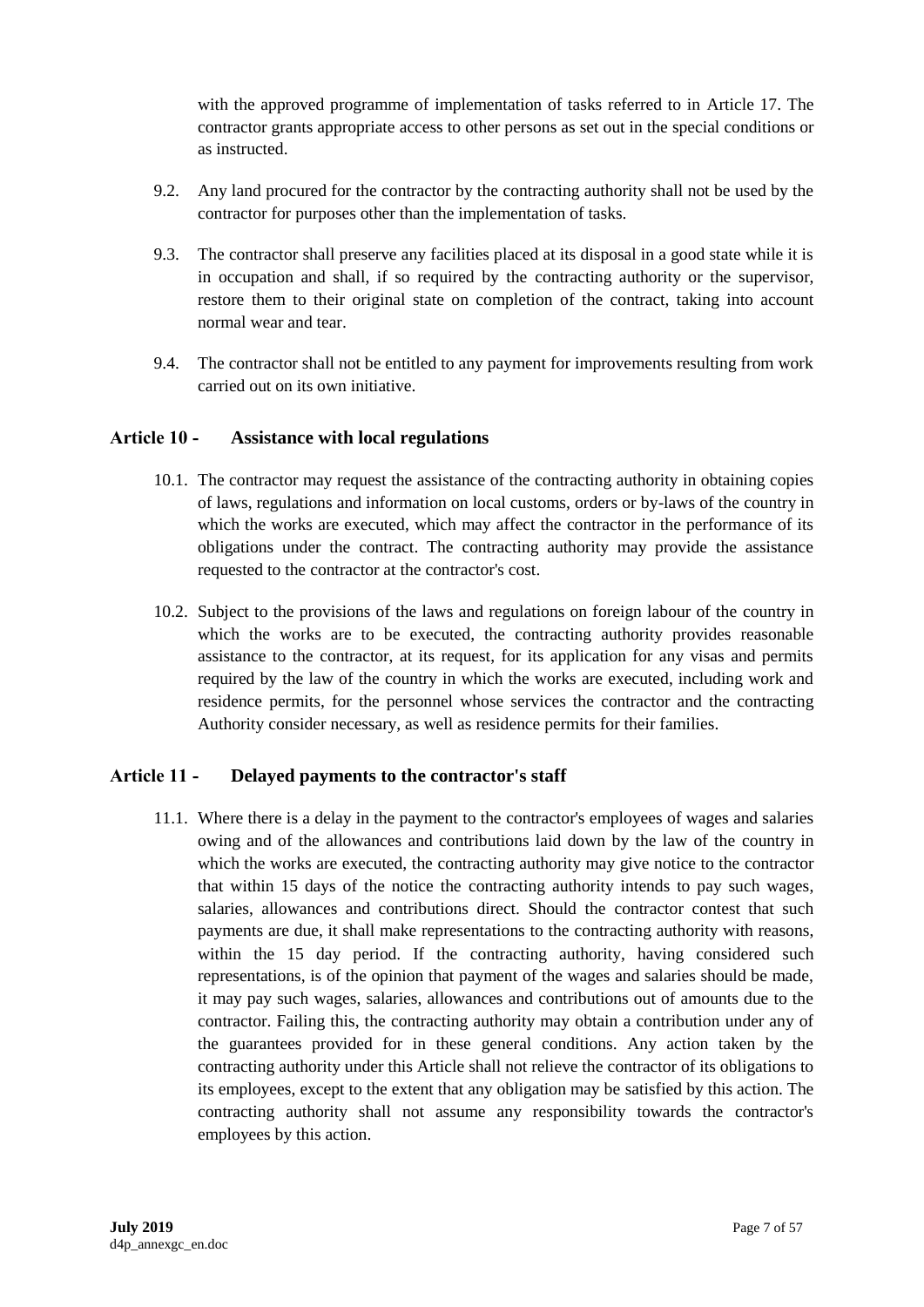# **OBLIGATIONS OF THE CONTRACTOR**

### <span id="page-7-1"></span><span id="page-7-0"></span>**Article 12 - General obligations**

- 12.1. The contractor shall, with due care and diligence, design the works to the extent stated in the contract, execute and complete the works in accordance with the contract and with the supervisor instructions, and shall remedy any defects in the works.
- 12.2. The contractor shall provide all superintendence, personnel, materials, plant, equipment and all other items, of a temporary or permanent nature required in and for such design, execution, completion and remedying of any defects, insofar as specified in, or may be reasonably inferred from the contract.
- 12.3. The contractor shall take full responsibility for the adequacy, stability and safety of all operations and methods of construction under the contract.
- 12.4. The contractor shall comply with any administrative orders given to him. Where the contractor considers that the requirements of an administrative order go beyond the authority of the supervisor or of the scope of the contract, the contractor shall give notice, with reasons, to the supervisor. If the contractor fails to notify within the 30 day period after receipt thereof, he shall be barred from so doing. Execution of the administrative order shall not be suspended because of this notice.
- 12.5. The contractor shall supply, without delay, any information and documents to the contracting authority or the European Commission upon request, regarding the conditions in which the contract is being executed.
- 12.6. The contractor shall respect and abide by all laws and regulations in force in the country in which the works are executed and shall ensure that its personnel, their dependants, and its local employees also respect and abide by all such laws and regulations. The contractor shall indemnify the contracting authority against any claims and proceedings arising from any infringement by the contractor, its employees and their dependants of such laws and regulations.
- 12.7. Subject to Article 12.9, the contractor undertakes to treat in the strictest confidence and not make use of or divulge to third parties any information or documents which are linked to the performance of the contract without the prior consent of the contracting authority. The contractor shall continue to be bound by this undertaking after completion of the tasks and shall obtain from each member of its staff the same undertaking. However, use of the contract's reference for marketing or tendering purposes does not require prior approval of the contracting authority, except where the contracting authority declares the contract to be confidential.
- 12.8. If the contractor acts on behalf of or is a joint venture or consortium of two or more persons, all such persons shall be jointly and severally bound in respect of the obligations under the contract, including any recoverable amount. The person designated by the consortium to act on its behalf for the purposes of this contract shall have the authority to bind the consortium. The composition or the constitution of the joint venture or consortium, including the share distribution between its members, shall not be altered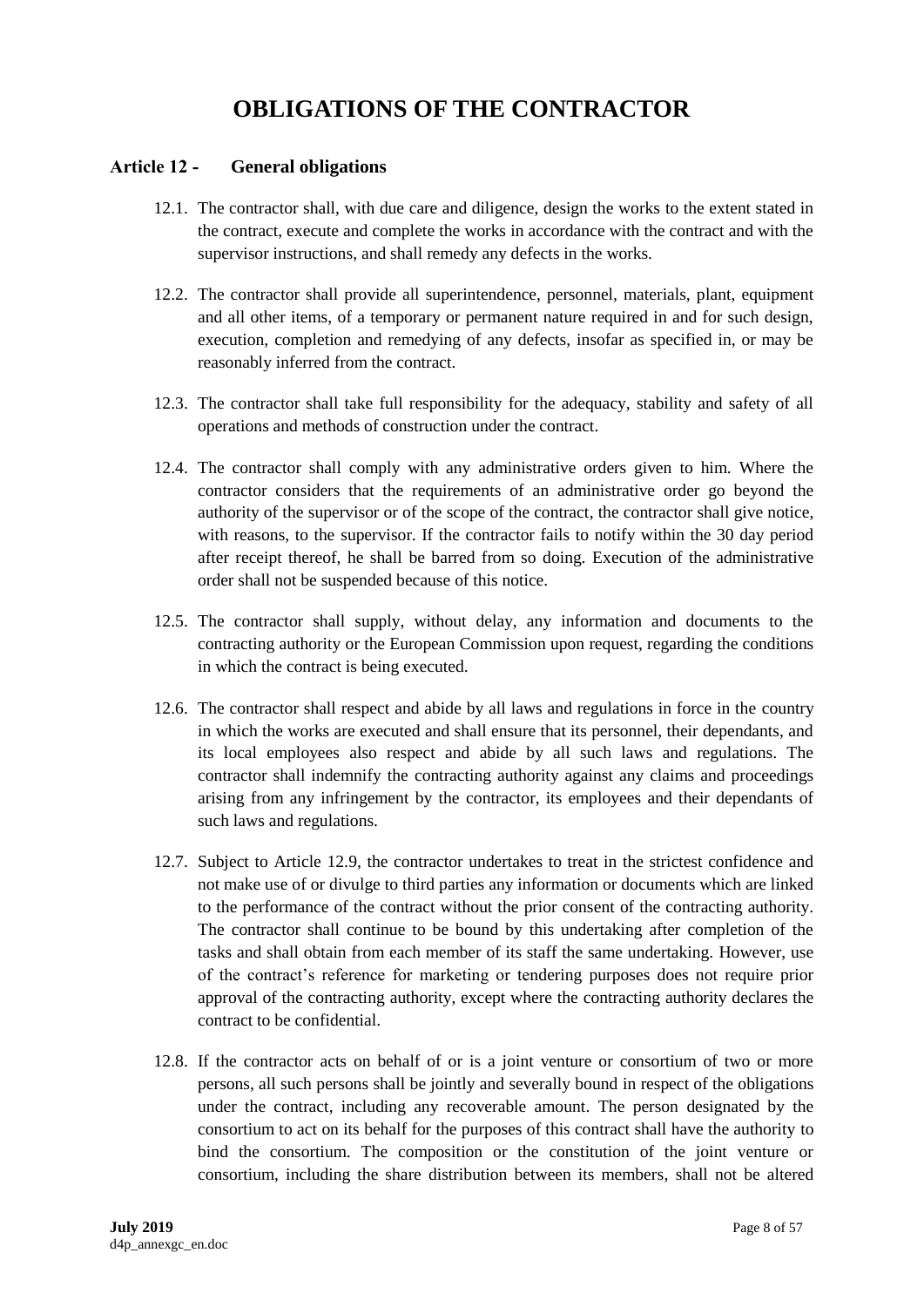without the prior consent of the contracting authority. Any alteration of the composition or the constitution of the joint venture or consortium without the prior consent of the contracting authority may result in the termination of the contract.

- 12.9. Save where the European Commission requests or agrees otherwise, the contractor shall ensure the highest visibility to the financial contribution of the European Union. To ensure such publicity the contractor shall implement among other actions the specific activities described in the special conditions. All measures must comply with the rules in the Communication and Visibility Manual for EU External Actions published by the European Commission.
- 12.10.Any records must be kept for a 7-year period after the final payment is made under the contract. In case of failure to maintain such the contracting authority may, without formal notice thereof, apply as of right the sanction for breach of contract provided for in Article 63 and 64.

#### *Article 12a - Code of conduct*

12a.1 The contractor must at all times act impartially and as a faithful adviser in accordance with the code of conduct of its profession. It shall refrain from making public statements about the project or services without the contracting authority's prior approval. It shall not commit the contracting authority in any way whatsoever without its prior consent and shall make this obligation clear to third parties.

Physical abuse or punishment, or threats of physical abuse, sexual abuse or exploitation, harassment and verbal abuse, as well as other forms of intimidation shall be prohibited. The contractor shall also provide to inform the contracting authority of any breach of ethical standards or code of conduct as set in the present Article. In case the contractor is aware of any violations of the abovementioned standards he shall report in writing within 30 days to the contracting authority.

- 12a.2 The contractor and its staff shall respect human rights and applicable data protection rules.
- 12a.3 The contractor shall respect environmental legislation applicable in the country in which the works are executed and internationally agreed core labour standards, i.e. the ILO core labour standards, conventions on freedom of association and collective bargaining, elimination of forced and compulsory labour, elimination of discrimination in respect of employment and occupation, and the abolition of child labour, as well as applicable obligations established by these Conventions:
	- Vienna Convention for the protection of the Ozone Layer and its Montreal Protocol on substances that deplete the Ozone Layer;
	- Basel Convention on the Control of Transboundary Movements of Hazardous Wastes and their Disposal (Basel Convention);
	- Stockholm Convention on Persistent Organic Pollutants (Stockholm POPs Convention);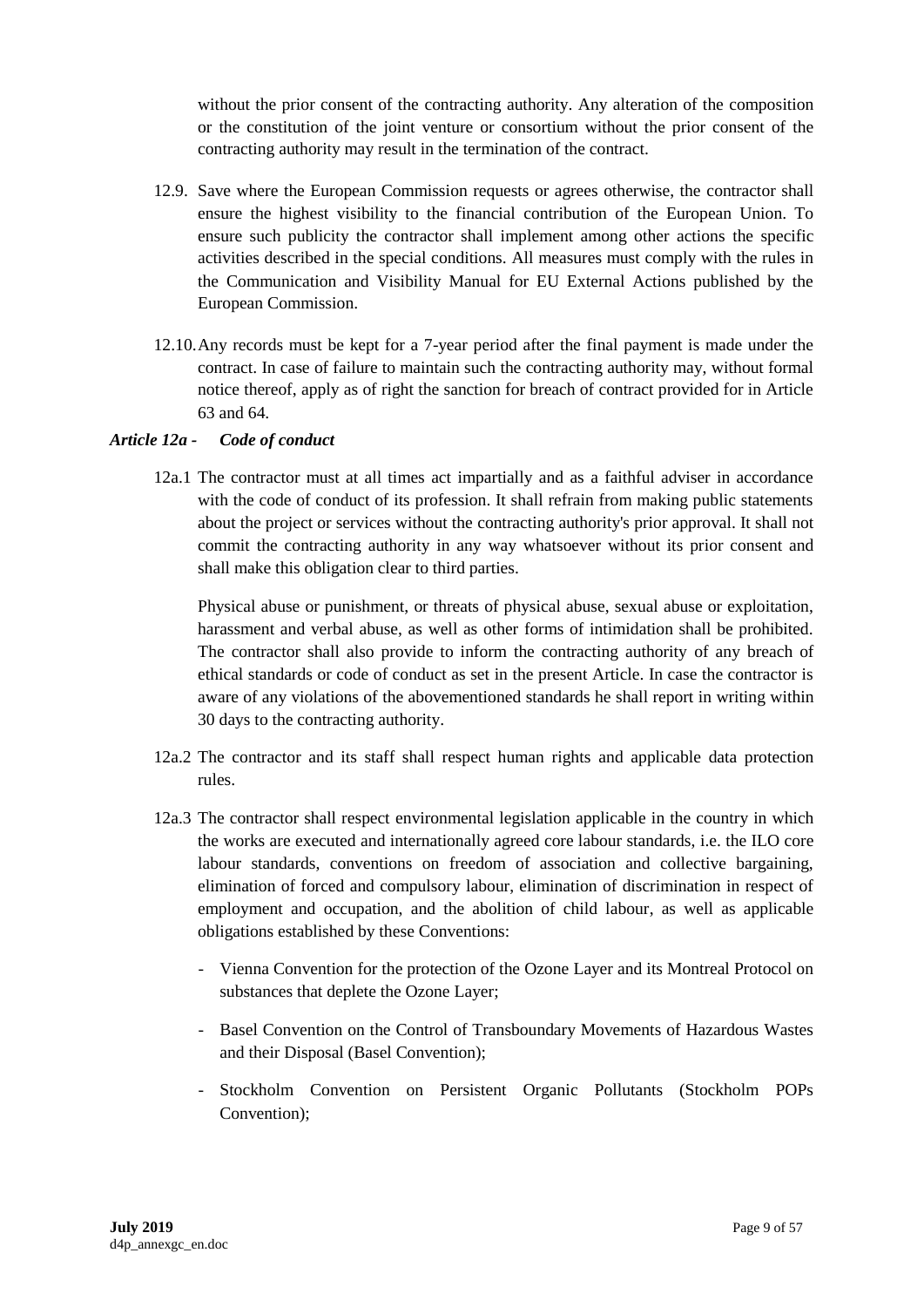- Convention on the Prior Informed Consent Procedure for Certain Hazardous Chemicals and Pesticides in International Trade (UNEP/FAO) (The PIC Convention) Rotterdam, 10 September 1998, and its 3 regional Protocols.
- 12a.4 The contractor or any of its sub-contractors, agents or personnel shall not abuse of its entrusted power for private gain. The contractor or any of its sub-contractors, agents or personnel shall not receive or agree to receive from any person or offer or agree to give to any person or procure for any person, gift, gratuity, commission or consideration of any kind as an inducement or reward for performing or refraining from any act relating to the performance of the contract or for showing favour or disfavour to any person in relation to the contract. The contractor shall comply with all applicable laws and regulations and codes relating to anti-bribery and anti-corruption.
- 12a.5 The payments to the contractor under the contract shall constitute the only income or benefit it may derive in connection with the contract. The contractor and its staff must not exercise any activity or receive any advantage inconsistent with their obligations under the contract.
- 12a.6 The execution of the contract shall not give rise to unusual commercial expenses. Unusual commercial expenses are commissions not mentioned in the contract or not stemming from a properly concluded contract referring to the contract, commissions not paid in return for any actual and legitimate service, commissions remitted to a tax haven, commissions paid to a recipient who is not clearly identified or commission paid to a company which has every appearance of being a front company. The European Commission may carry out documentary or on-the-spot checks it deems necessary to find evidence in case of suspected unusual commercial expenses.

 The respect of the code of conduct set out in the present Article constitutes a contractual obligation. Failure to comply with the code of conduct is always deemed to be a breach of the contract under Article 63 of the General Conditions. In addition, failure to comply with the provision set out in the present Article can be qualified as grave professional misconduct that may lead either to suspension or termination of the contract, without prejudice to the application of administrative sanctions including exclusion from participation in future contract award procedures.

### *Article 12b - Conflict of Interest*

- 12b.1 The contractor shall take all necessary measures to prevent or end any situation that could compromise the impartial and objective performance of the contract. Such conflict of interests may arise in particular as a result of economic interest, political or national affinity, family or emotional ties, or any other relevant connection or shared interest. Any conflict of interests which may arise during performance of the contract must be notified to the contracting authority without delay. In the event of such conflict, the contractor shall immediately take all necessary steps to resolve it.
- 12b.2 The contracting authority reserves the right to verify that such measures are adequate and may require additional measures to be taken if necessary. The contractor shall ensure that its staff, including its management, is not placed in a situation which could give rise to conflict of interests. Without prejudice to its obligation under the contract the contractor shall replace, immediately and without compensation from the contracting authority, any member of its staff exposed to such a situation.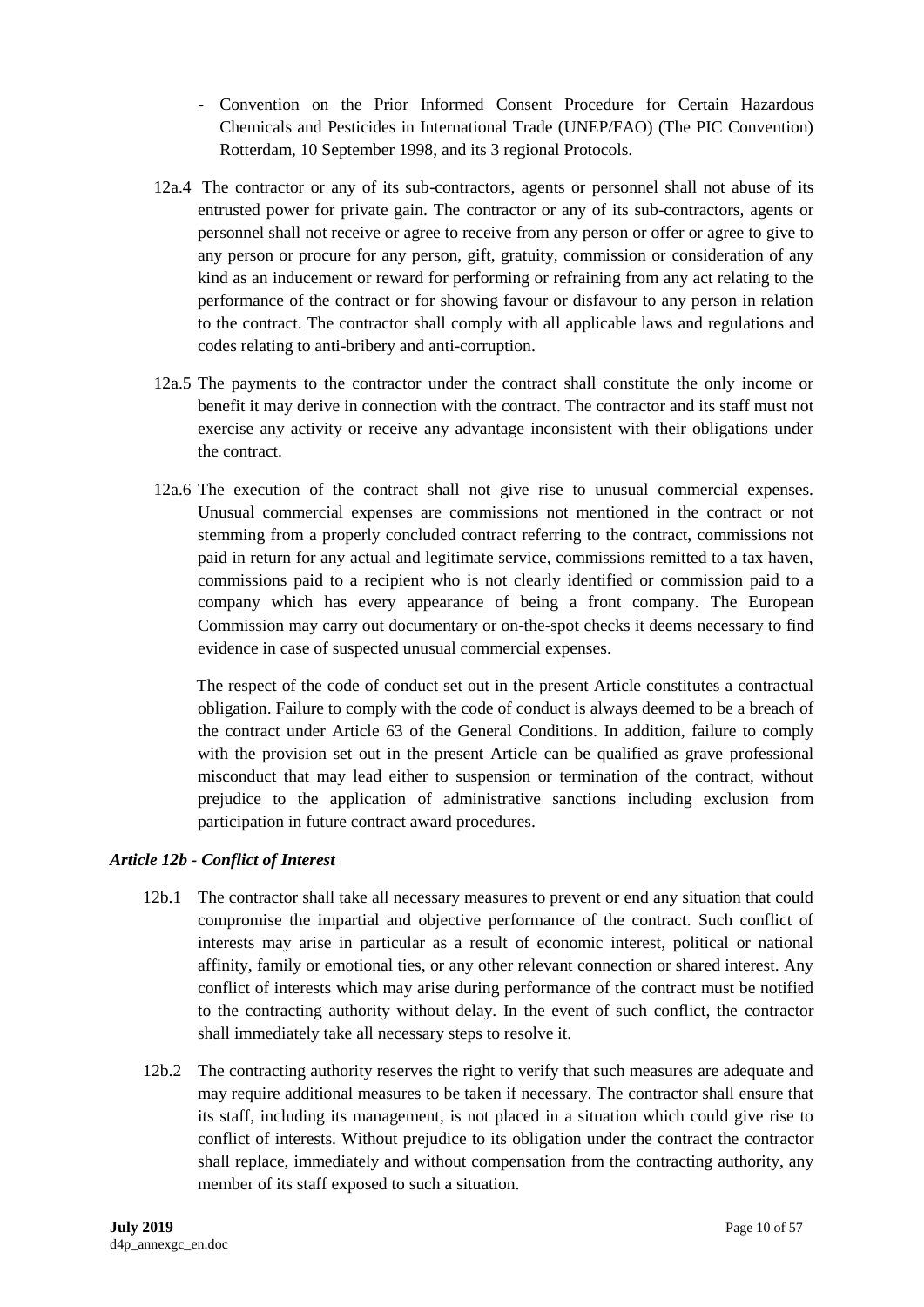- 12b.3 The contractor shall refrain from any contact which would compromise its independence or that of its personnel.
- 12b.4 The contractor shall limit its role in connection with the project to the provision of the works described in the contract.
- 12b.5 The contractor and anyone working under its authority or control in the performance of the contract or on any other activity shall be excluded from access to other EU budget/EDF funds available under the same project. However, if the contractor is able to prove that his involvement in a previous stages of the project does not constitute unfair competition, he may participate, subject to the prior approval of the contracting authority.

### <span id="page-10-0"></span>**Article 13 - Superintendence of the works**

- 13.1. The contractor shall itself superintend the works or shall appoint a representative to do so. Such appointment shall be submitted to the supervisor for approval within 30 days of the signature of the contract. The supervisor shall approve or refuse the appointment within 10 days. The approval may at any time be withdrawn. Should the supervisor refuse the representative appointed within the deadline, or withdraw approval of the appointment, it shall set out the grounds on which its decision is based, and the contractor shall submit an alternative appointment without delay. The address of the contractor's representative shall be deemed to be the address for service given by the contractor.
- 13.2. If the supervisor withdraws its approval of the contractor's representative, the contractor shall, as soon as is practicable, after receiving notice of such withdrawal, remove the representative from the works and replace it with another representative approved by the supervisor.
- 13.3. The contractor's representative shall have full authority to make any decision necessary for the execution of the works, to receive and carry out administrative orders and to countersign the work register referred to in Article 39 or attachment, where appropriate. In any event, the contractor shall be responsible for ensuring that the works are carried out satisfactorily including ensuring that the specifications and administrative orders are adhered to by its own employees and by its sub-contractors and their employees.

### <span id="page-10-1"></span>**Article 14 - Staff**

- 14.1. The persons employed by the contractor must be sufficient in number, and permit the optimum use of the human resources of the country in which the works are executed. Such employees must have the skills and experience necessary to ensure due progress and satisfactory execution of the works. The contractor shall immediately replace all employees indicated by the supervisor, in a letter stating reasons, as likely to jeopardize the satisfactory execution of the works.
- 14.2. The contractor shall make its own arrangements for the engagement of all staff and labour. The rates of remuneration and the general working conditions, as laid down by the law of the country in which the works are executed, shall apply as a minimum to employees on the site.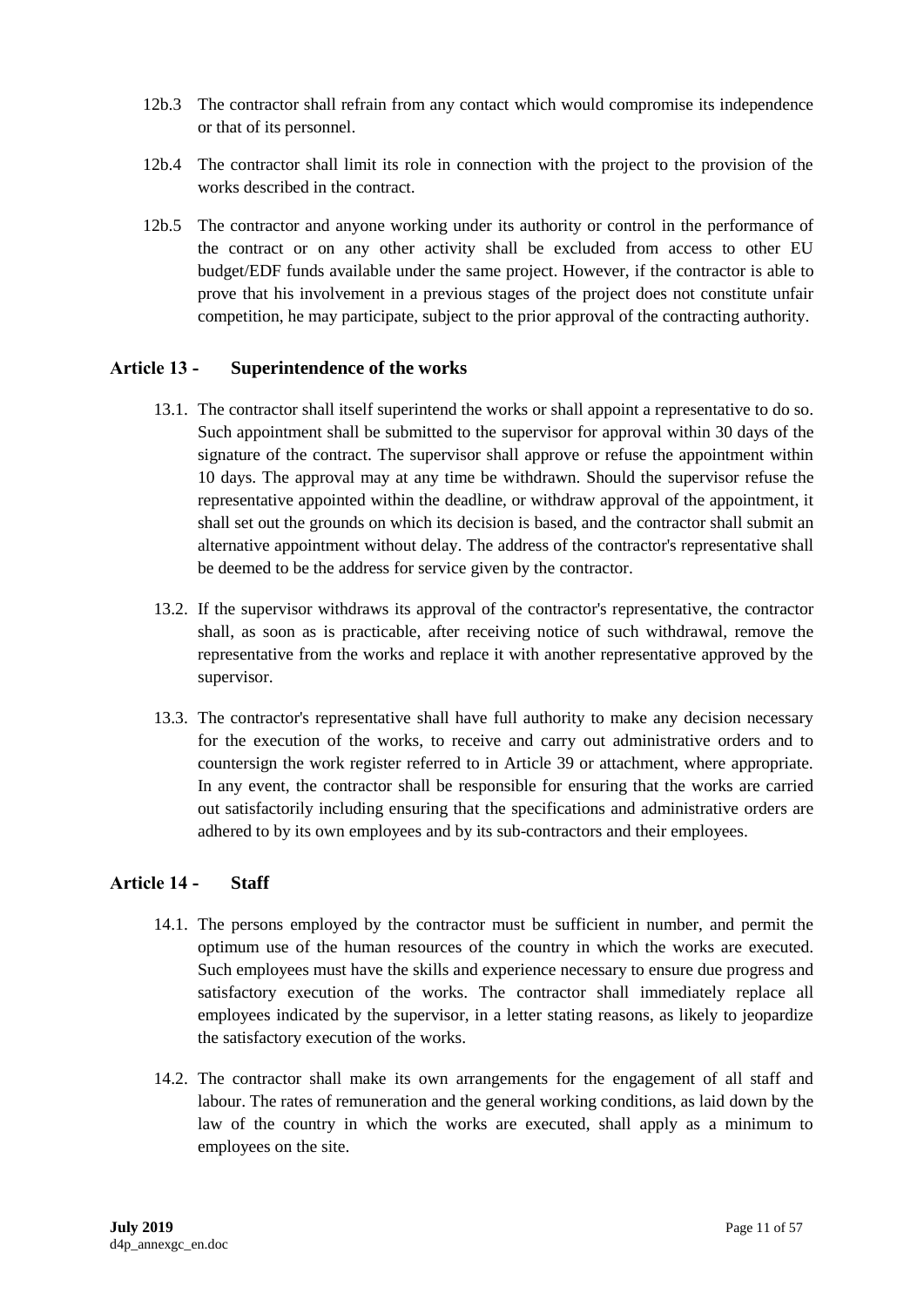## <span id="page-11-0"></span>**Article 15 - Performance guarantee**

- 15.1. The contractor shall, together with the return of the countersigned contract, furnish to the contracting authority a guarantee for the full and proper performance of the contract. The amount of the guarantee shall be as specified in the special conditions and shall be in the range of 5 and 10% of the amount of the contract price including any amounts stipulated in addenda to the contract.
- 15.2. The performance guarantee shall be held against payment to the contracting authority for any loss resulting from the contractor's failure to perform its obligations under the contract.
- 15.3. The performance guarantee shall be in the format provided for in the contract and may be provided in the form of a bank guarantee, a banker's draft, a certified cheque, a bond provided by an insurance and/or bonding company, an irrevocable letter of credit or a cash deposit made with the contracting authority. If the performance guarantee is to be provided in the form of a bank guarantee, a banker's draft, a certified cheque or a bond, it shall be issued by a bank or bonding and/or insurance company approved by the contracting authority.
- 15.4. Unless stated otherwise in the special conditions, the performance guarantee shall be denominated in the types and proportions of currencies in which the original contract is payable.
- 15.5. No payments shall be made in favour of the contractor prior to the provision of the guarantee. The guarantee shall continue to remain valid until the date of the issuing of the signed final statement of account referred to in Article 51.
- 15.6. During the performance of the contract, if the natural or legal person providing the guarantee (i) is not able or willing to abide by its commitments, (ii) is not authorised to issue guarantees to contracting authorities, or (iii) appears not to be financially reliable, the guarantee shall be replaced. The contracting authority shall give formal notice to the contractor to provide a new guarantee on the same terms as the previous one. Should the contractor fail to provide a new guarantee, the contracting authority may terminate the contract.
- 15.7. The contracting authority shall demand payment from the guarantee of all sums for which the guarantor is liable under the guarantee due to the contractor's default under the contract, in accordance with the terms of the guarantee and up to the value thereof. The guarantor shall, without delay, pay those sums upon first demand by the contracting authority and the guarantor may not raise any objection for any reason whatsoever. Prior to making any claim under the performance guarantee, the contracting authority shall notify the contractor stating the nature of the default in respect of which the claim is to be made.
- 15.8. Unless the special conditions provide otherwise, the performance guarantee shall be released within 60 days of the issuing of the signed final statement of account referred to in Article 51, for its total amount except for amounts which are the subject of amicable settlement, conciliation, arbitration or litigation.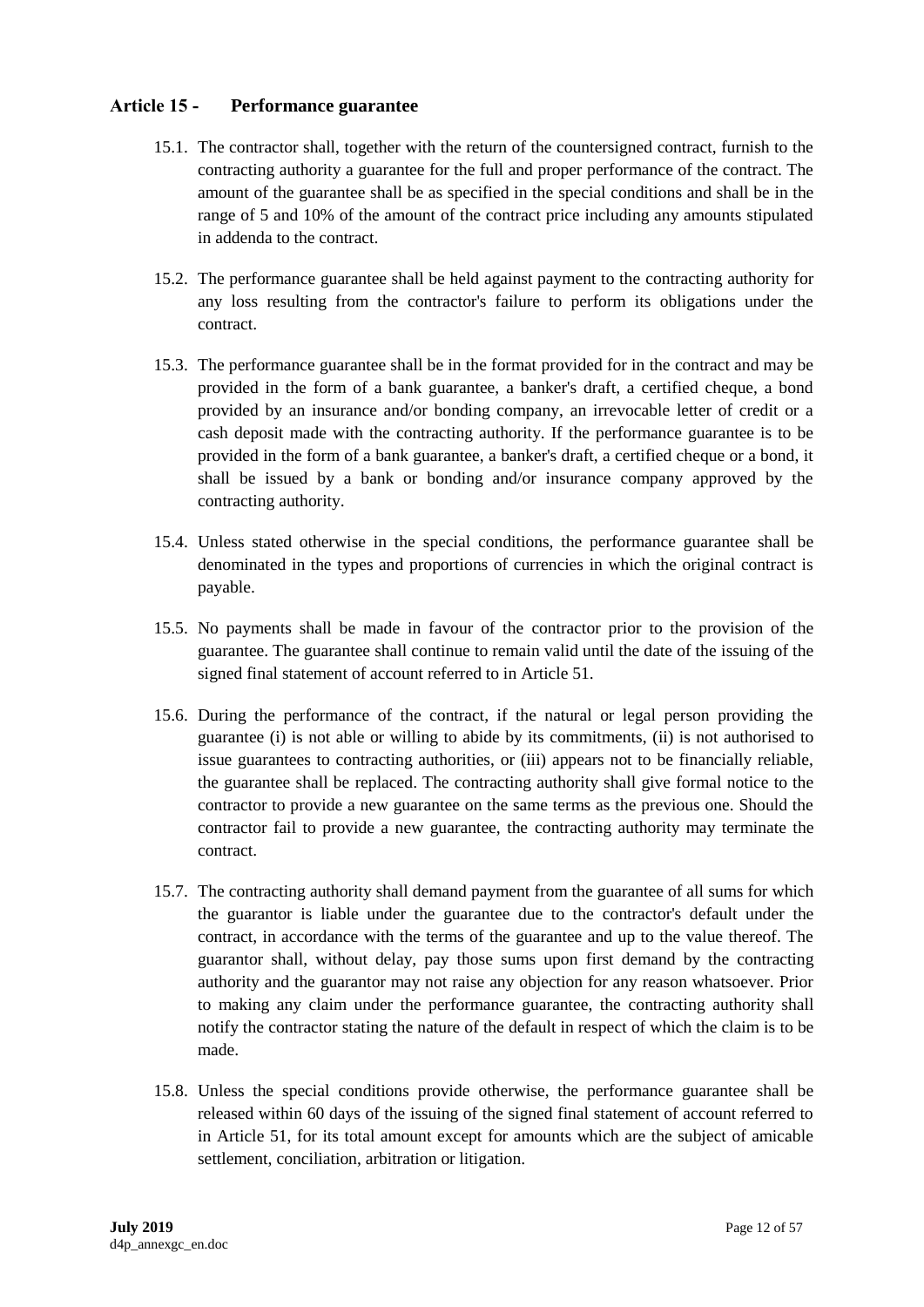### <span id="page-12-0"></span>**Article 16 - Liabilities, insurance and security arrangements**

### 16.1. Liabilities

a) Liability for damage to works

Without prejudice to Article 61 (defects liability) and Article 66 (force majeure), the contractor shall assume (i) full responsibility for maintaining the integrity of the works and (ii) the risk of loss and damage, whatever their cause, until the final acceptance as foreseen in Article 62.

Compensation for damage to the works resulting from the contractor's liability in respect of the contracting authority is capped at an amount equal to one million euros if the contract value is less than or equal to one million euros. If the contract value is greater than one million euros, compensation for damages resulting from the contractor's liability shall be capped to the contract value.

However, compensation for loss or damage resulting from fraud or gross negligence of the contractor, its staff, its subcontractors and any person for which the contractor is answerable, can in no case be capped.

After the final acceptance as foreseen in Article 62, the contractor shall remain responsible for any breach of its obligations under the contract for such period as may be determined by the law governing the contract, or by default for a period of 10 years.

b) Contractor's liability in respect of the contracting authority

At any time, the contractor shall be responsible for and shall indemnify the contracting authority for any damage caused, during the performance of the works, to the contracting authority by the contractor, its staff, its subcontractors and any person for which the contractor is answerable.

Compensation for damage resulting from the contractor's liability in respect of the contracting authority is capped at an amount equal to one million euros if the contract value is less than or equal to one million euros. If the contract value is greater than one million euros, compensation for damages resulting from the contractor's liability shall be capped to the contract value.

However, compensation for loss or damage resulting from the contractor's liability in case of bodily injury, including death, can in no case be capped. The same applies to compensation for any damages of any kind resulting from fraud or gross negligence of the contractor, its staff, its subcontractors and any person for which the contractor is answerable.

c) Contractor's liability in respect of third parties

The contractor shall, at its own expense, indemnify, protect and defend, the contracting authority, its agents and employees, from and against all actions, claims, losses or damage, direct or indirect, of whatever nature (hereinafter 'claim(s)') arising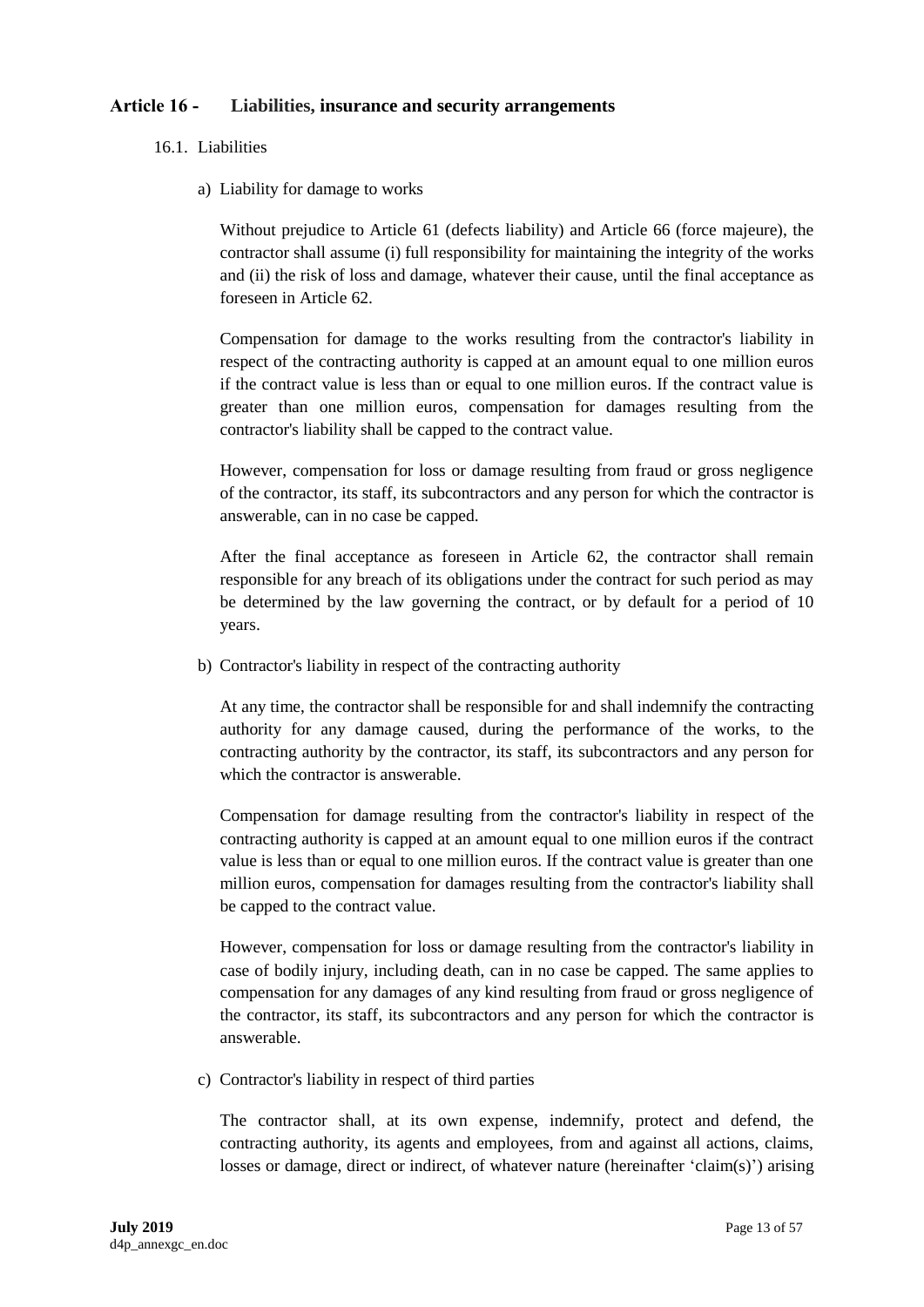from any act or omission by the contractor, its staff, its subcontractors and/or any person for which the contractor is answerable, in the performance of the duties.

The contracting authority must notify any third party claim to the contractor as soon as possible after the contracting authority becomes aware of them.

If the contracting authority chooses to challenge and defend itself against the claim(s), the contractor shall bear the reasonable costs of defence incurred by the contracting authority, its agents and employees.

Under these general conditions, the agents and employees of the contracting authority, as well as the contractor's staff, its subcontractors and any person for which the contractor is answerable are considered to be third parties.

The contractor shall treat all claims in close consultation with the contracting authority

Any settlement or agreement settling a claim requires the prior express consent of the contracting authority and the contractor.

#### 16.2. Insurance

a) Insurance – general issues

At the latest together with the return of the countersigned contract, and for the period of implementation of tasks, the contractor shall ensure that itself, its staff, its subcontractors and any person for which the contractor is answerable, are adequately insured with insurance companies recognized on the international insurance market, unless the contracting authority has given its express written consent on a specific insurance company.

At the latest together with the return of the countersigned contract, the contractor shall provide the contracting authority and the supervisor with all cover notes and/or certificates of insurance showing that the contractor's obligations relating to insurance are fully respected. The contractor shall submit without delay, whenever the contracting authority or the project manager so requests, an updated version of the cover notes and/or certificates of insurance.

The contractor shall obtain from the insurers that they commit to personally and directly inform the contracting authority and the supervisor of any event likely to reduce, cancel or alter in any manner whatsoever, that coverage. The insurers shall deliver this information as quickly as possible, and in any event at least thirty (30) days before the reduction, cancellation or alteration of the cover is effective. The contracting authority reserves the right to indemnify the insurer in case the contractor fails to pay the premium, without prejudice to the contracting authority's right to recover the amount of the premium it paid, and to subsequently seek compensation for its possible resulting damage.

Whenever possible, the contractor shall ensure that the subscribed insurance contracts contain a waiver of recourse in favour of the contracting authority and the supervisor, their agents and employees.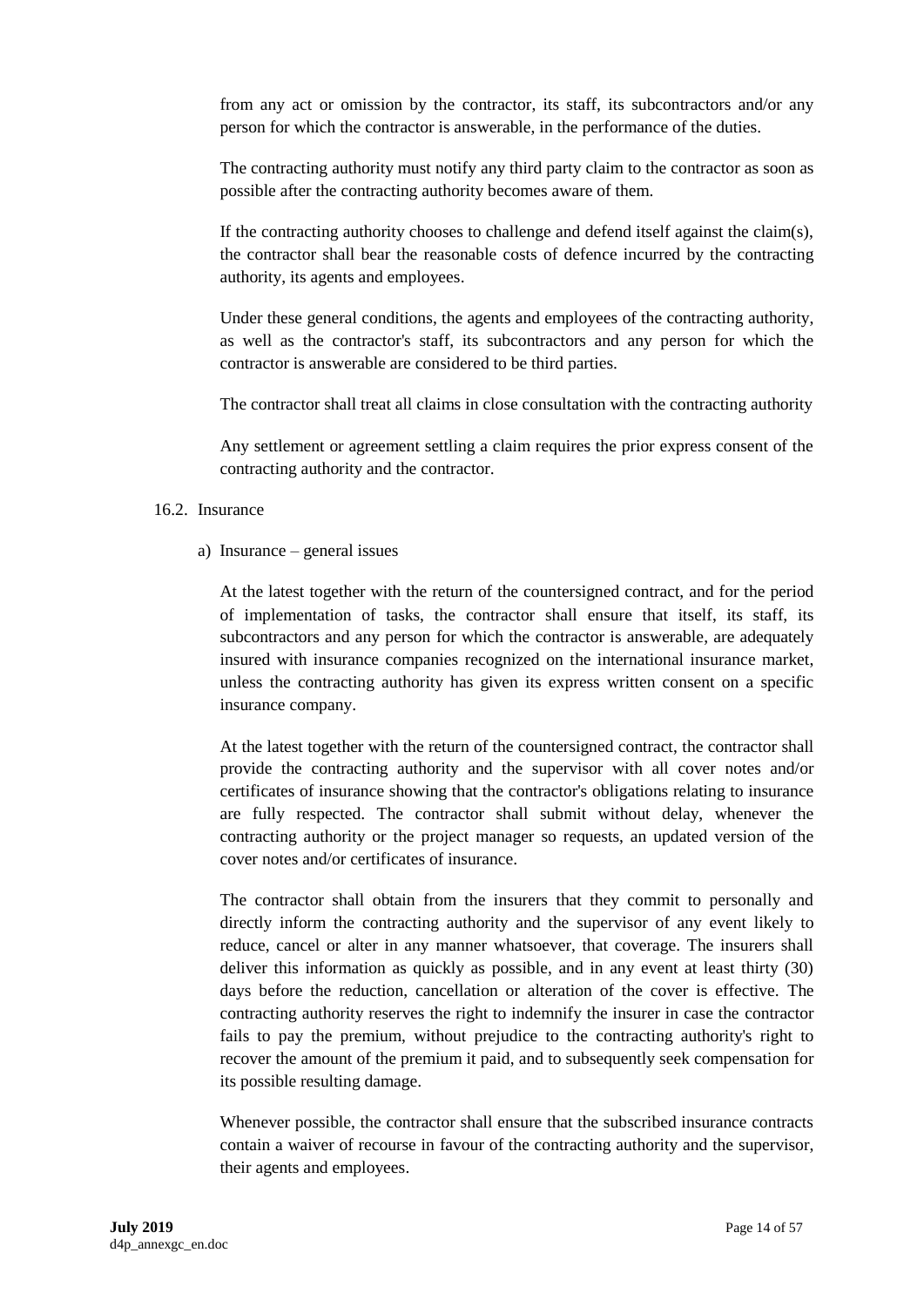The purchase of adequate insurances by the contractor shall in no case exempt it from its statutory and/or contractual liabilities. As a minimum, the insurances listed hereafter shall provide cover up to the minimum contractual liabilities laid down in pursuance of Article 16.1 or minimum statutory liabilities laid down in pursuance of the applicable national legislation, whichever is the highest.

The contractor shall fully bear the consequences of a total or partial lack of coverage, and to the full discharge of the contracting authority and the supervisor.

The contractor shall ensure that its staff, its subcontractors and any person for which the contractor is answerable comply with the same insurance requirements imposed to it under this contract. In case of default of insurance or inadequate insurance of its staff, its subcontractors or any person for which the contractor is answerable, the contractor shall indemnify the contracting authority and the supervisor from all consequences resulting therefrom.

Under its own responsibility and without prejudice to the obligation to take out all insurance covering its obligations under this contract, the contractor shall ensure that all compulsory insurances are subscribed in compliance with the laws and regulations in force in the country in which the works are executed. It shall also ensure that all possible statutory obligations applying to the coverage are complied with.

The contracting authority and the supervisor shall not bear any liability for the assessment and adequacy of insurance policies taken out by the contractor with their contractual and/or statutory obligations.

b) Insurance – Specific issues

### *1. Insurance for damage to third parties*

The contractor shall take out a civil liability insurance covering bodily injury and property damage that may be caused to third parties by reason of the execution of the works, as well as during the defects liability period. The insurance policy must specify that the contracting authority's and the supervisor's staff, as well as that of other contractors and third parties located on site are considered third parties under this insurance, which shall be unlimited for bodily injury.

*2. Works insurance* 

The contractor shall take out a 'Contractor All Risk' insurance to the joint benefit of itself, its subcontractors, the contracting authority and the supervisor.

This insurance shall cover all damage to which the works included in the contract may be subject, including damage due to a defect or a design flaw of the plans, the building materials or the implementation for which the contractor is responsible under the contract and the damages due to natural events. This insurance shall also cover damage to existing goods and properties of the contracting authority and of the supervisor.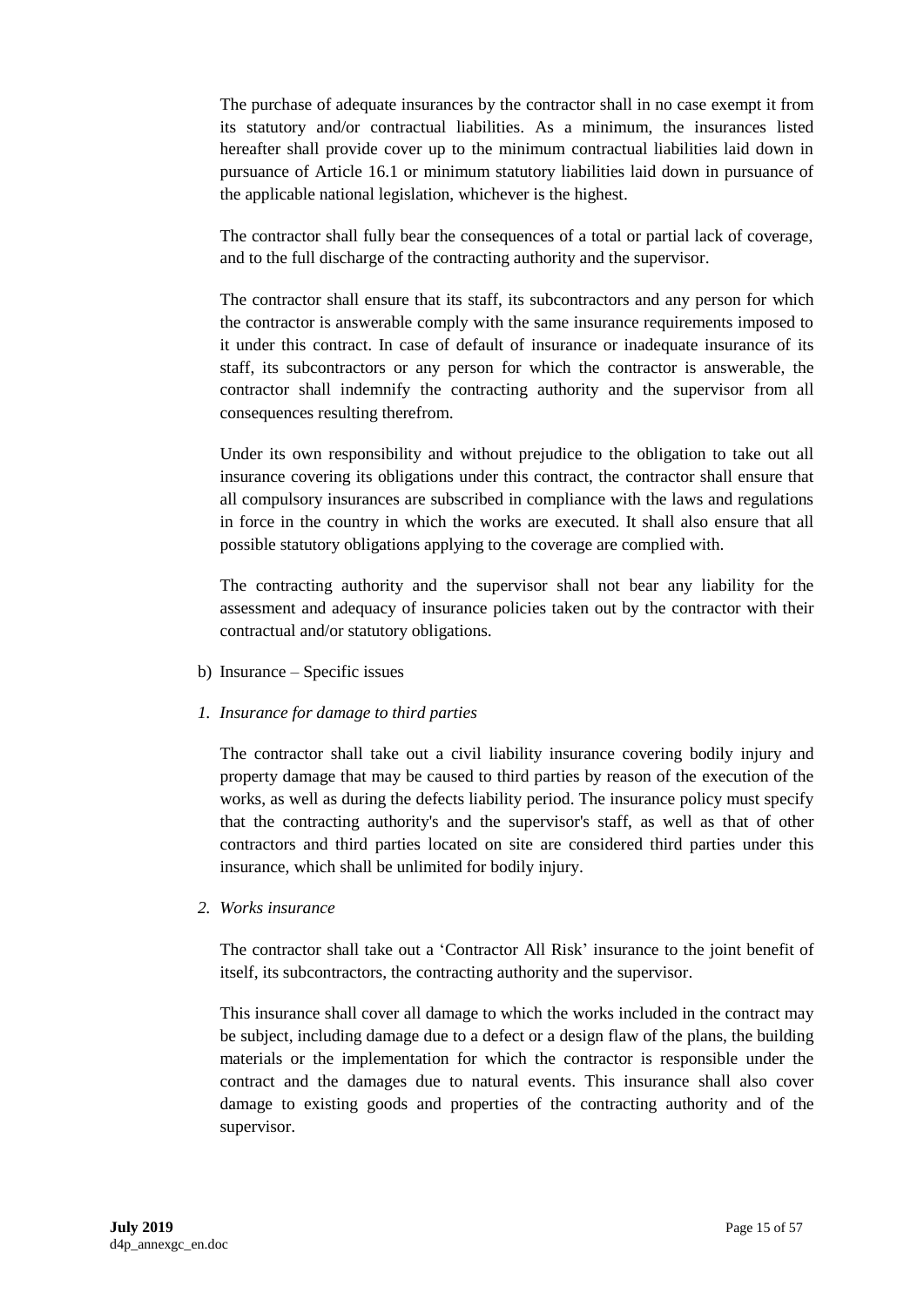This insurance shall also cover the equipment and the temporary works on the site up to their total value of reconstruction/replacement.

*3. Motor insurance*

The contractor shall take out insurance covering all vehicles used by the contractor or its subcontractors (whether they own them or not) in connection with the contract.

*4. Insurance against accidents at work*

The contractor shall take out insurance policies providing coverage of the contractor itself, its staff, its subcontractors and any person for which the contractor is answerable, in case of an accident at work or on the way to work. It shall ensure that its subcontractors do the same. It indemnifies the contracting authority against any claims that its employees or those of its subcontractors could have in this regard. For its permanent expatriate staff, where appropriate, the contractor shall in addition comply with the laws and regulations applicable in the country of origin.

*5. Insurance of liability related to the soundness of the works*

The contractor shall take out insurance covering in full its liability that may be triggered with regard to the soundness of the works even after final acceptance, as foreseen by the law of the country in which the works are executed.

16.3. The contractor shall put in place security measures for its staff commensurate with the physical danger possibly facing them in the country in which they work. The contractor shall be responsible for monitoring the level of physical risk to which its staff are exposed and for keeping the contracting authority informed of the situation. If the contracting authority or the contractor becomes aware of an imminent threat to the life or health of any of the contractor's staff, the contractor must take immediate emergency action to remove the individuals concerned to safety. If the contractor takes such action, he must communicate this immediately to the supervisor.

### <span id="page-15-0"></span>**Article 17 - Programme of implementation of tasks**

- 17.1. Notwithstanding any work programme submitted as part of its tender, the contractor shall provide the supervisor with a programme of implementation of tasks, broken down by activity and by month within 30 days of the signature of the contract. This programme includes at least the following information:
	- a) the order and time limits within which the contractor proposes to carry out the works;
	- b) the time limits within which submission and approval of the drawings are required;
	- c) an organisation chart containing the names, qualifications and curricula vitae of the staff responsible for the site,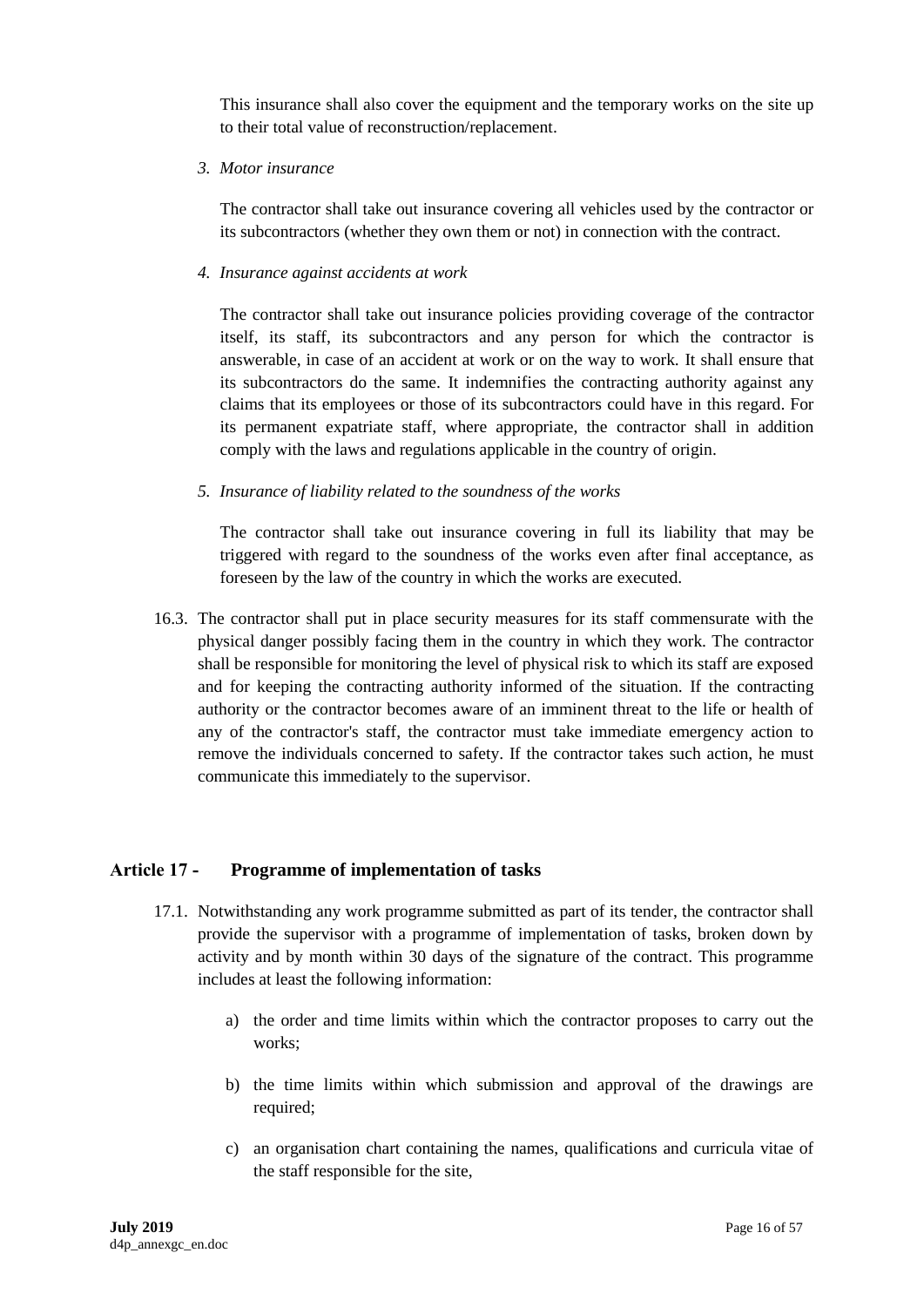- d) a general description of the method including the sequence, by month and by nature, which the contractor proposes to carry out the works;
- e) a plan for the setting out and organisation of the site, and
- f) such further details and information as the supervisor may reasonably require.
- 17.2. The supervisor shall return these documents to the contractor with its approval or any relevant remarks within ten days of receipt, save where the supervisor, within those ten days, notifies the contractor of its wish for a meeting in order to discuss the documents submitted.
- 17.3. If the supervisor fails to notify its decision or remarks or wish for a meeting within these 10 days, the programme submitted is deemed approved.
- 17.4. The approval of the programme by the supervisor shall not relieve the contractor from any of its obligations under the contract.
- 17.5. No material alteration to the programme shall be made without the approval of the supervisor. If, however, the progress of the works does not conform to the programme, the supervisor may instruct the contractor to submit a revised programme in accordance with the procedure laid down in Article 17.

## <span id="page-16-0"></span>**Article 18 - Detailed breakdown of prices**

- 18.1. If not provided in its tender and where necessary for the purposes of the contract, the contractor shall provide a detailed breakdown of its rates and prices within no more than 20 days following the supervisor's reasoned request.
- 18.2. Within 30 days of notification of the award of contract, the contractor shall provide to the supervisor for its information only, a detailed cash flow estimate, in quarterly periods, of all payments which may be due to the contractor under the contract. The contractor shall subsequently supply revised cash flow estimates at quarterly intervals, if so required by the supervisor. The communication shall not impose any liability whatsoever on the contracting authority or the supervisor.

### <span id="page-16-1"></span>**Article 19 - Contractor's drawings and execution studies**

- 19.1. The contractor shall submit to the supervisor for approval at its own expense, all design and construction drawings and other documents and objects necessary for the proper execution of the contract, and in particular:
	- a) drawings, documents, samples and/or models as may be specified in the contract within the time limits and procedures laid down therein or in the programme of implementation of tasks;
	- b) drawings as the supervisor may reasonably require for the implementation of tasks.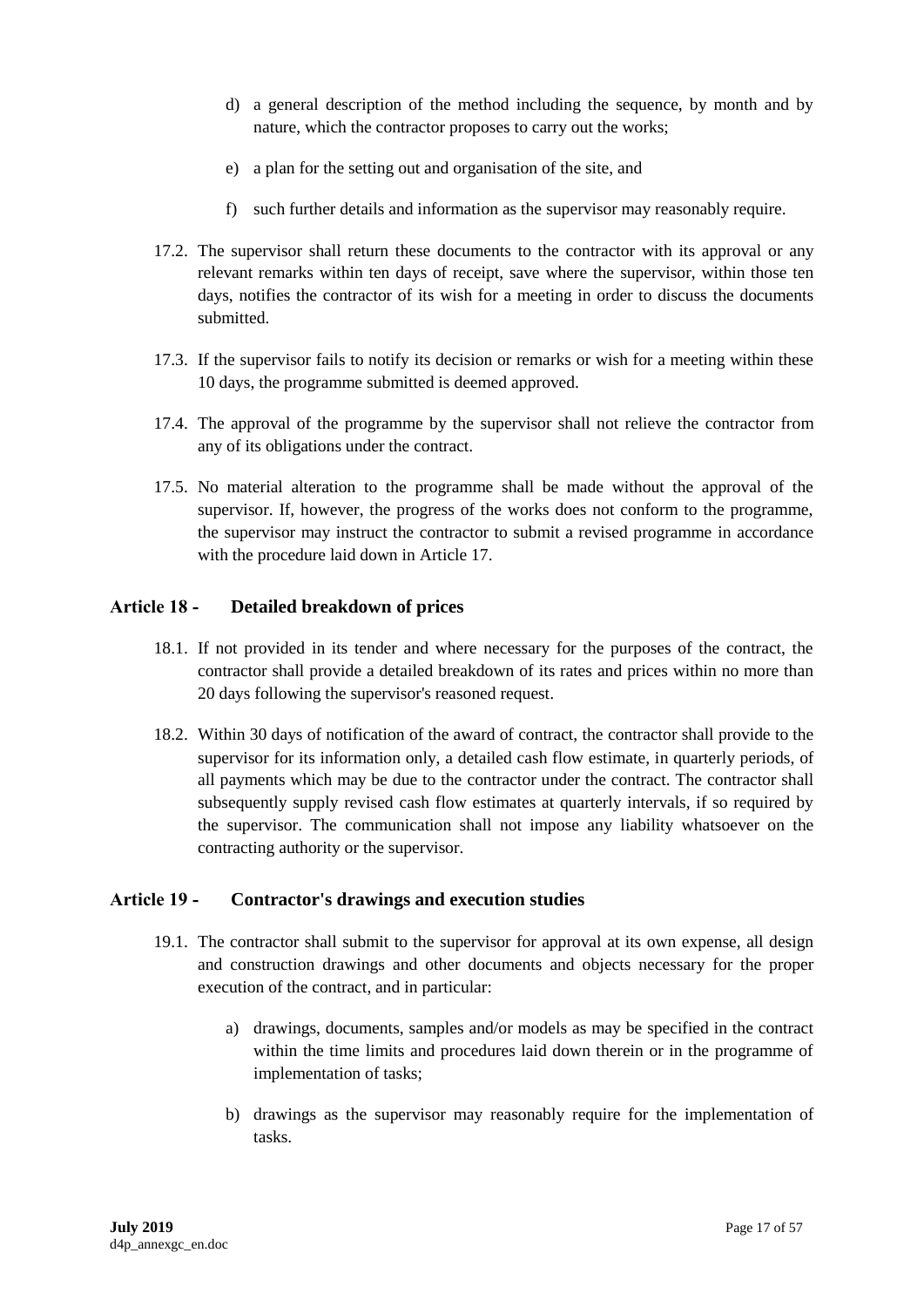- c) plans, drawings and calculations needed to provide evidence of the stability and resistance of the structures, including foundation design and detailed reinforcement plan. These calculations and surveys should be sustained by sufficient site investigations and should be submitted in triplicate to the supervisor for approval at least 30 days before commencing construction of the works in question.
- 19.2. The supervisor shall return to the contractor the drawings, documents, samples, models, design calculations, objects and other documents required under Article 19.1 with either its endorsement or its remarks within the time limits referred to in the contract or the approved programme of implementation of tasks or, if no time limit is specified, within 15 days of receipt. In the light of the complexity or the number of documents submitted for approval, if the supervisor cannot send its endorsement or its remarks within the time limit mentioned above, the supervisor shall send within 15 days of receipt a holding reply, indicating another time limit by which it will send its endorsement or its remarks, taking into account the relative urgency and complexity of the matter.

If the supervisor fails to notify its endorsement, remarks or holding reply within the time limits referred above, the drawings, documents, samples, models, design calculations, objects and other documents submitted to the supervisor according to Article 19.1 shall be deemed to be approved at the end of the time limits specified above.

- 19.3. Approved drawings, documents, samples and models shall be signed or otherwise identified by the supervisor and shall not be departed from except as otherwise instructed by the supervisor. Any contractor's drawings, documents, samples or models which the supervisor refuses to approve, shall be modified to meet the requirements of the supervisor and resubmitted by the contractor for approval. Within 15 days of being notified of the supervisor's remarks, the contractor shall make the requisite corrections, adjustments etc. to the documents, drawings, design calculations etc. The corrected or adjusted documents, drawings, design calculations etc. shall be resubmitted for the supervisor's approval under the same procedure.
- 19.4. The contractor shall supply additional copies of approved drawings in the form and number stated in the contract or in subsequent administrative orders.
- 19.5. The approval of any drawings, documents, samples or models by the supervisor shall not relieve the contractor from any of its obligations under the contract.
- 19.6. The supervisor shall have the right at all reasonable times to inspect all drawings, documents, samples or models relating to the contract at the contractor's premises.
- 19.7. Before provisional acceptance of the works, the contractor shall supply operation and maintenance manuals together with drawings to the contracting authority, which shall be in such detail as will enable the contracting authority to operate, maintain, adjust and repair all parts of the works. Unless otherwise stated in the special conditions, the manuals and drawings shall be in the language of the contract. The works shall not be considered to be completed for the purpose of provisional acceptance until such manuals and drawings have been supplied to the contracting authority.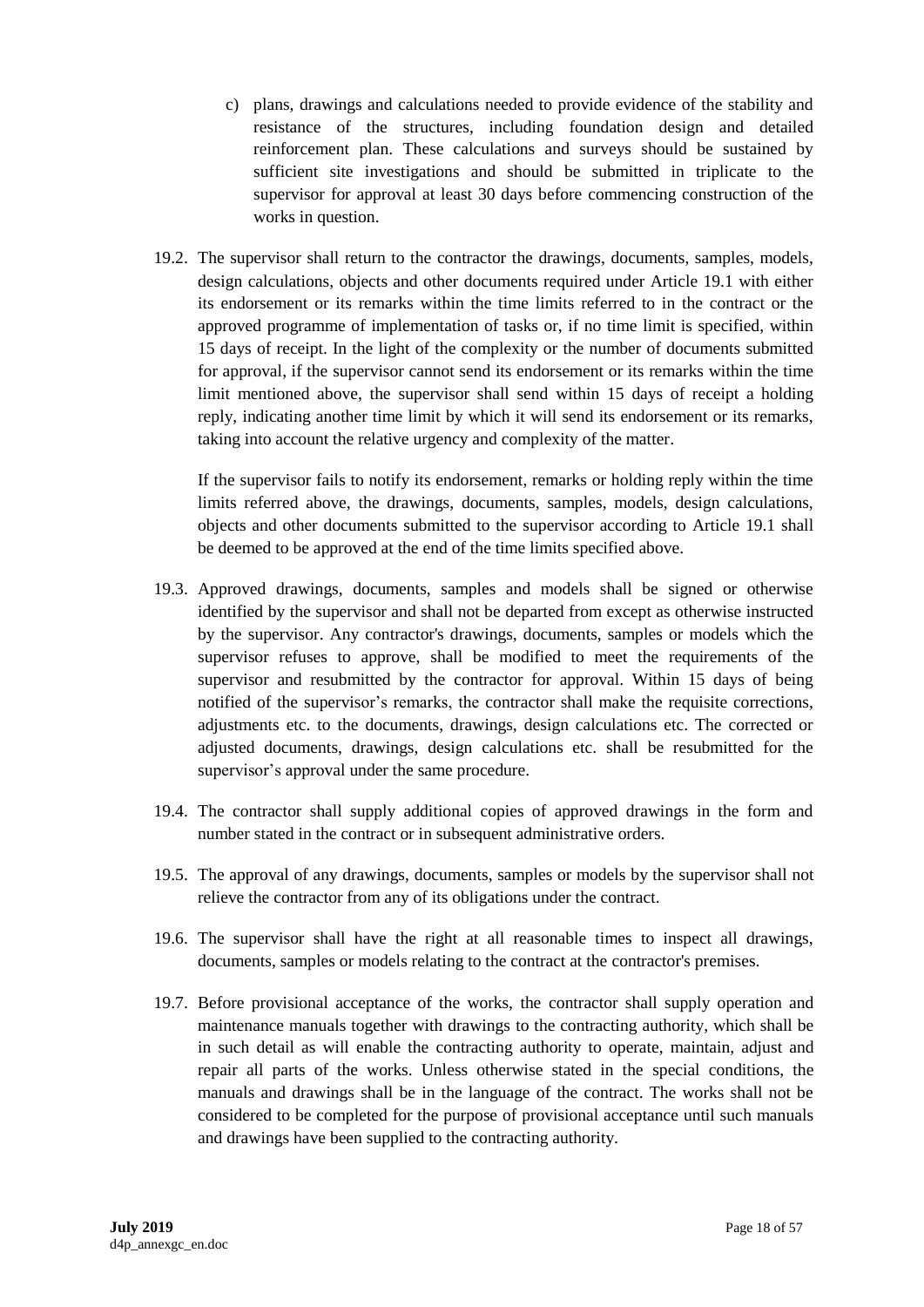## <span id="page-18-0"></span>**Article 20 - Sufficiency of tender prices**

- 20.1. Subject to any additional provisions which may be laid down in the special conditions, the contractor shall be deemed to have inspected and examined the site and its surroundings and to have satisfied itself before submitting its tender, as to the nature of the ground and sub-soil, and to have taken into account the form and nature of the site, the extent and nature of the work and materials necessary for the completion of the works, the means of communication with and access to the site, the accommodation it may require and in general to have obtained for itself all necessary information as to risks, contingencies and all other circumstances influencing or affecting its tender.
- 20.2. The contractor shall be deemed to have satisfied itself before submitting its tender as to the correctness and sufficiency of the tender and of the rates and prices stated in the bill of quantities or price schedule which shall, except in so far as it is otherwise provided in the contract, cover all its obligations under the contract.
- 20.3. Since the contractor is deemed to have determined its prices on the basis of its own calculations, operations and estimates, it shall carry out without additional charge any work which is the subject of any item whatsoever in its tender for which it neither indicates a unit price nor a lump sum.

## <span id="page-18-1"></span>**Article 21 - Exceptional risks**

- 21.1. If during the execution of the works the contractor encounters artificial obstructions or physical conditions which could not reasonably have been foreseen by an experienced contractor, and if the contractor is of the opinion that additional costs will be incurred and/or an extension of the period of implementation of tasks will be necessary as a result of this, it shall give notice to the supervisor in accordance with Articles 35 and/or 55. The contractor shall specify in such notice the artificial obstructions and/or physical conditions, giving details of the anticipated effects thereof, the measures it is taking or intends to take and the extent of the anticipated delay in or interference with the execution of the works.
- 21.2. Following receipt of the notice, the supervisor may inter alia:
	- a) require the contractor to provide an estimate of the cost of the measures it is taking or intends to take;
	- b) approve measures referred to in Article 21.2 (a) with or without modification;
	- c) give written instructions as to how the artificial obstructions or physical conditions are to be dealt with;
	- d) order an amendment to, a suspension, or termination of the contract.
- 21.3. To the extent that the supervisor decides that the whole or part of the said artificial obstructions or physical conditions could not reasonably have been foreseen by an experienced contractor, the supervisor shall: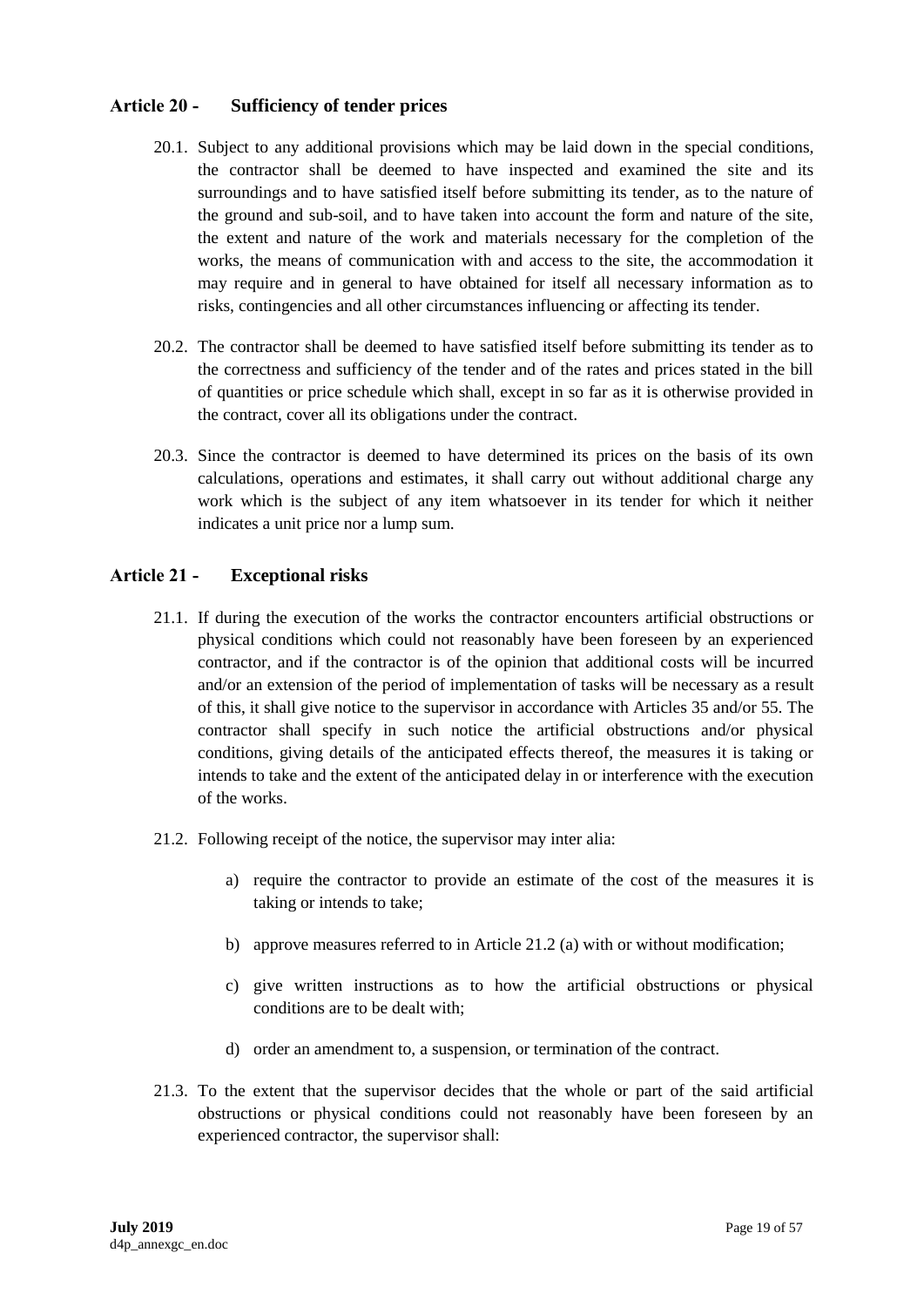- a) take into account any delay suffered by the contractor as a result of such obstructions or conditions in determining any extension of the period of implementation of tasks to which the contractor is entitled under Article 35; and/or
- b) in case of artificial obstructions or physical conditions other than weather conditions, determine additional payments due to the contractor in accordance with Article 55.
- 21.4. Weather conditions shall not entitle the contractor to claims under Article 55.
- 21.5. If the supervisor decides that the artificial obstructions or physical conditions could, in whole or in part, have been reasonably foreseen by an experienced contractor, he shall so inform the contractor as soon as practicable.

### <span id="page-19-0"></span>**Article 22 - Safety on sites**

- 22.1. The contractor shall have the right to forbid access to the site to any person not involved in the performance of the contract, with the exception of persons authorised by the supervisor or the contracting authority.
- 22.2. The contractor shall ensure the safety on sites during the whole period of execution and shall be responsible for taking the necessary steps, in the interests of its employees, agents of the contracting authority and third parties, to prevent any loss or accident which may result from carrying out the works.
- 22.3. The contractor shall take all essential steps, on its own responsibility and at its expense, to ensure that existing structures and installations are protected, preserved and maintained. It shall be responsible for providing and maintaining at its expense all lighting, protection, fencing and security equipment which proves necessary for the proper implementation of the tasks or which may reasonably be required by the supervisor.
- 22.4. If, during the implementation of the tasks, urgent measures are necessary to obviate any risk of accident or damage or to ensure security following any accident or damage, the supervisor shall give formal notice to the contractor to do what is necessary. If the contractor is unwilling or unable to undertake the necessary measures, the supervisor may carry out the work at the expense of the contractor to the extent that the contractor is liable.

### <span id="page-19-1"></span>**Article 23 - Safeguarding adjacent properties**

- 23.1. On its own responsibility and at its expense, the contractor shall take all the precautions required by good construction practice and by the prevailing circumstances to safeguard adjacent properties and avoid causing any abnormal disturbance therein.
- 23.2. The contractor shall indemnify the contracting authority against the financial consequences of all claims by neighbouring landowners or residents to the extent that the contractor is liable and to the extent that the damage to adjacent properties is not the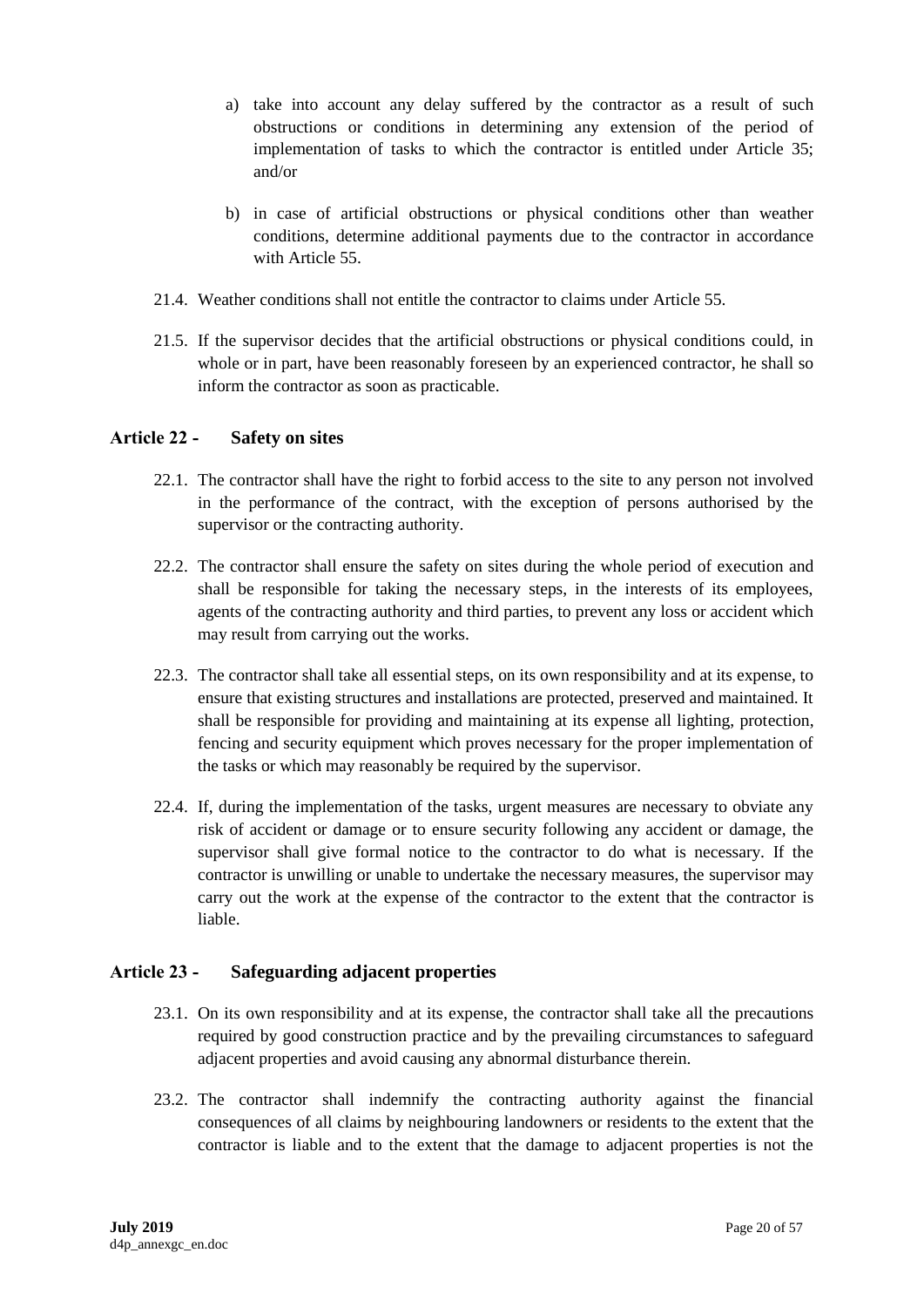result of a hazard created through the design or method of construction imposed by the contracting authority or the supervisor upon the contractor.

## <span id="page-20-0"></span>**Article 24 - Interference with traffic**

- 24.1. The contractor shall ensure that the works and installations do not cause damage to, or obstruct traffic on, communication links such as roads, railways, waterways and airports, save as permitted under the special conditions. It shall, in particular, take account of weight restrictions when selecting routes and vehicles.
- 24.2. Any special measures which the contractor considers necessary or which are specified in the special conditions or which are required by the contracting authority in order to protect or strengthen sections of roads, tracks or bridges, shall be at the expense of the contractor, whether or not they are carried out by the contractor. The contractor shall inform the supervisor of any special measures it intends to take before carrying them out. The repair of any damage caused to roads, tracks or bridges by the transport of materials, plant or equipment shall be at the expense of the contractor.

## <span id="page-20-1"></span>**Article 25 - Cables and conduits**

- 25.1. Where, in the course of carrying out the works, the contractor encounters bench-marks indicating the course of underground cables, conduits and installations, it shall keep such bench-marks in position or replace them, should execution of the works have necessitated their temporary removal. Such related operations require the authorisation of the supervisor.
- 25.2. The contractor shall be responsible for the preservation, removal and replacement, as the case may be, of the cables, conduits and installations specified by the contracting authority in the contract and for the cost thereof.
- 25.3. Where the presence of cables, conduits and installations has not been specified in the contract but is revealed by bench-marks and references, the contractor shall be under a general duty of care and similar obligations regarding preservation, removal and replacement to those set out above. In this case, the contracting authority shall compensate it for expenditure, to the extent that such work is necessary for the execution of the contract.
- 25.4. However, the obligations to remove and replace cables, conduits and installations and the expenditure resulting therefrom shall not be the responsibility of the contractor if the contracting authority decides to accept that responsibility. The same shall apply where this obligation and the expenditure resulting therefrom devolve upon another specialist administration or an agent.
- 25.5. When any work on the site is likely to cause disturbances in or damage to a public utility service, the contractor shall immediately inform the supervisor in writing, giving a reasonable period of notice so that suitable measures may be taken in time to allow work to continue normally.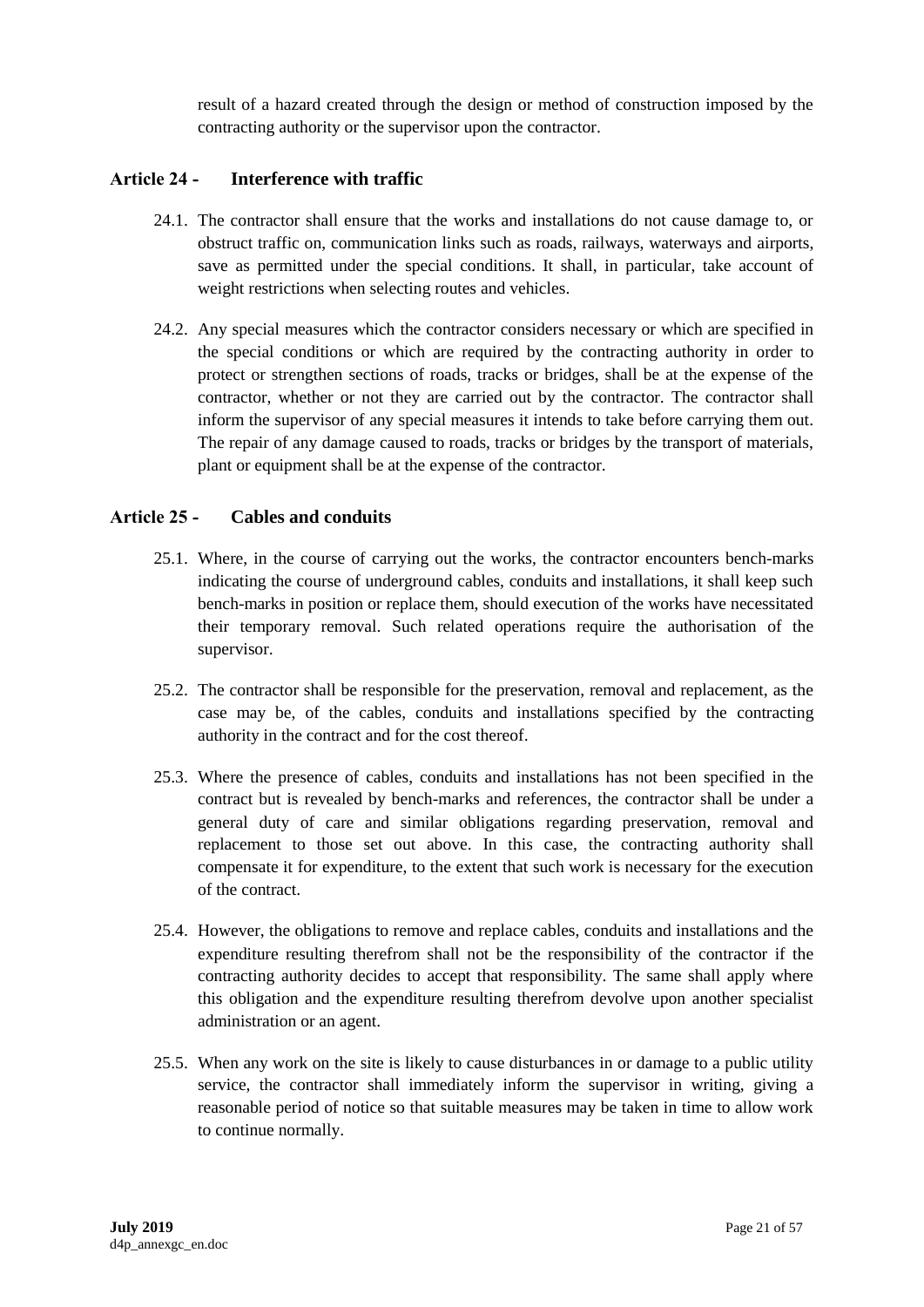## <span id="page-21-0"></span>**Article 26 - Setting-out**

26.1. The contractor shall be responsible for:

- a) the accurate setting-out of the works in relation to original marks, lines and levels of reference given by the supervisor;
- b) the correctness, of the position, levels, dimensions and alignment of all parts of the works; and
- c) the provision of all necessary instruments, appliances and labour in connection with the foregoing responsibilities.
- 26.2. If, at any time during the execution of the works, any error appears in the position, levels, dimensions or alignment of any part of the works, the contractor, shall, if the supervisor so requires, at the contractor's cost, rectify such error to the satisfaction of the supervisor, unless such error is based on incorrect data supplied by the supervisor which an experienced contractor exercising due care would not have discovered, in which case the contracting authority shall be responsible for the cost of rectification.
- 26.3. The checking of any setting-out or of any line or level by the supervisor shall not in any way relieve the contractor of its responsibility for the accuracy thereof and the contractor shall carefully protect and preserve all bench-marks, sight-rails, pegs and other items used in setting-out the works.

## <span id="page-21-1"></span>**Article 27 - Demolished materials**

- 27.1. Where the contract includes demolition work, materials and articles obtained therefrom shall, unless the special conditions and /or the law of the country in which the works are executed otherwise provide and subject to the provisions of Article 28, become the property of the contractor.
- 27.2. Should the special conditions reserve to the contracting authority the right of ownership of materials or all or part of the articles obtained from the demolition work, the contractor shall take all the necessary precautions to ensure that these are preserved. It shall be liable for any destruction of, or damage to, such materials or articles caused by it or its agents.
- 27.3. Irrespective of the use to which the contracting authority intends to put the materials or articles, in respect of which it reserves the right of ownership, all costs incurred in transporting and storing them and all warehouse charges at the place indicated by the supervisor shall be borne by the contractor for any carriage not exceeding 1000 meters.
- 27.4. Save where the special conditions provide otherwise, the contractor shall, at its expense, progressively remove rubble and other demolition materials, rubbish and debris from the site.

### <span id="page-21-2"></span>**Article 28 - Discoveries**

28.1. Discoveries of any interest whatsoever made during excavation or demolition work shall be brought immediately to the attention of the supervisor. The supervisor shall decide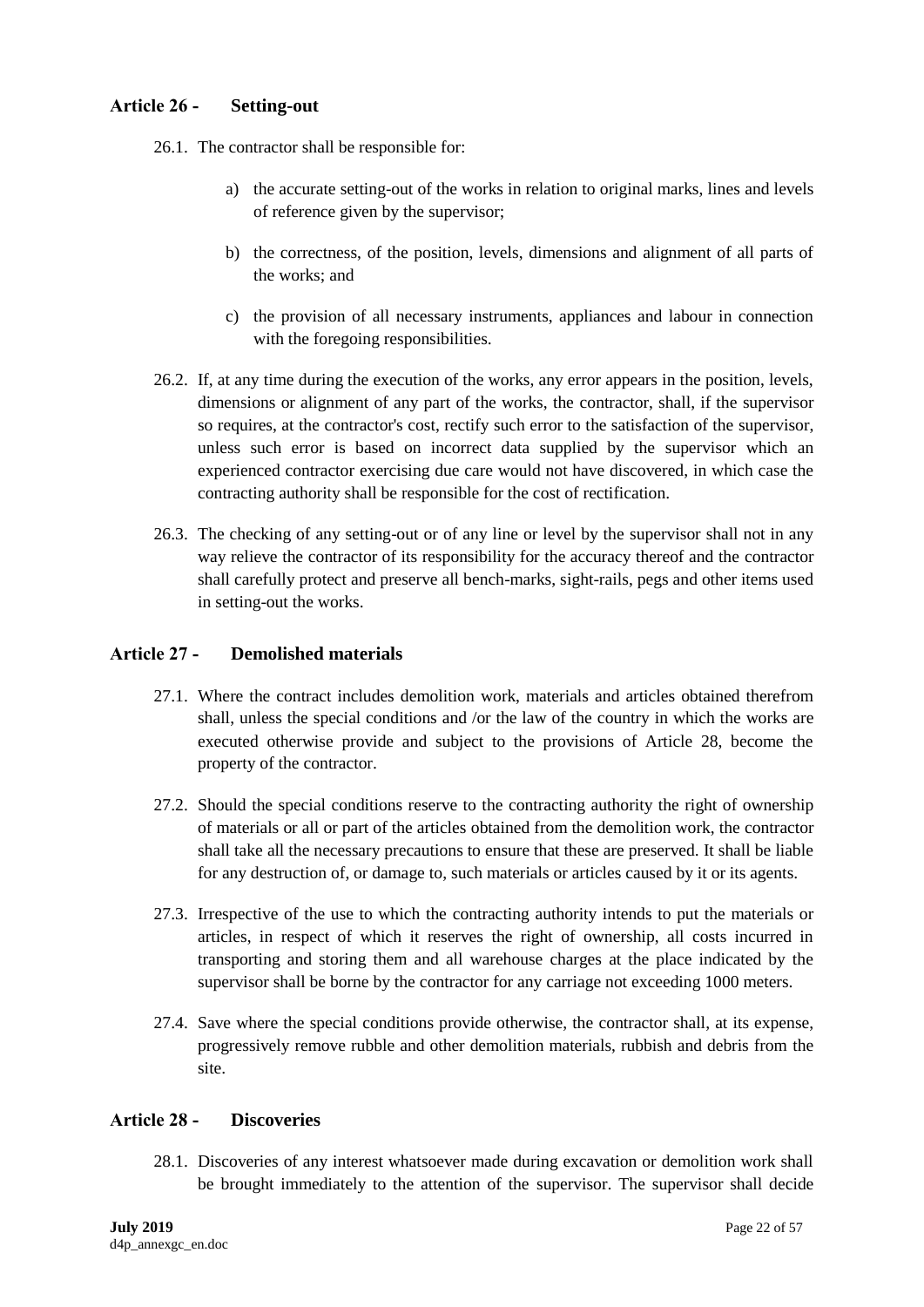how such discoveries are to be dealt with, taking due account of the law of the country in which the works are executed.

- 28.2. The contracting authority reserves the right of ownership of materials found during the excavation and demolition work carried out on land belonging to it, subject to compensating the contractor for any special efforts.
- 28.3. Artefacts, antiquities and natural, numismatic, or other objects which are of scientific interest, and also rare objects or objects made of precious metals found during excavation or demolition work shall be the property of the contracting authority.
- 28.4. In the event of disagreements, the contracting authority shall have sole authority to decide as to the qualifications set out in Articles 28.1 and 28.3.

## <span id="page-22-0"></span>**Article 29 - Temporary works**

- 29.1. The contractor shall carry out at its expense all the temporary works to enable the works to be carried out. The contractor shall submit to the supervisor the drawings for temporary works which the contractor intends to use, such as cofferdams, scaffolding, trusses and shuttering. The contractor shall take into account any observations made by the supervisor while assuming responsibility for these drawings.
- 29.2. Where the design of particular temporary works is specified in the special conditions to be the responsibility of the contracting authority, the supervisor shall provide the contractor with all drawings necessary in reasonable time to enable the contractor to undertake the temporary works in accordance with its programme. In such cases, the contracting authority shall be solely responsible for the safety and adequacy of the design. However, the contractor shall be responsible for the proper construction.

### <span id="page-22-1"></span>**Article 30 - Soil studies**

30.1. Subject to the special conditions and to the technical specifications, the contractor shall make available to the supervisor, the personnel and equipment necessary for carrying out any soil survey which the supervisor considers reasonably necessary. The contractor shall be compensated for the actual cost of the manpower and equipment used or made available in such work, plus a reasonable profit, if not already provided for in the contract.

### <span id="page-22-2"></span>**Article 31 - Overlapping contracts**

- 31.1. The contractor shall, in accordance with the requirements of the supervisor, afford all reasonable opportunities for carrying out their work to any other contractors employed by the contracting authority and their workmen, to the workmen of the contracting authority and of any other public authorities who may be employed on or near the site in the execution of any work not included in the contract, or of any contract which the contracting authority may enter into in connection with, or ancillary to, the works.
- 31.2. If, however, the contractor, on the written request of the supervisor, makes available to any such contractor, or public authority, or to the contracting authority, any roads or ways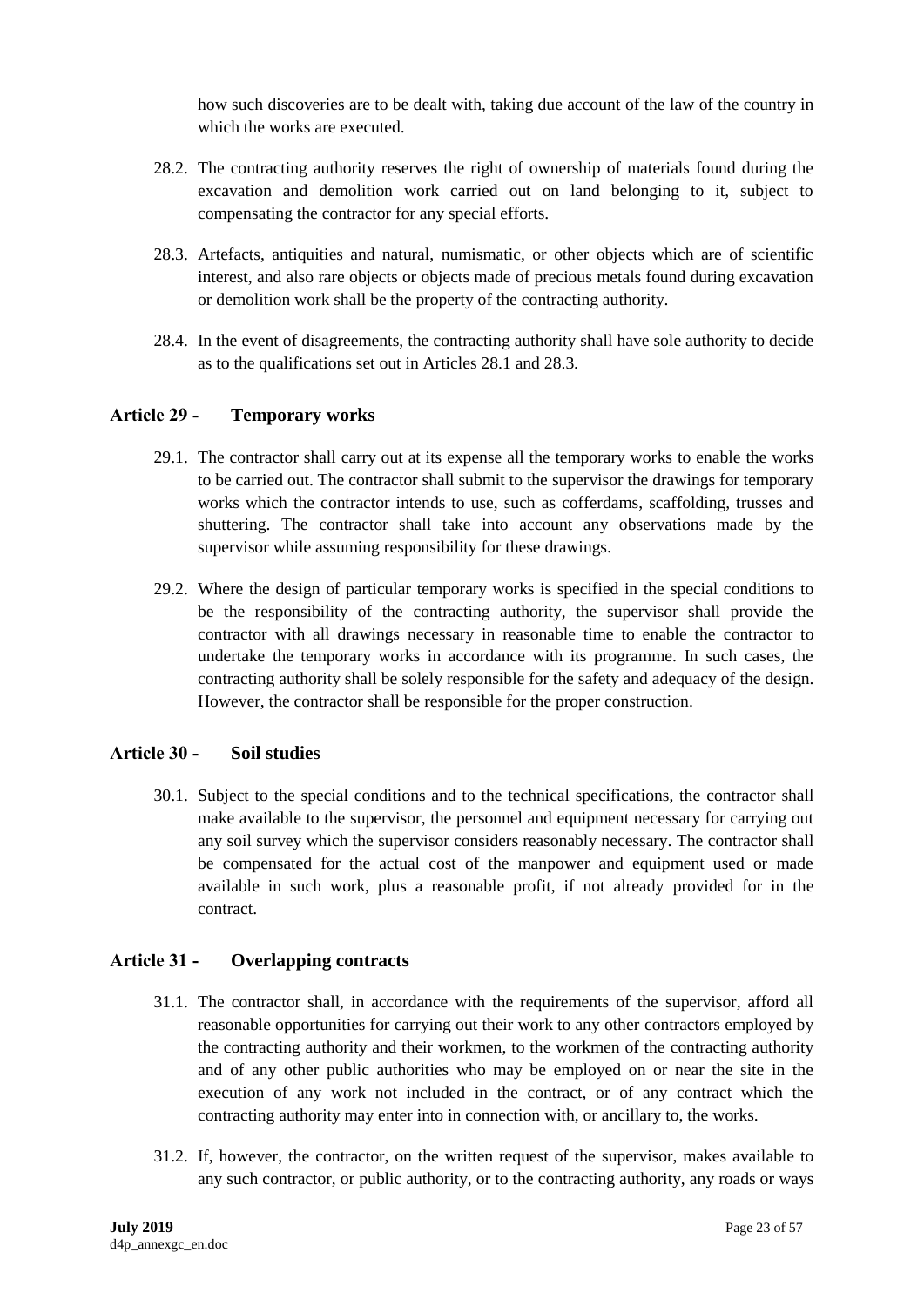for the maintenance of which the contractor is responsible, or permits the use by any such other persons of the contractor's temporary works, scaffolding or other equipment on the site, or provides any other service of whatsoever nature, which was not provided for in the contract, the contracting authority shall pay to the contractor in respect of such use or service, such sums and/or grant such extension of time, as shall, in the opinion of the supervisor, be reasonable.

- 31.3. The contractor shall not by reason of Article 31 be relieved of any of its obligations under the contract nor shall it be entitled to any claims other than those provided for in Article 31.2.
- 31.4. In no circumstances may difficulties arising with regard to one contract entitle the contractor to modify or delay implementation of other contracts. Similarly, the contracting authority may not take advantage of such difficulties to suspend payments due under another contract.

### <span id="page-23-0"></span>**Article 32 - Patents and licenses**

- 32.1. Save where otherwise provided in the special conditions, the contractor shall indemnify and hold the contracting authority and the supervisor harmless for all damages and cost incurred due to any claim brought by any third party including creators and intermediaries for any alleged or actual violations of intellectual, industrial or other property rights of any kind whatsoever based on the contracting authority's use as specified in the contract of patents, licenses, drawings, designs, models, or brand or trademarks, except where such infringement results from compliance with the design or specification provided by the contracting authority and/or the supervisor.
- 32.2. All industrial, intellectual and other property rights (including but not limited to patent rights and copyright) developed in connection with the tasks by or on behalf of the contractor, including but not limited to any rights in any documents prepared for the purpose of the contract or the tasks, shall remain vested in the contractor but the contracting authority shall have an irrevocable, royalty-free, non-exclusive licence of the above-mentioned rights for the purpose of the contract.

Such licence shall carry the right to grant sub-licences and shall be transferable by the contracting authority to third parties without the consent of the contractor being required.

All industrial, intellectual and other property rights (including but not limited to patent rights and copyright) developed in connection with the tasks by or on behalf of the contracting authority, including but not limited to any rights in any documents prepared for the purpose of the contract or the tasks, shall remain vested in the contracting authority but the contractor shall have the right at its cost to copy, use and obtain communication of these documents for the purpose of the contract.

Upon and notwithstanding any termination of the contract howsoever arising, as well as after completion of the tasks, the contracting authority shall continue to have the benefit of the licence referred to in Article 32.2, first paragraph.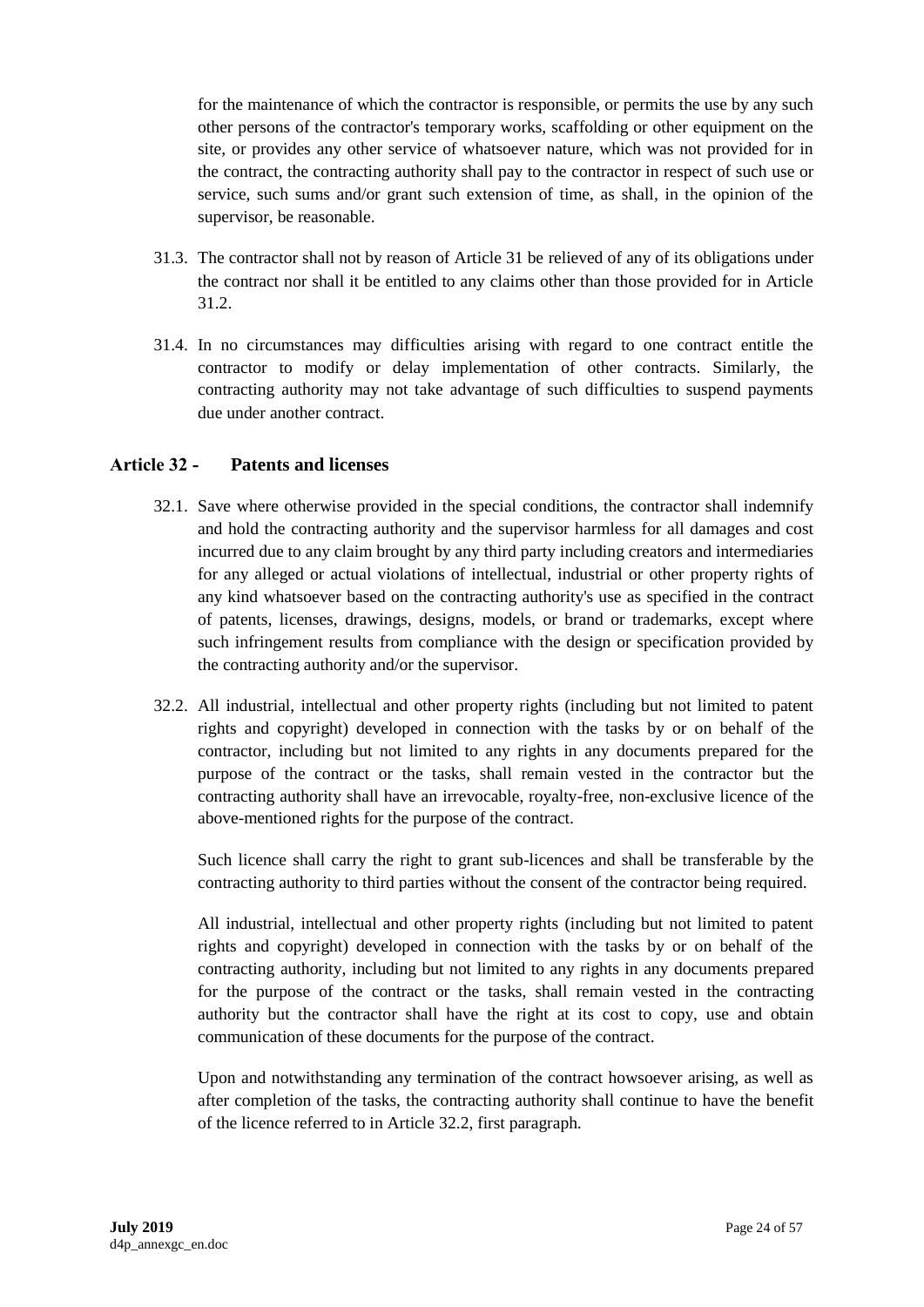# **IMPLEMENTATION OF THE TASKS AND DELAYS**

### <span id="page-24-1"></span><span id="page-24-0"></span>**Article 33 - Commencement orders**

- 33.1. The supervisor issues an administrative order notifying the contractor of the date on which the period of implementation of tasks must start.
- 33.2. Save where the parties agree otherwise, the period of implementation of tasks shall not start before:
	- a) in conformity with Article 9, the site, or part of the site has been placed at the disposal of the contractor according to the progress of the work set out in the programme of implementation of tasks approved by the supervisor;
	- b) the documents mentioned under Article 8.1 have been provided to the contractor.
- 33.3. Save where the parties agree otherwise, the period of implementation of tasks shall start no later than 180 days following notification of award of the contract.

#### <span id="page-24-2"></span>**Article 34 - Period of implementation of tasks**

- 34.1. The period of implementation of tasks shall be as laid down in the special conditions, without prejudice to extensions of the period which may be granted under Article 35.
- 34.2. If provision is made for distinct periods of implementation of tasks for separate lots, in cases where one contractor is awarded more than one lot per contract, the periods of implementation of tasks for the separate lots will not be accumulated.

### <span id="page-24-3"></span>**Article 35 - Extension of the period of implementation of tasks**

- 35.1. The contractor may request an extension to the period of implementation of tasks if it is or will be delayed in completing the contract by any of the following reasons:
	- a) exceptional weather conditions in the country in which the works are executed which may affect the implementation of the tasks;
	- b) artificial obstructions or physical conditions which could not reasonably have been foreseen by an experienced contractor;
	- c) administrative orders affecting the date of completion other than those arising from the contractor's default;
	- d) failure of the contracting authority to fulfil its obligations under the contract;
	- e) any suspension of the works which is not due to the contractor's default;
	- f) force majeure;
	- g) any other causes referred to in these general conditions which are not due to the contractor's default.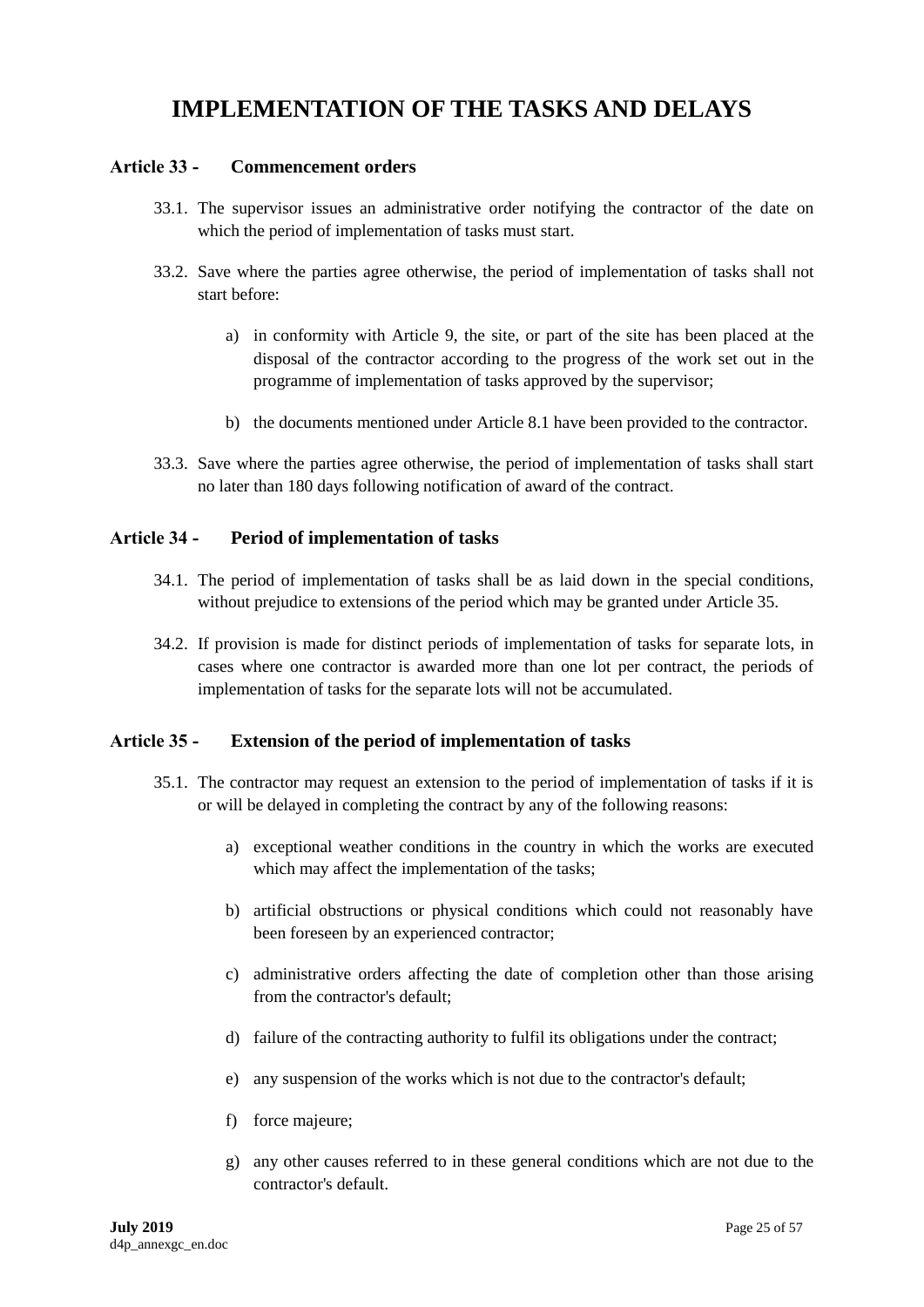- 35.2. If the contractor considers itself to be entitled to any extension of the period of implementation under the contract, the contractor shall:
	- a) give notice to the supervisor of its intention to make such a request no later than 15 days after the contractor became aware, or should have become aware of the event or circumstance giving rise to the request.

If the contractor fails to give notice of a request for extension of the period of implementation within such period of 15 days, the period of implementation shall not be extended and the contracting authority shall be discharged from all liability in connection with the request; and

- b) submit to the supervisor full and detailed particulars of the request, within 30 days from the above notification unless otherwise agreed between the contractor and the supervisor, in order that such request may be investigated.
- 35.3. Within 30 days from receipt of the contractor's detailed particulars of the request, the supervisor shall, by notice to the contractor after due consultation with the contracting authority and, where appropriate, the contractor, grant such extension of the period of implementation as may be justified, either prospectively or retrospectively, or inform the contractor that it is not entitled to an extension.

### <span id="page-25-0"></span>**Article 36 - Delays in implementation of the tasks**

36.1. If the contractor fails to complete the works within the time period(s) specified in the contract, the contracting authority shall, without formal notice and without prejudice to its other remedies under the contract be entitled to liquidated damages for every day or part thereof which shall elapse between the end of the period specified for implementation of tasks or extended period of implementation of tasks under Article 35 and the actual date of completion, at the rate and up to the maximum amount specified in the special conditions.

If the works have been the subject of partial acceptance in accordance with Article 59, the liquidated damages specified in the special conditions may be reduced in the proportion which the value of the accepted part bears to the value of the whole of the works.

- 36.2. If the contracting authority has become entitled to the maximum claim under Article 36.1 it may, after giving notice to the contractor:
	- a) seize the performance guarantee; and/or
	- b) terminate the contract; and/or
	- c) enter into a contract with a third party at the contractor's cost for the provision of the balance of the works.

### <span id="page-25-1"></span>**Article 37 - Amendments**

37.1. Contract amendments must be formalised by a contract addendum signed by both parties or by an administrative order issued by the supervisor except if the amendments result from the application of the contract.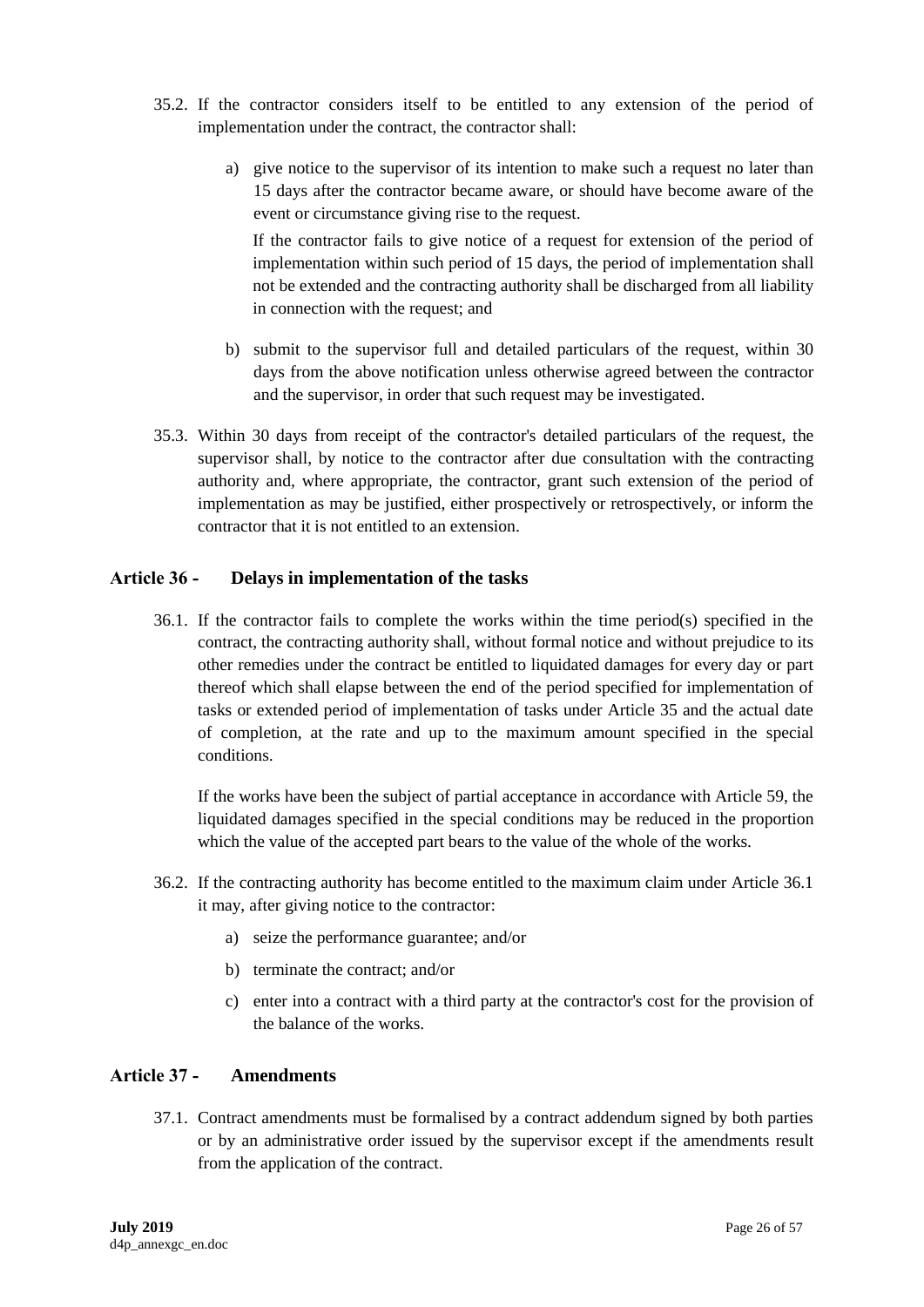- 37.2. The supervisor shall have the power to order any amendment to any part of the works necessary for the proper completion and/or functioning of the works. Such amendments by administrative order may include additions, omissions, substitutions, changes in quality, quantity, form, character, kind, position, dimension, level or line and changes in the specified sequence, method or timing of execution of the works. No administrative order shall have the effect of invalidating the contract, but the financial effect, if any, of all such amendments shall be valued in accordance with Articles 37.5 and 37.7.
- 37.3. All administrative orders shall be issued in writing, it being understood that:
	- a) if, for any reason, the supervisor finds it necessary to give an order orally, it shall as soon as possible thereafter confirm the order by an administrative order;
	- b) if the contractor confirms in writing an oral order given for the purpose of Article 37.3 (a) and the confirmation is not contradicted in writing forthwith by the supervisor, the supervisor shall be deemed to have issued an administrative order;
	- c) no administrative order is required to increase or decrease the quantity of any work where such increase or decrease is the result of the quantity exceeding or being less than that stated in the bill of quantities or price schedule, as the result of measurement laid down in Article 49.
- 37.4. Save as provided by Article 37.3 prior to issuing an administrative order, the supervisor shall notify the contractor of the nature and form of such amendment. The contractor shall then, without delay, submit to the supervisor a written proposal containing:
	- a) a description of the tasks to be implemented or the measures to be taken and a programme for execution;
	- b) any necessary amendments to the programme of implementation of tasks or to any of the contractor's obligations resulting from this contract; and
	- c) any adjustment to the contract price in accordance with the rules set out in Article 37.
- 37.5. Following the receipt of the contractor's submission referred to in Article 37.4, the supervisor shall, after due consultation with the contracting authority and, where appropriate, the contractor, decide without delay whether or not to accept the amendment. If the supervisor accepts the amendment, it shall notify the contractor through an administrative order stating that the contractor shall carry out the amendment at the prices and under the conditions given in the contractor's submission referred to in Article 37.4 or as modified by the supervisor in accordance with Article 37.6.
- 37.6. The supervisor shall, for all amendments ordered by it in accordance with Article 37.3 and 37.5, ascertain the prices in accordance with the following principles:
	- a) where work is of similar character and executed under similar conditions as work priced in the bill of quantities or price schedule, it shall be valued at such rates and prices contained therein;
	- b) where work is not of a similar character or is not executed under similar conditions, the rates and prices in the contract shall be used as the basis for valuation as far as is reasonable, failing which the supervisor shall make a fair valuation;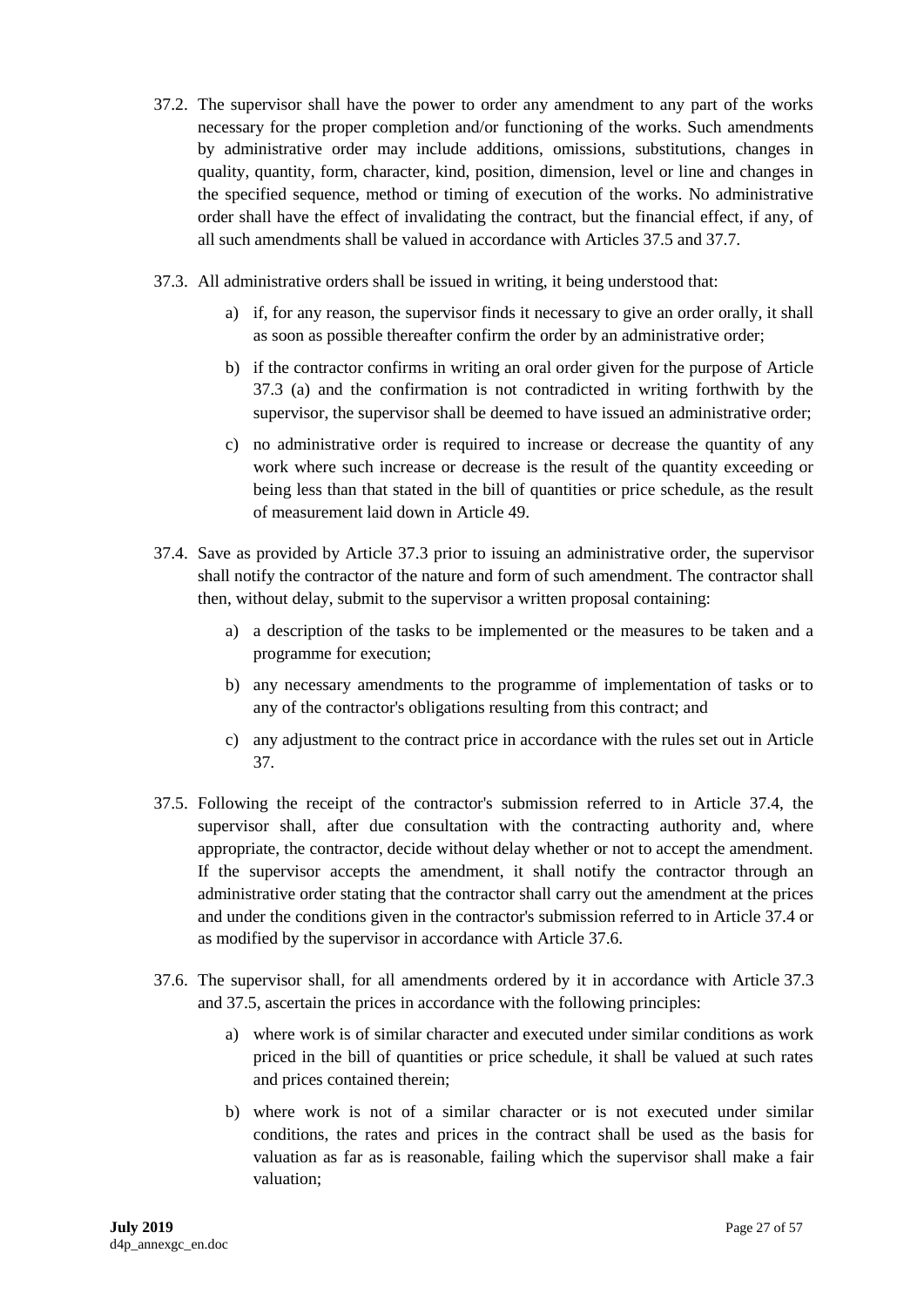- c) if the nature or amount of any amendment relative to the nature or amount of the whole contract or to any part thereof is such that, in the opinion of the supervisor, any rate or price contained in the contract for any item of work is, by reason of such amendment, rendered unreasonable, the supervisor shall fix such rate or price as he thinks reasonable and proper in the circumstances;
- d) where an amendment is required by a default or breach of contract by the contractor, any additional cost attributable to such amendment shall be borne by the contractor.
- 37.7. On receipt of the administrative order, the contractor shall carry out the requested amendment according to the following principles:
	- a) The contractor will be bound by these general conditions as if the amendment requested by administrative order were stated in the contract.
	- b) The contractor shall not delay the execution of the administrative order pending the granting of any extension of time for completion or adjustment to the contract price.
	- c) Where the administrative order precedes the adjustment to the contract price, the contractor shall keep records of the costs of undertaking the amendment and of the time expended thereon. Such records shall be open to inspection by the supervisor at all reasonable times.
- 37.8. Where on provisional acceptance an increase or reduction in the total value of the works resulting from an administrative order, or from some other circumstance which is not caused by the contractor's default, exceeds 15% of the initial contract price (or as amended by addendum), the supervisor shall, after consulting the contracting authority and the contractor, determine any addition to or reduction from the contract price as a consequence of applying Article 37.6. The sum so determined shall be based on the amount by which the increase or decrease in value of the works exceeds 15%. The supervisor shall notify the sum to the contracting authority and the contractor, and adjust the contract price accordingly.
- 37.9. The contractor shall notify the contracting authority of any change of bank account, using the form in Annex V. The contracting authority shall have the right to oppose the contractor's change of bank account.

### <span id="page-27-0"></span>**Article 38 - Suspension**

38.1. Suspension by administrative order of the supervisor:

The contractor shall, on the order of the supervisor, suspend the progress of the works or any part thereof for such time or times and in such manner as the supervisor may consider necessary. The suspension shall take effect on the day the contractor receives the order or at a later date when the order so provides. The supervisor shall, as soon as possible, instruct the contractor to resume the contract suspended.

38.2. Suspension by notice of the contractor: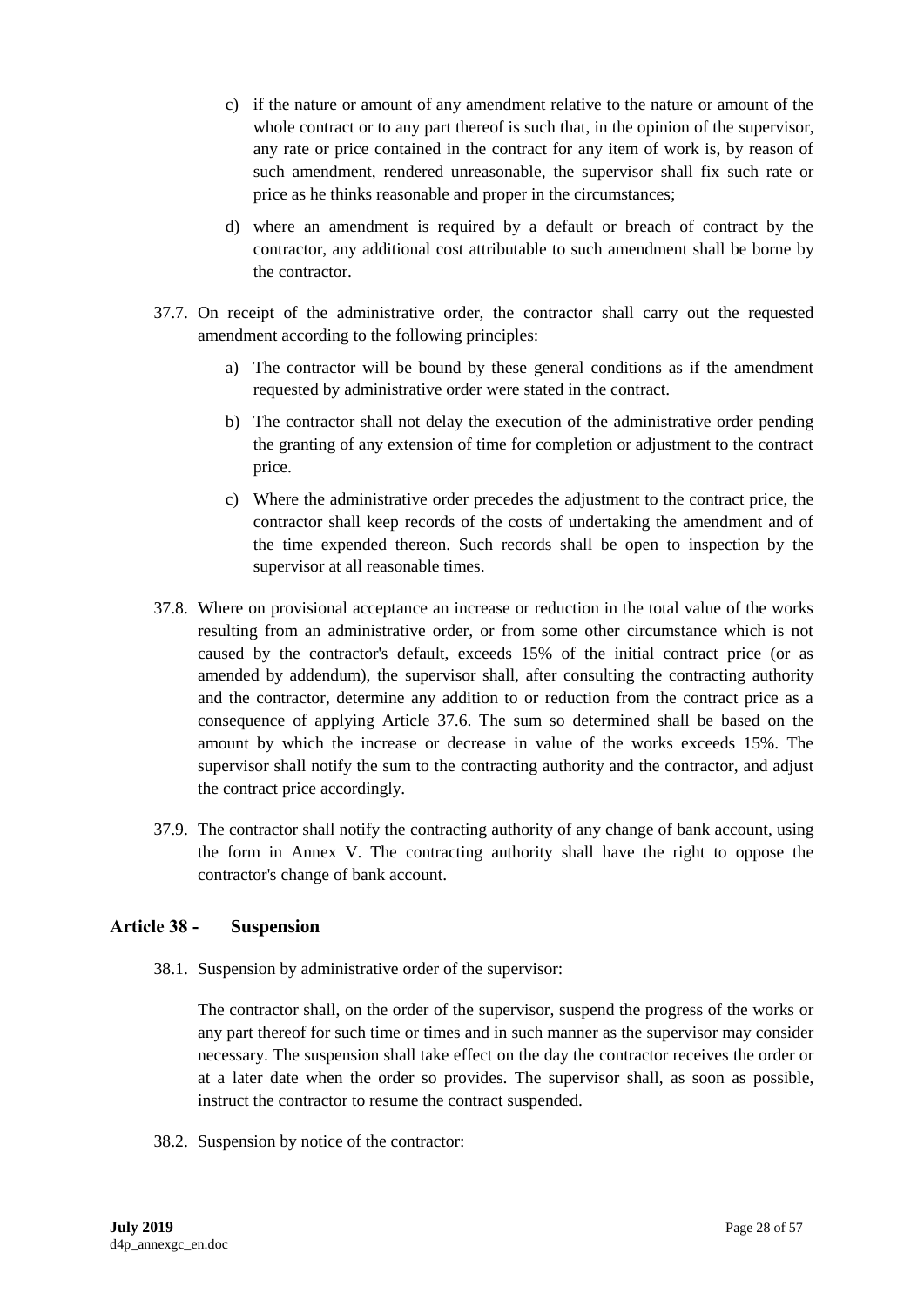Any default in payment of more than 30 days under any certificate issued by the supervisor from the expiry of the time-limit referred to in Article 44.3(b) entitles the contractor, after giving not less than 30 days' notice to the contracting authority, to suspend the work, or reduce the rate of the work, unless and until the contractor has received reasonable evidence of payment or payment.

The contractor's action shall not prejudice its entitlements to interest for delayed payment under Article 53.1 and to termination under Article 65.1.

If the contractor subsequently receives such evidence or payment before giving notice of termination, the contractor shall resume normal working as soon as reasonably practicable and, unless the parties agree otherwise, no later than 30 days after receiving the evidence or the payment.

38.3. Suspension in the event of presumed breach of obligations, irregularities or fraud:

The contract may be suspended in order to verify whether presumed breach of obligations or irregularities or fraud occurred during the award procedure or the performance of the contract. If these are not confirmed, performance of the contract shall resume as soon as possible.

- 38.4. During the period of suspension, the contractor shall take such protective measures as may be necessary to safeguard the works, plant, equipment and site against any deterioration, loss or damage. Additional expenses incurred in connection with such protective measures may be added to the contract price, unless:
	- a) otherwise provided for in the contract; or
	- b) such suspension is necessary by reason of some breach or default of the contractor; or
	- c) such suspension is necessary by reason of normal climatic conditions on site; or
	- d) such suspension is necessary for the safety or the proper execution of the works or any part thereof insofar as such necessity does not arise from any act, breach or default by the supervisor or the contracting authority or from any of the exceptional risks referred to in Article 21, or
	- e) the presumed breach of obligations or irregularities or fraud mentioned in Article 38.3 are confirmed and attributable to the contractor.
- 38.5. The contractor shall introduce claims for additional payment or extension of the period of implementation in accordance with Articles 35 and 55.
- 38.6. If the period of suspension exceeds 180 days and the suspension is not due to the contractor's breach or default, the contractor may, by notice to the supervisor, request to proceed with the contract within 30 days, or terminate the contract.
- 38.7. The contracting authority shall, as soon as possible, order the contractor to resume the contract suspended or inform the contractor that it terminates the contract.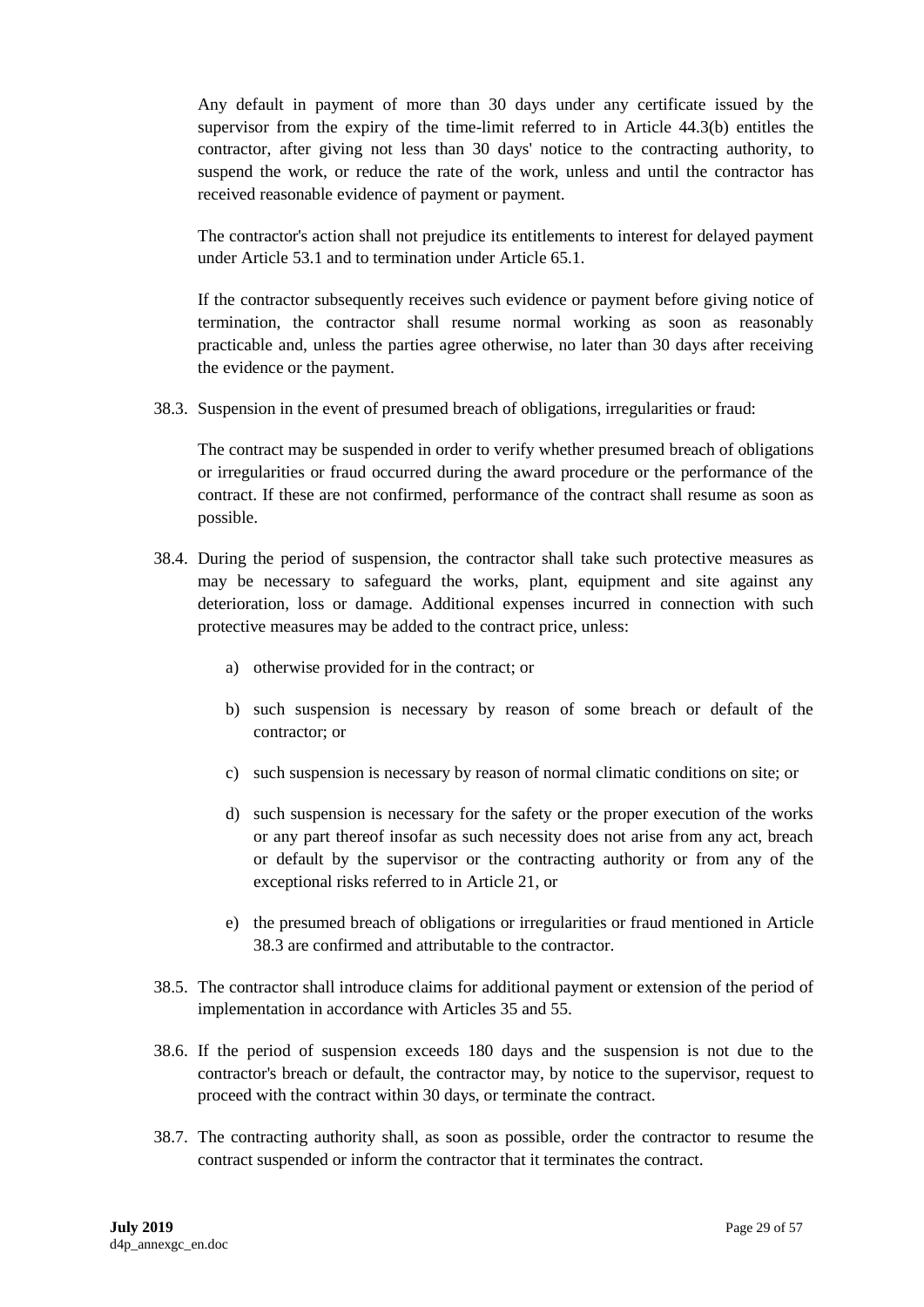# <span id="page-29-1"></span>**MATERIALS AND WORKMANSHIP**

### <span id="page-29-0"></span>**Article 39 - Work register**

- 39.1. A work register shall, unless otherwise provided by the special conditions, be kept on the site by the supervisor, who shall enter in it at least the following information:
	- a) the weather conditions, interruptions of work owing to inclement weather, hours of work, number and type of workmen employed on the site, materials supplied, equipment in use, equipment not in working order, tests carried out in situ, samples dispatched, unforeseen circumstances, as well as orders given to the contractor;
	- b) detailed statements of all the quantitative and qualitative elements of the work done and the supplies delivered and used, capable of being checked on the site and relevant in calculating payments to be made to the contractor.
- 39.2. The statements shall form an integral part of the work register but may, where appropriate, be recorded in separate documents. The technical rules for drawing up the statements shall be as set out in the special conditions.
- 39.3. The contractor shall ensure that statements are drawn up, in good time and in accordance with the special conditions, in respect of work, services and supplies which cannot be measured or verified subsequently; failing this, it shall accept the decisions of the supervisor, unless, at its own expense, it provides evidence to the contrary.
- 39.4. Entries made in the work register as work progresses shall be signed by the supervisor and countersigned by the contractor or its representative. If the contractor objects, it shall communicate its views to the supervisor within 15 days following the date on which the entry or the statements objected to are recorded. Should it fail to countersign or to submit its views within the period allowed, the contractor shall be deemed to agree with the notes shown in the register. The contractor may examine the work register at any time and may, without removing the document, make or receive a copy of entries which it considers necessary for its own information.
- 39.5. The contractor shall, on request, provide the supervisor with the information needed to keep the work register in good order.

### <span id="page-29-2"></span>**Article 40 - Origin and quality of works and materials**

- 40.1. Save where otherwise provided for in the special conditions, all goods purchased under the contract shall have their origin in any eligible source country as defined in the invitation to tender. The contractor must certify that the goods tendered comply with this requirement, specifying their countries of origin. It may be required to provide more detailed information in this respect. Failure to comply with this condition may result in the termination of the contract and/or suspension of payment.
- 40.2. The works, components and materials shall conform to the specifications, drawings, surveys, models, samples, patterns and other requirements in the contract which shall be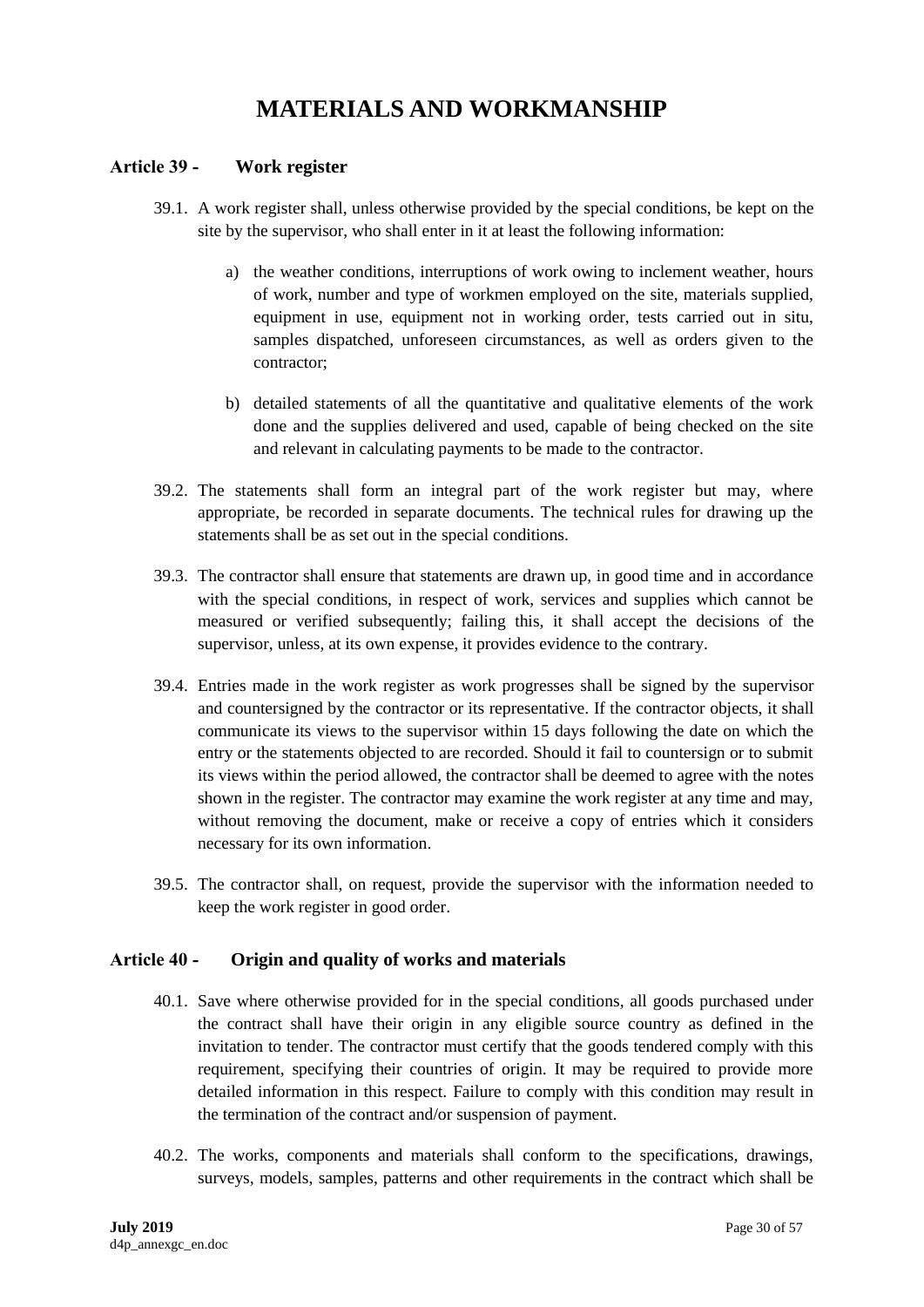held at the disposal of the contracting authority or the supervisor for the purposes of identification throughout the period of performance.

- 40.3. Any preliminary technical acceptance stipulated in the special conditions shall be the subject of a request sent by the contractor to the supervisor. The request shall indicate the reference to the contract, the lot number and the place where such acceptance is to take place, as appropriate. The components and materials specified in the request must be certified by the supervisor as meeting the requirements for such acceptance prior to their incorporation in the works.
- 40.4. Even if materials or items to be incorporated in the works or in the manufacture of components have been technically accepted in this way, they may still be rejected if a further examination reveals defects or faults, in which case they must immediately be replaced by the contractor. The contractor may be given the opportunity to repair and make good materials and items which have been rejected, but such materials and items will be accepted for incorporation in the works only if they have been repaired and made good to the satisfaction of the supervisor.

## <span id="page-30-0"></span>**Article 41 - Inspection and testing**

- 41.1. The contractor shall ensure that the components and materials are delivered to the site in time to allow the supervisor to proceed with acceptance of the components and materials. The contractor is deemed to have fully appreciated the difficulties which it might encounter in this respect, and it shall not be permitted to advance any grounds for delay in fulfilling its obligations.
- 41.2. The supervisor shall be entitled to inspect, examine, measure and test the components, materials and workmanship, and check the progress of preparation, fabrication or manufacture of anything being prepared, fabricated or manufactured for delivery under the contract in order to establish whether the components, materials and workmanship are of the requisite quality and quantity. This shall take place at the place of manufacture, fabrication, preparation or on the site or at such other places as may be specified in the special conditions.
- 41.3. For the purposes of such tests and inspections, the contractor shall:
	- a) provide to the supervisor, temporarily and free of charge, such assistance, test samples or parts, machines, equipment, tools, labour, materials, drawings and production data as are normally required for inspection and testing;
	- b) agree, with the supervisor, on the time and place for tests;
	- c) provide access for the supervisor at all reasonable times to the place where the tests are to be carried out.
- 41.4. If the supervisor is not present on the date agreed for tests, the contractor may, unless otherwise instructed by the supervisor, proceed with the tests, which shall be deemed to have been made in the supervisor's presence. The contractor shall immediately send duly certified copies of the test results to the supervisor, who shall, if he has not attended the test, be bound by the test results.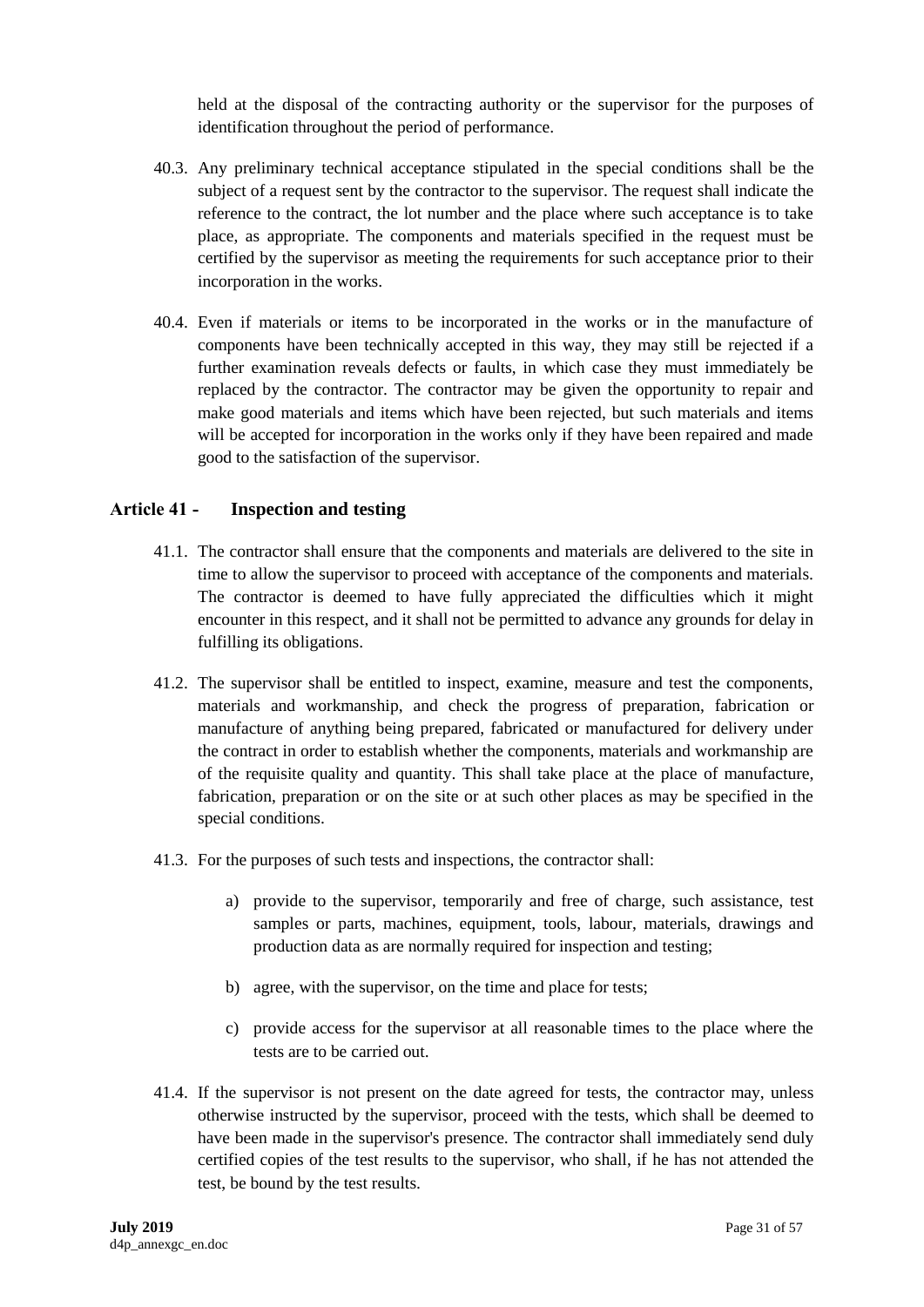- 41.5. When components and materials have passed the above-mentioned tests, the supervisor shall notify the contractor or endorse the procedure's certificate to that effect.
- 41.6. If the supervisor and the contractor disagree on the test results, each shall give a statement of its views to the other within 15 days after such disagreement arises. The supervisor or the contractor may require such tests to be repeated on the same terms and conditions or, if either party so requests, by an expert to be selected by common consent. All test reports shall be submitted to the supervisor who shall communicate the results of these tests without delay to the contractor. The results of the re-testing shall be conclusive. The cost of re-testing shall be borne by the party whose views are proved wrong by the re-testing.
- 41.7. In the performance of its duties, the supervisor and any persons authorised by him shall not disclose to unauthorised persons information concerning the undertaking's methods of manufacture and operation obtained through inspection and testing.

## <span id="page-31-0"></span>**Article 42 - Rejection**

- 42.1. Components and materials which are not of the specified quality shall be rejected. A special mark may be applied to the rejected components or materials. This shall not be such as to alter them or affect their commercial value. Rejected components and materials shall be removed by the contractor from the site within a period which the supervisor shall specify, failing which they shall be removed by the supervisor as of right at the expense and risk of the contractor. Any work incorporating rejected components or materials shall be rejected.
- 42.2. The supervisor shall, during the progress of the works and before the works are taken over, have the power to order or decide:
	- a) the removal from the site, within such time limits as may be specified in the order, of any components or materials which, in the opinion of the supervisor, are not in accordance with the contract;
	- b) the substitution of proper and suitable components or materials; or
	- c) the demolition and proper re-execution, or satisfactory repair, notwithstanding any previous test thereof or interim payment therefore, of any work which, in respect of components, materials, workmanship or design by the contractor for which it is responsible, is not, in the opinion of the supervisor, in accordance with the contract.
- 42.3. The supervisor shall, as soon as reasonably practicable, give to the contractor notice of its decision specifying particulars of the alleged defects.
- 42.4. The contractor shall with all speed and at its expense make good the defects so specified. If the contractor does not comply with such order, the contracting authority shall be entitled to employ other persons to carry out the same and all expenses consequent thereon or incidental thereto may be deducted by the contracting authority from any monies due or which may become due to the contractor.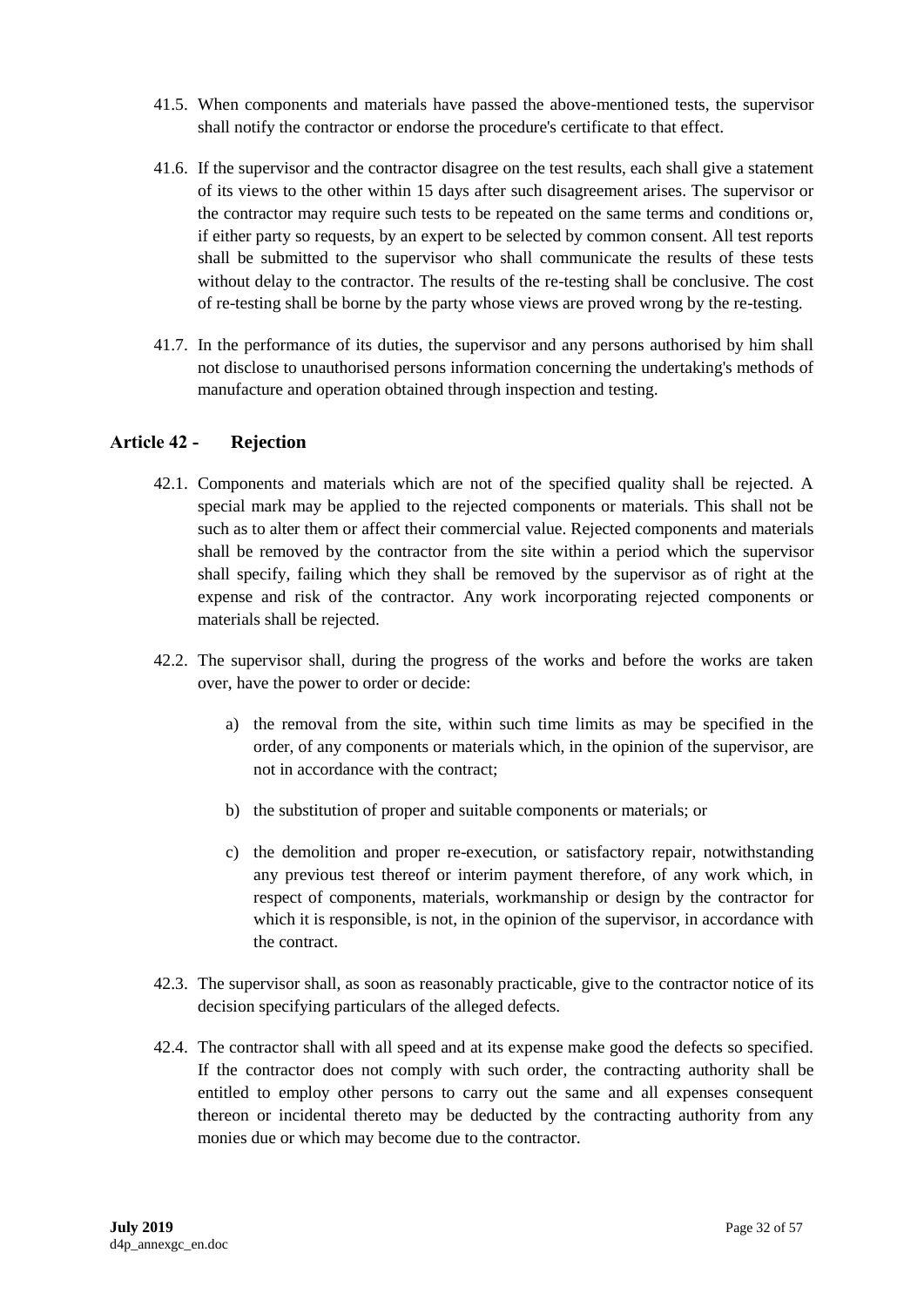42.5. The provisions of Article 42 shall not affect the right of the contracting authority to claim under Articles 36 and 63.

## <span id="page-32-0"></span>**Article 43 - Ownership of plant and materials**

- 43.1. All equipment, temporary works, plant and materials provided by the contractor shall, when brought on the site, be deemed to be exclusively intended for the execution of the works and the contractor shall not remove the same or any part thereof, except for the purpose of moving it from one part of the site to another, without the consent of the supervisor. Such consent shall, however, not be required for vehicles engaged in transporting any staff, labour, equipment, temporary works, plant or materials to or from the site.
- 43.2. The special conditions may provide that all equipment, temporary works, plant and materials on site owned by the contractor or by any company in which the contractor has a controlling interest shall, for the duration of the execution of the works, be:
	- a) vested in the contracting authority; or
	- b) made subject to a lien in favour of the contracting authority; or
	- c) made subject to any other arrangement regarding priority interest or security.
- 43.3. In the event of termination of the contract in accordance with Article 63 due to the contractor's breach of contract, the contracting authority shall be entitled to use the equipment, temporary works, plant and materials on site in order to complete the works.
- 43.4. Any agreement for the hire by the contractor of equipment, temporary works, plant and materials brought onto the site, shall contain a provision that on request in writing made by the contracting authority within 7 days after the date on which the termination under Article 64 becomes effective, and on the contracting authority undertaking to pay all hire charges in respect thereof from such date, the owner thereof will hire such equipment, temporary works, plant or materials to the contracting authority on the same terms as they were hired by the contractor, save that the contracting authority shall be entitled to permit the use thereof by any other contractor employed by it for completing the works under the provisions of Article 64.3.
- 43.5. Upon termination of the contract before completion of the works, the contractor shall deliver to the contracting authority any plant, temporary works, equipment or materials the property in which has vested in the contracting authority or been made subject to a lien by virtue of Article 43.2. If it fails to do so, the contracting authority may take such appropriate action as it deems fit in order to obtain possession of such plant, temporary works, equipment and materials and recover the cost of so doing from the contractor.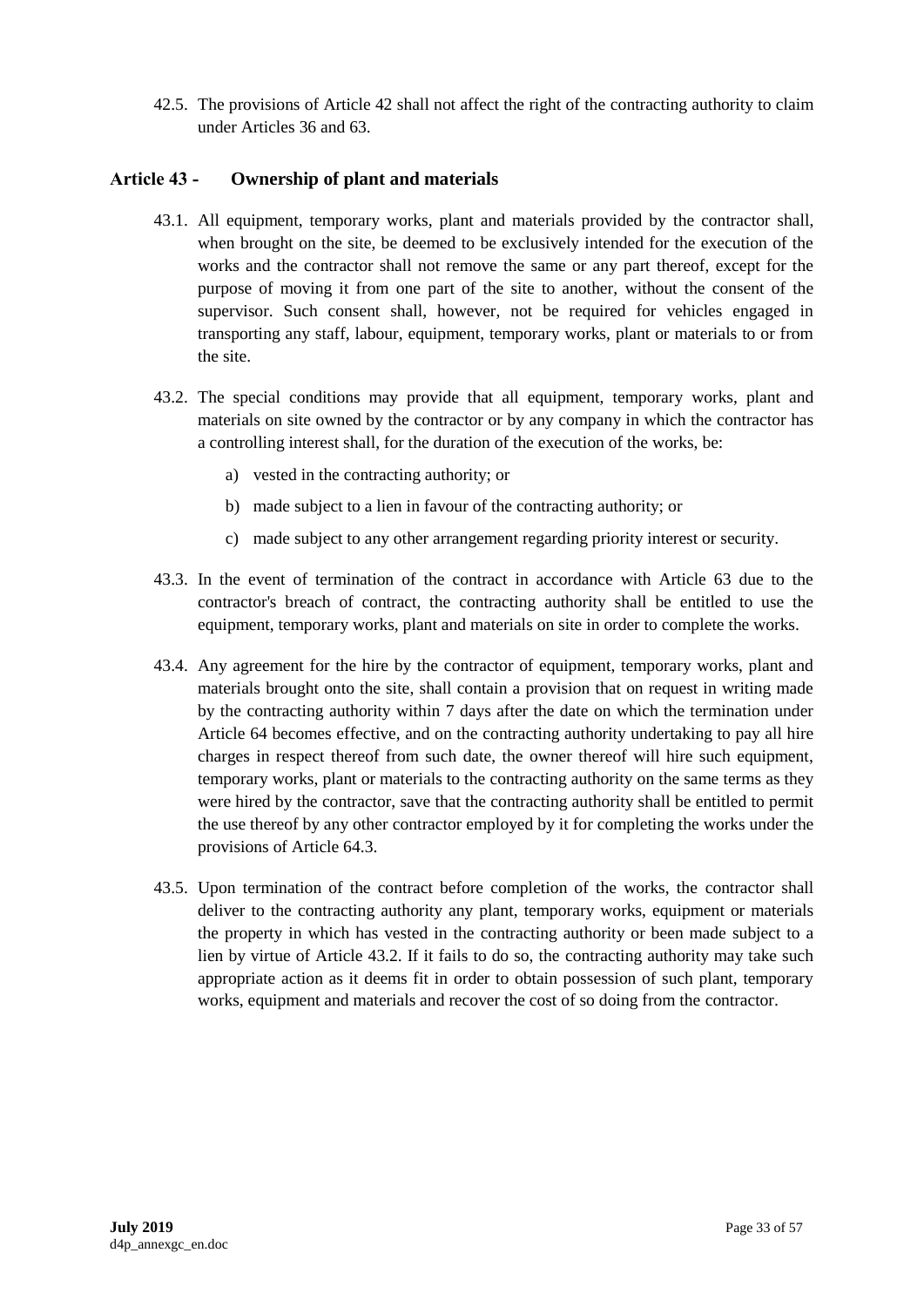# **PAYMENTS**

### <span id="page-33-1"></span><span id="page-33-0"></span>**Article 44 - General principles**

- 44.1. Payments shall be made in euro or national currency as specified in the special conditions. The special conditions shall lay down the administrative or technical conditions governing payments of pre-financing, interim and/or final payments made in accordance with the general conditions.
- 44.2. Payments due by the contracting authority shall be made to the bank account mentioned on the financial identification form completed by the contractor. The same form, annexed to the payment request must be used to report changes of bank account.
- 44.3. Payment to the contractor shall be done as follows:
	- a) Pre-financing payments shall be made within 90 days of receipt by the contracting authority of the contractor's invoice and the documents referred to in Article 46.3. The date of payment shall be the date on which the paying account is debited.
	- b) Payments to the contractor of the amounts due under each of the interim payment certificates and the final statement of account issued by the supervisor shall be made within 90 days of such certificate of statement accompanied by the contractor's invoice being delivered to the contracting authority. The date of payment shall be the date on which the paying account is debited.
- 44.4. The period referred to in 44.3 may be suspended by notifying the contractor that the invoice cannot be paid because the sum is not due, because appropriate substantiating documents have not been provided or because there is evidence that the expenditure might not be eligible. In the latter case, an inspection may be carried out on the spot for the purpose of further checks. The contractor shall provide clarifications, modifications or further information within 30 days of being asked to do so. Within 30 days of receipt of the clarification, the supervisor shall decide and issue if need be a revised payment certificate or a final statement of account and the payment period shall continue to run from this date.
- 44.5. The contractor undertakes to repay to the contracting authority any amounts paid in excess of the final amount due, before the deadline indicated in the debit note which is 45 days from the issuing of that note.

Should the contractor fail to make repayment within the above deadline, the contracting authority may (unless the ontractor is a government department or public body of a Member State of the European Union) increase the amounts due by adding interest:

 at the rediscount rate applied by the central bank of the country of the contracting authority if payments are in the currency of that country;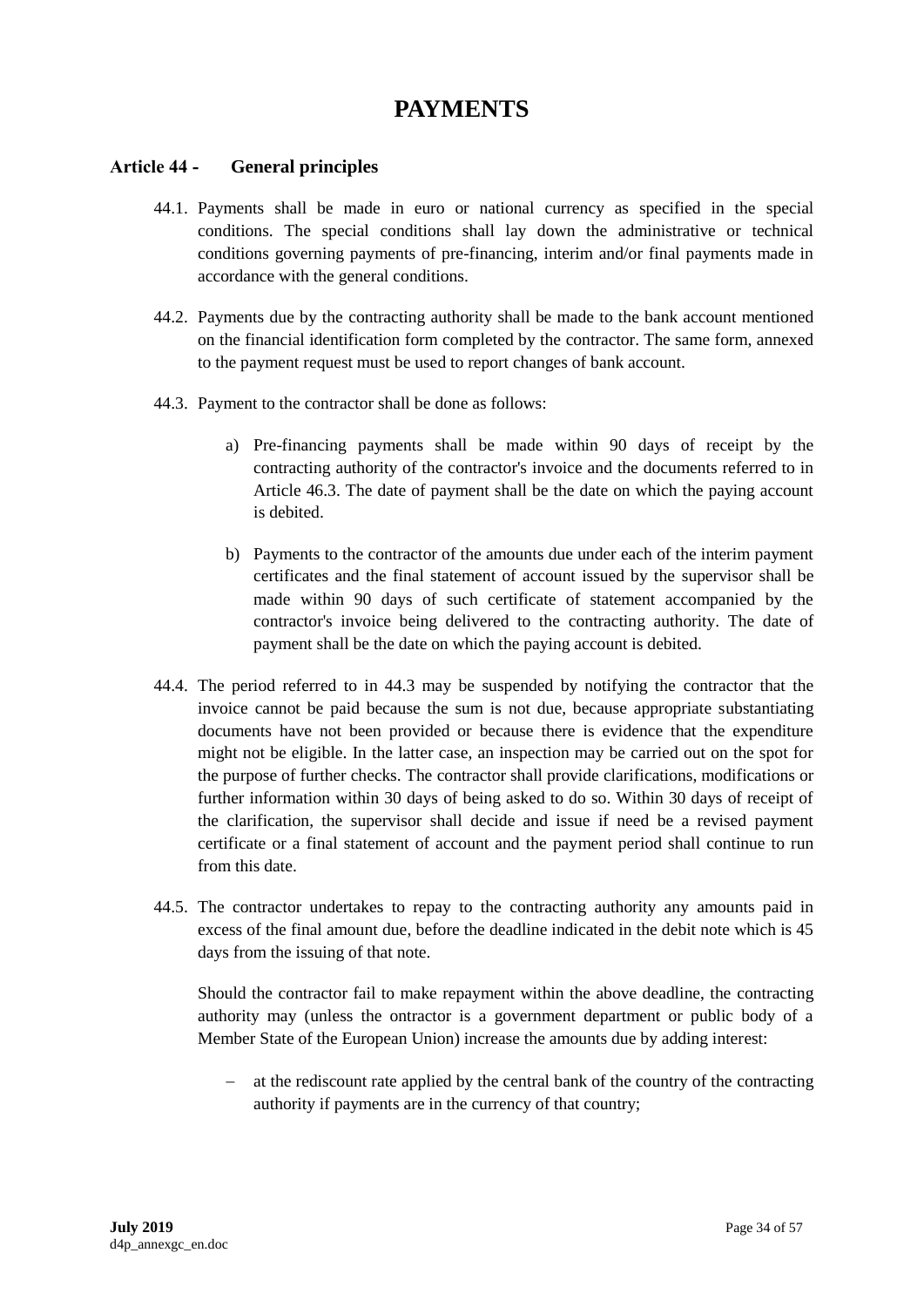at the rate applied by the European Central Bank to its main refinancing transactions in euro, as published in the Official Journal of the European Union, C series, where payments are in euro,

on the first day of the month in which the time-limit expired, plus three and a half percentage points. The default interest shall be incurred over the time which elapses between the date of the payment deadline and the date on which payment is actually made. Any partial payments shall first cover the interest thus established.

Amounts to be repaid to the contracting authority may be offset against amounts of any kind due to the contractor. This shall not affect the parties' right to agree on payment in instalments. Bank charges arising from the repayment of amounts due to the contracting authority shall be borne entirely by the contractor.

Without prejudice to the prerogative of the contracting authority, if necessary, the European Union may as donor proceed itself to the recovery by any means.

- 44.6. Prior to, or instead of, terminating the contract as provided for in Article 64, the contracting authority may suspend payments as a precautionary measure without prior notice.
- 44.7. Where the award procedure or the performance of the contract proves to have been subject to breach of obligations, irregularities or fraud attributable to the contractor, the contracting authority may in addition to the possibility to suspend the performance of the contract in accordance with Article 38.3 and terminate the contract as provided for in Article 64, suspend payments and/or recover amounts already paid, in proportion to the seriousness of the breach of obligations irregularities or fraud. In addition to measures referred above, the contracting authority may reduce the contract value in proportion to the seriousness of the irregularities, fraud or of the breach of obligations, including where the activities concerned were not implemented or were implemented poorly, partially or late.

### <span id="page-34-0"></span>**Article 45 - Provisional price contracts**

- 45.1. In exceptional cases, where a provisional price contract has been awarded, the amount payable under the contract shall be calculated as follows:
	- a) as for cost-plus contracts in Article 49.1 (c); or
	- b) initially on the basis of provisional prices and, after the conditions for performing the contract are known, as for lump-sum contracts or unit price contracts in Article 49.1 (a) and (b) respectively, or as in a hybrid contract.
- 45.2. The contractor shall supply such information as the contracting authority or the supervisor may reasonably require in respect of any matter relating to the contract for the purpose of the calculation. Where agreement cannot be reached on the valuation of the works, the amounts payable shall be determined by the supervisor.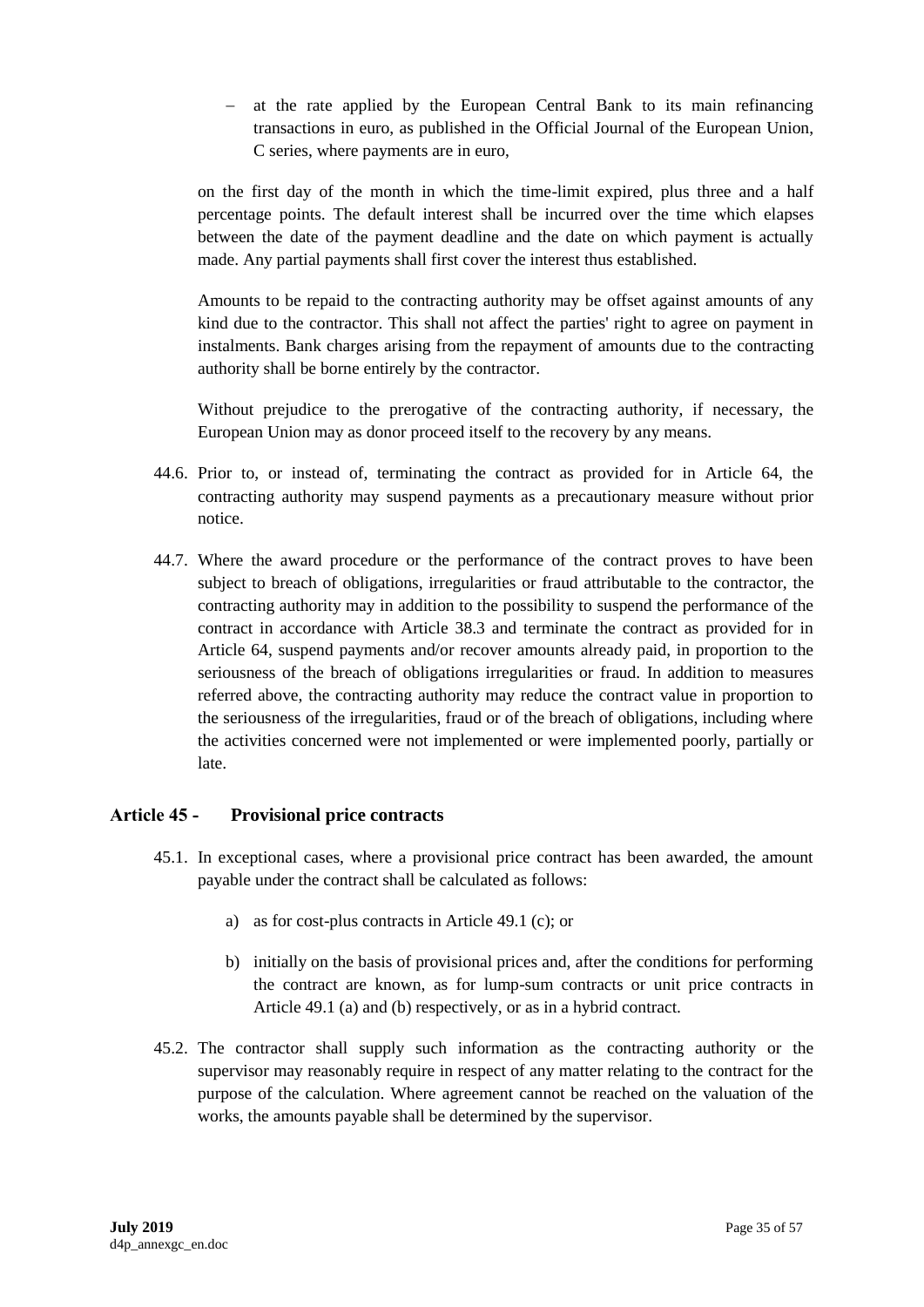## <span id="page-35-0"></span>**Article 46 - Pre-financing**

- 46.1. If the special conditions so provide, pre-financing may be granted to the contractor, at its request and before the first interim payment takes place, for operations connected with the implementation of the tasks, in the cases listed hereinafter:
	- a) as a lump-sum advance enabling it to meet expenditure resulting from the commencement of the contract;
	- b) as pre-financing for the purchase or order of : materials, plant, equipment, machines, tools and of any other substantial prior expenses such as the acquisition of patents or study costs, necessary for the execution of the contract. A proof of the conclusion of such purchase or order shall be provided by the contractor to obtain the pre-financing.
- 46.2. The special conditions shall state the amount of the pre-financing which shall not exceed 10% of the original contract price for the lump-sum referred to in Article 46.1 (a) and 20 % of the contract price for all other pre-financing referred to in Article 46.1 (b).
- 46.3. No pre-financing shall be granted until:
	- a) the signature of the contract;
	- b) provision of the performance guarantee in accordance with Article 15;
	- c) provision, for the full amount of the pre-financing, of a financial guarantee issued in accordance with Article 15.3 and 15.6 which shall remain effective until the pre-financing has been completely repaid by the contractor out of interim payments under the contract unless otherwise provided for in the special conditions;
	- d) fulfilment of the contractor's obligation under Article 16;
	- e) approval of the programme of implementation of tasks by the supervisor.
- 46.4. The contractor shall use the pre-financing exclusively for operations connected with the implementation of the tasks. Should the contractor misuse any portion of the prefinancing, it shall become due and repayable immediately and no further pre-financing payments will be made.
- 46.5. Should the pre-financing guarantee cease to be valid and the contractor fail to re-validate it, either a deduction equal to the amount of the pre-financing may be made by the contracting authority from future payments due to the contractor under the contract, or the contracting authority may apply the provisions of Article 15.6.
- 46.6. If the contract is terminated for any reason whatsoever or the Contractor has not repaid the pre-financing on request, the guarantees securing the pre-financing may be invoked forthwith in order to repay the balance of the pre-financing still owed by the contractor, and the guarantor shall not delay payment or raise objection for any reason whatever.
- 46.7. The pre-financing guarantee provided for in Article 46 shall be released as and when prefinancing is repaid.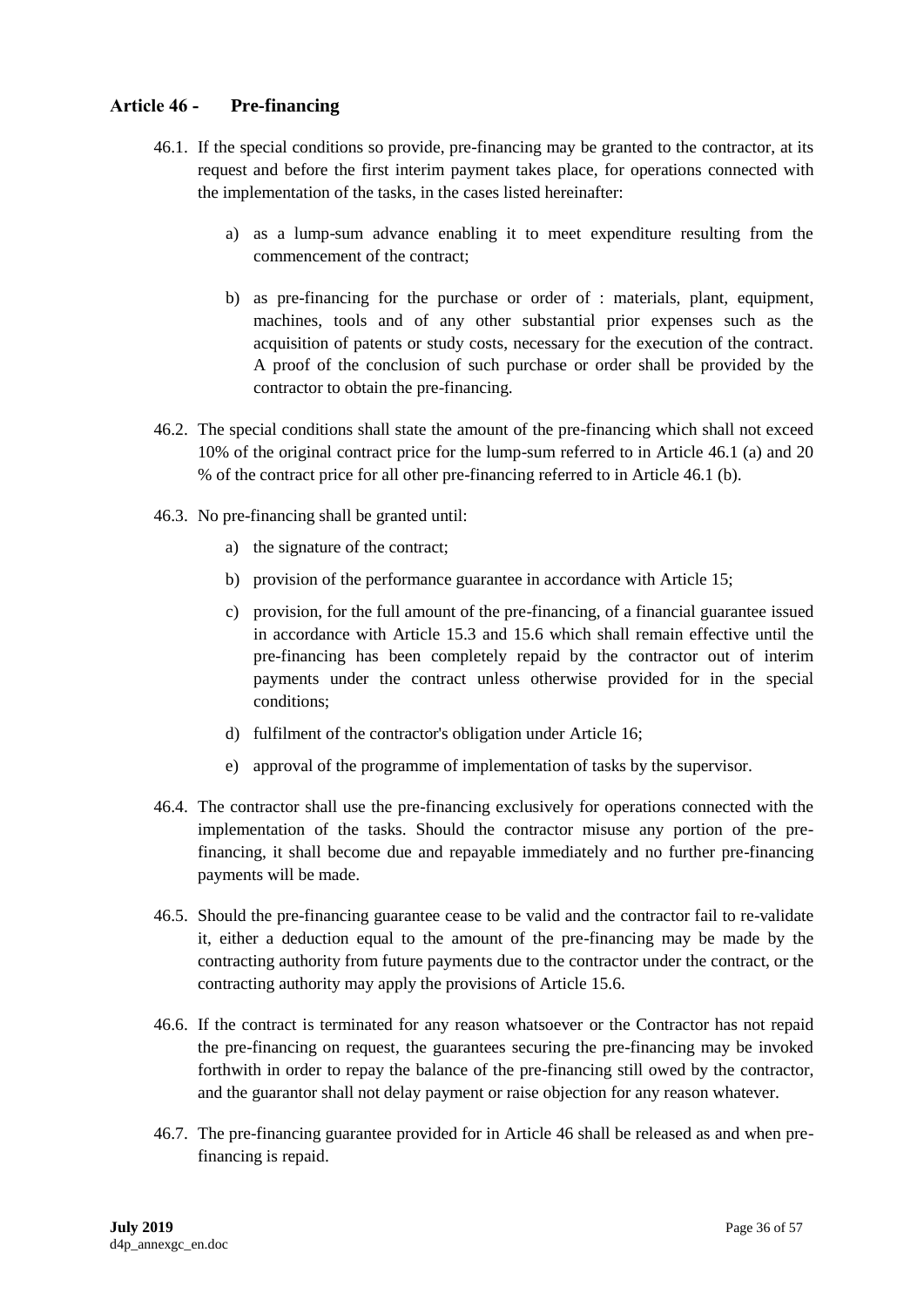46.8. Further conditions and procedures for granting and repaying pre-financing shall be as laid down in the special conditions.

## <span id="page-36-0"></span>**Article 47 - Retention monies**

- 47.1. The sum which shall be retained from interim payments by way of guarantee to meet the contractor's obligations during the defects liability period, and the detailed rules governing that guarantee, shall be stipulated in the special conditions, provided that it shall, in no case, exceed 10% of the contract price.
- 47.2. Subject to the approval of the contracting authority, the contractor may, if it so wishes, substitute, not later than the date fixed for the commencement of the works, these retention sums by a retention guarantee, respecting the provisions of Articles 15.3 and 15.6.
- 47.3. The sum retained or the retention guarantee shall be released within 60 days of the issuing of the signed final statement of account referred to in Article 51, for its total amount except for amounts which are the subject of amicable settlement, conciliation, arbitration or litigation.

## <span id="page-36-1"></span>**Article 48 - Revision of prices**

- 48.1. Unless otherwise stipulated in the special conditions, and except as provided in Article 48.4 the contract shall be at fixed prices which shall not be revised.
- 48.2. Where prices may be revised under the contract, such revision shall take into account variations in the prices of significant local or external elements which serve as a basis for the calculation of the tender price, such as manpower, services, materials and supplies, as well as charges laid down by law or regulation. The detailed rules for the revision shall be as laid down in the special conditions.
- 48.3. Prices contained in the contractor's tender shall be deemed:
	- a) to have been arrived at on the basis of the conditions in force 30 days prior to the latest date fixed for submission of tenders; or in the case of direct agreement contracts, on the date of the contract;
	- b) to have taken account of the legislation and the relevant tax arrangements applicable at the reference date fixed in Article 48.3 (a).
- 48.4. In the event of changes to, or introduction of, any national or State statute, ordinance, decree or other law, or any regulation or by-law of any local or other public authority, after the date stated in Article 48.3 which causes a change in the contractual relationship between the parties to the contract, the contracting authority and the contractor shall consult on how best to proceed further under the contract, and may as a result of such consultation decide:
	- a) to amend the contract; or
	- b) on payment of compensation for the resulting imbalance by one party to the other; or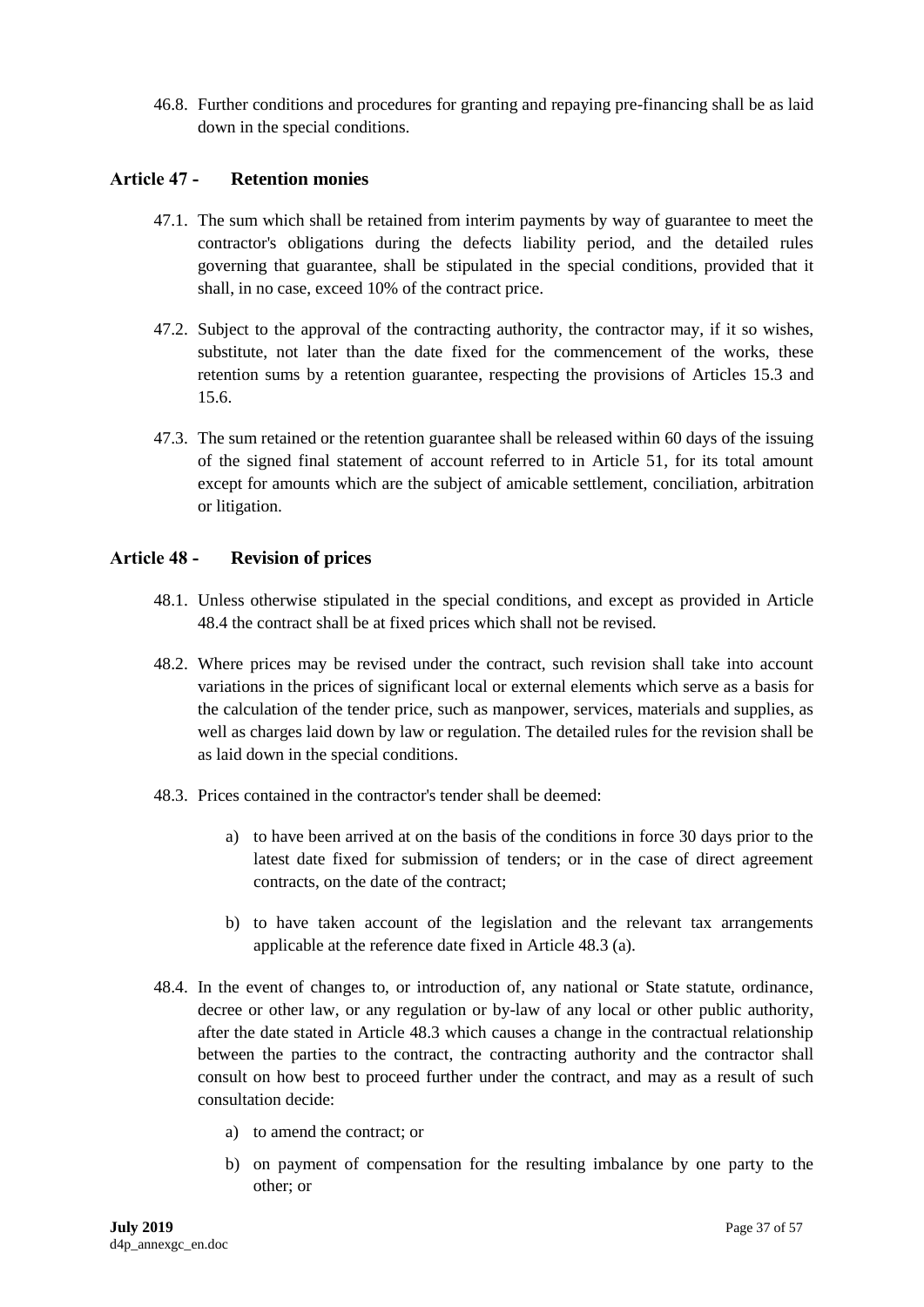- c) to terminate the contract by mutual agreement.
- 48.5. In the event of a delay in the implementation of the tasks for which the contractor is responsible, the indices to be considered for the revision of prices during the period of delay shall be the most advantageous to the contracting authority between those applied to the last interim certificate issued for tasks implemented during the period of implementation of tasks and those revised up to the provisional acceptance of the tasks.

### <span id="page-37-0"></span>**Article 49 - Measurement**

- 49.1. The following methods shall apply to the valuation of works contracts:
	- a) For lump-sum contracts, the amount due under the contract shall be determined on the basis of the breakdown of the overall contract price, or on the basis of a breakdown expressed as a percentage of the contract price corresponding to completed stages of the works. Where items are accompanied by quantities, these shall be firm quantities for which the contractor has submitted its all-in price, and shall be paid for irrespective of the quantities of work actually carried out.
	- b) For unit price contracts:
		- i. the amount due under the contract shall be calculated by applying the unit rates to the quantities actually executed for the respective items, in accordance with the contract:
		- ii. the quantities set out in the bill of quantities shall be the estimated quantities of the works, which shall not be taken as the actual and correct quantities of the works to be executed by the contractor in fulfilment of its obligations under the contract;
	- iii. the supervisor shall determine by measurement the actual quantities of the works executed by the contractor, and these shall be paid for in accordance with Article 50. Unless otherwise provided in the special conditions no additions shall be made to the items in the bill of quantities except as a result of an amendment in accordance with Article 37 or another provision of the contract entitling the contractor to additional payment;
	- iv. the supervisor shall, when he requires any parts of the works to be measured, give reasonable notice to the contractor to attend, or to send a qualified agent to represent him. The contractor or its agent shall assist the supervisor in making such measurements and shall furnish all particulars required by the supervisor. Should the contractor not attend, or omit to send such agent, the measurement made by the supervisor or approved by him shall be binding on the contractor;
	- v. the works shall be measured net, notwithstanding any general or local custom, except where otherwise provided for in the contract.
	- c) For cost-plus contracts, the amount due under the contract shall be determined on the basis of actual costs with an agreed addition for overheads and profit. The special conditions shall stipulate the information which the contractor is required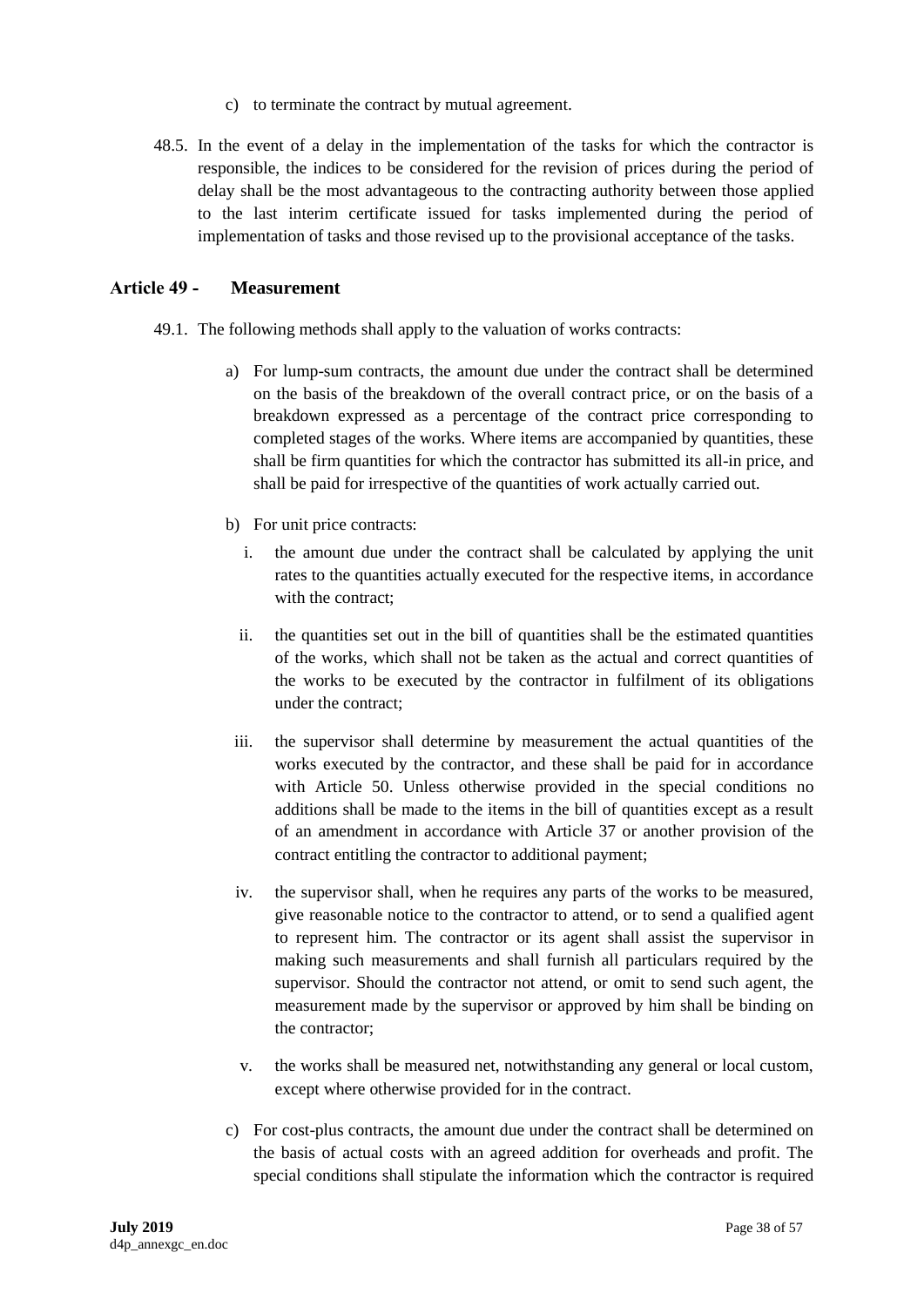to submit to the supervisor for the purpose of Article 49.1 (c) and the manner in which it should be submitted.

49.2. Where an item in the contract is indicated as 'provisional' the provisional sum set aside for it shall not be taken into account in calculating the percentages referred to in Article 37.

### <span id="page-38-0"></span>**Article 50 - Interim payments**

- 50.1. The contractor shall submit an invoice for interim payment to the supervisor at the end of each period referred to in Article 50.7 in a form approved by the supervisor. The invoice shall include the following items, as applicable:
	- a) the estimated contract value of the permanent works implemented up to the end of the period in question;
	- b) an amount reflecting any revision of prices pursuant to Article 48;
	- c) an amount to be withheld as retention sum under Article 47;
	- d) any credit and/or debit for the period in question in respect of plant and materials on site intended for, but not yet incorporated in, the permanent works in the amount and under the conditions set out in Article 50.2;
	- e) an amount to be deducted on account of the pre-financing repayment under the provisions of Article 46; and
	- f) any other sum to which the contractor may be entitled under the contract.
- 50.2. The contractor shall be entitled to such sums as the supervisor may consider proper in respect of plant and materials intended for, but not yet incorporated in, the permanent works provided that:
	- a) the plant and materials conform with the specifications for the permanent works and are set out in batches in a way that they may be recognized by the supervisor;
	- b) such plant and materials have been delivered to the site, and are properly stored and protected against loss or damage or deterioration to the satisfaction of the supervisor;
	- c) the contractor's record of requirements, orders, receipts and use of plant and materials under the contract are kept in a form approved by the supervisor and such records are available for inspection by the supervisor;
	- d) the contractor submits with its statement, the estimated value of the plant and materials on site together with such documents as may be required by the supervisor for the purpose of valuation of the plant and materials and providing evidence of ownership and payment therefor; and
	- e) where the special conditions so provide, ownership of the plant and materials referred to in Article 43 shall be deemed to be vested in the contracting authority.
- 50.3. Approval by the supervisor of any interim invoice certified by him in respect of plant and materials pursuant to Article 50 shall be without prejudice to the exercise of any power of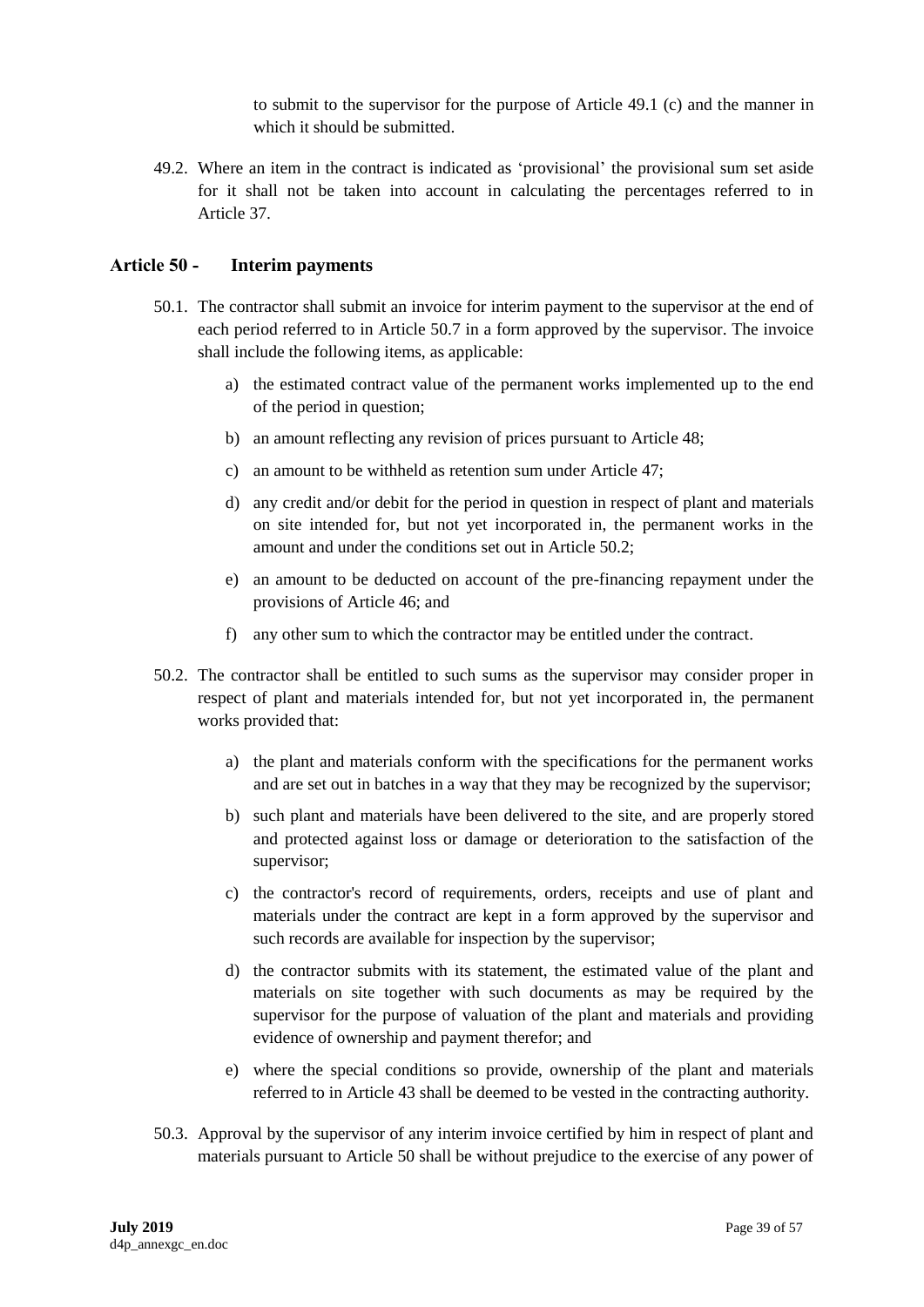the supervisor under the contract to reject any plant or materials which are not in accordance with the provisions of the contract.

- 50.4. The contractor shall be responsible for any loss or damage to, and for the cost of storing and handling of, such plant and materials on site and shall effect such additional insurance as may be necessary to cover the risk of such loss or damage from any cause.
- 50.5. Within 30 days of receipt of the said invoice for interim payment, the supervisor shall:
	- a) verify that, in the supervisor's opinion, the invoice for interim payment reflects the amount due to the contractor in accordance with the contract. In cases where there is a difference of opinion as to the value of an item, the supervisor's view shall prevail.
	- b) on determination of the amount due to the contractor, issue and transmit to the contracting authority for payment and to the contractor for information, an interim payment certificate for the amount due to the contractor and shall inform the contractor of the works for which payment is being made.
- 50.6. The supervisor may, by an interim payment certificate, make any corrections or modifications to any previous certificate issued by him, and has power to modify the valuation in or withhold the issue of, any interim payment certificate if the works or any part thereof is not being carried out to its satisfaction.
- 50.7. Unless the special conditions provide otherwise, the frequency shall be one interim payment per month.

### <span id="page-39-0"></span>**Article 51 - Final statement of account**

- 51.1. Unless otherwise agreed in the special conditions, the contractor shall submit to the supervisor a draft final statement of account no later than 90 days after the issue of the final acceptance certificate referred to in Article 62. In order to enable the supervisor to prepare the final statement of account, the draft final statement of account is submitted with supporting documents showing in detail the value of the work done in accordance with the contract and all further sums which the contractor considers to be due to it under the contract.
- 51.2. Within 90 days after receipt of the draft final statement of account and of all information reasonably required for its verification, the supervisor shall prepare and sign the final statement of account, which determines:
	- a) the amount which in its opinion is finally due under the contract; and
	- b) after establishing the amounts previously paid by the contracting authority and all sums to which the contracting authority is entitled under the contract, the balance, if any, due from the contracting authority to the contractor, or from the contractor to the contracting authority, as the case may be.
- 51.3. The supervisor shall issue to the contracting authority or to its duly authorized representative, and to the contractor, the final statement of account showing the final amount to which the contractor is entitled under the contract. The contracting authority or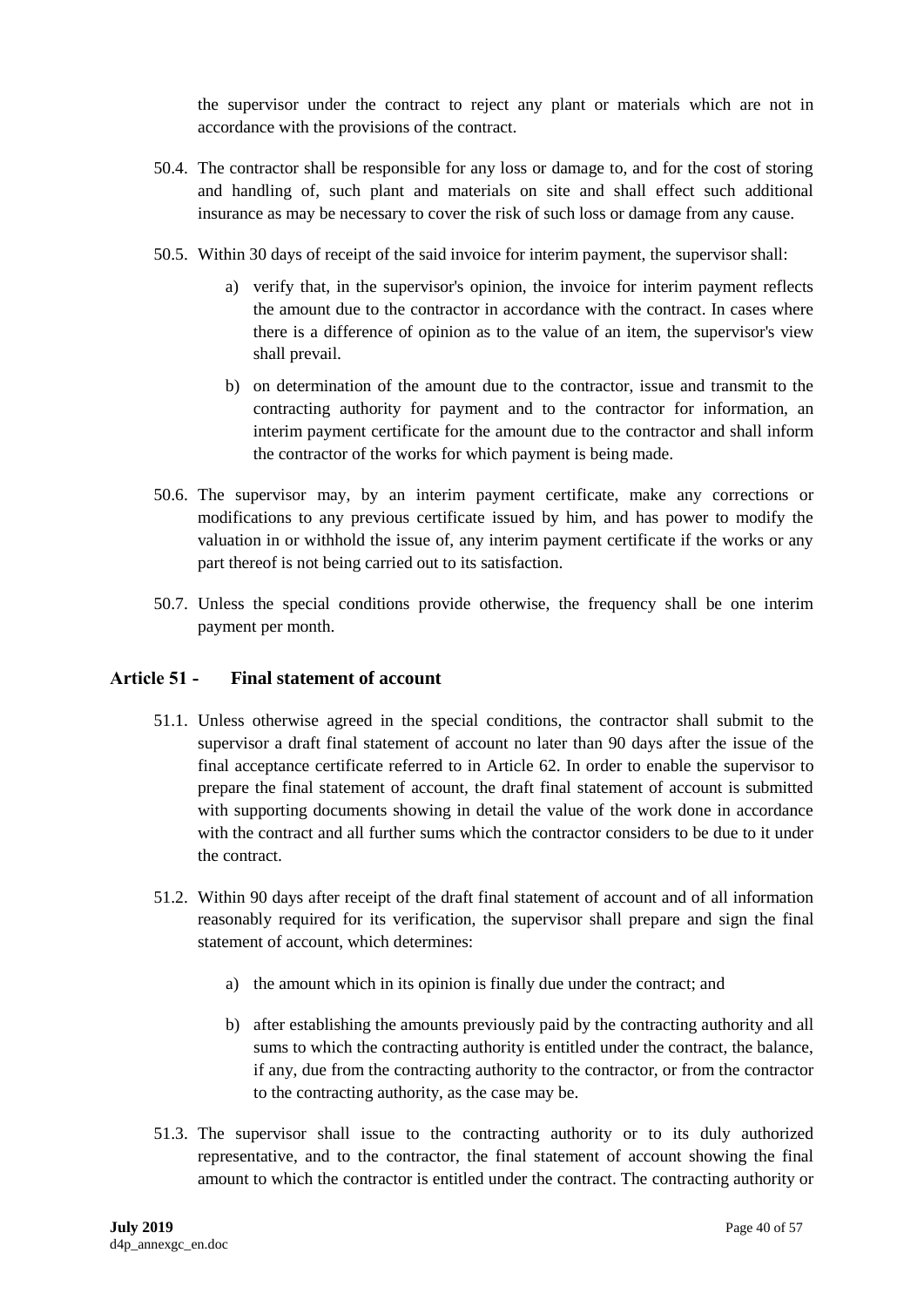its duly authorized representative and the contractor shall sign the final statement of account as an acknowledgement of the full and final value of the work implemented under the contract and shall promptly submit a signed copy to the supervisor together with the invoice for the payment of the agreed balance, if any, due to the contractor. However, the final statement of account and the invoice for the payment of the balance shall not include amounts in dispute which are the subject of negotiations, conciliation, arbitration or litigation.

- 51.4. The final statement of account signed by the contractor constitutes a written discharge of the contracting authority confirming that the total in the final statement of account represents full and final settlement of all monies due to the contractor under the contract, other than those amounts which are the subject of amicable settlement, arbitration or litigation. However, such discharge becomes effective only after any payment due in accordance with the final statement of account has been made and the performance guarantee referred to in Article 15 has been returned to the contractor.
- 51.5. The contracting authority is not liable to the contractor for any matter or thing whatsoever arising out of, or in accordance with, the contract or execution of the works, unless the contractor has included a claim in respect thereof in its draft final statement of account.

### <span id="page-40-0"></span>**Article 52 - Direct payments to sub-contractors**

- 52.1. When the supervisor receives a claim from a sub-contractor duly approved under Article 7 to the effect that the contractor has not met its financial obligations so far as the subcontractor is concerned, the supervisor gives notice to the contractor either to pay the subcontractor or to inform it of the reasons why payment should not be made. Should such payment not be made, or reasons not be given within the period of notice, the supervisor may, after satisfying itself that the work has been carried out, certify, and the contracting authority pays the debt claimed by the sub-contractor out of the sums remaining due to the contractor. The contractor remains entirely responsible for the work in respect of which direct payment has been made.
- 52.2. If the contractor gives adequate reasons for refusing to settle all or part of the debt claimed by the sub-contractor, the contracting authority only pays to the sub-contractor only the amounts not in dispute. Sums claimed by the sub-contractor in respect of which the contractor has given adequate reasons for its refusal to pay shall be paid by the contracting authority only after the parties have come to an amicable settlement, or after the decision of an arbitrating authority or after a judgment of a court has been duly notified to the supervisor.
- 52.3. Direct payments to sub-contractors shall not exceed the value at contract prices of the services performed by the sub-contractors for which they request payment; the value at contract prices is calculated or assessed on the basis of the bill of quantities, the price schedule or the breakdown of the lump sum price.
- 52.4. Direct payments to sub-contractors are made entirely in the national currency of the country in which the works are executed, or partly in such national currency and partly in foreign currency, in accordance with the contract.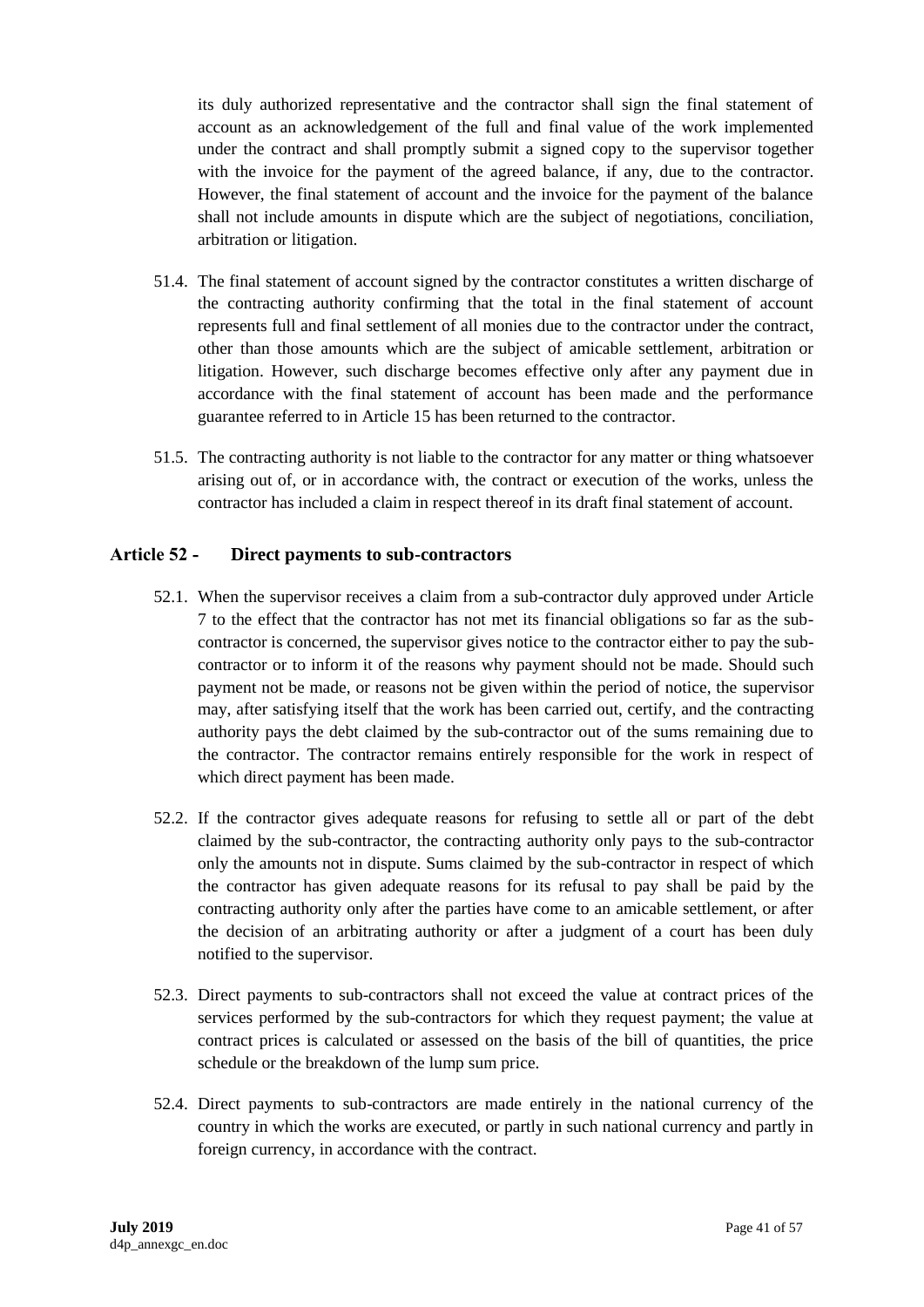- 52.5. Where direct payments to sub-contractors are made in foreign currency, they are calculated in accordance with Article 56. They shall not result in any increase in the total amount payable in foreign currency, as stipulated in the contract.
- 52.6. The provisions of Article 52 apply subject to the requirements of the law applicable by virtue of Article 54 concerning the right to payment of creditors who are beneficiaries of an assignment of credit or of a collateral security.

## <span id="page-41-0"></span>**Article 53 - Delayed payments**

- 53.1. Once the time-limit referred to in Article 44.3 of the general conditions has expired, the contractor will, upon demand, submitted within two months of receiving late payment, be entitled to late-payment interest:
	- at the rediscount rate applied by the central bank by the law of the country in which the works are executed if payments are in the currency of that country;
	- at the rate applied by the European Central Bank to its main refinancing transactions in euro, as published in the Official Journal of the European Union, C series, if payments are in euro,

on the first day of the month in which the time-limit expired, plus three and a half percentage points. The interest shall be payable for the time elapsed between the expiry of the payment deadline and the date on which the contracting authority's account is debited.

- 53.2. Any default in payment of more than 30 days after the expiry of the time-limit stated in Article 44.3(b) shall entitle the contractor to suspend the work in accordance with the procedure laid down in Article 38.2.
- 53.3. Any default in payment of more than 120 days after the expiry of the time-limit stated in Article 44.3(b) shall entitle the contractor to terminate the contract in accordance with the procedure laid down in Article 65.

### <span id="page-41-1"></span>**Article 54 - Payments to third parties**

- 54.1. Orders for payments to third parties may be carried out only after an assignment made in accordance with Article 6. The assignment is notified to the contracting authority.
- 54.2. Notification of beneficiaries of the assignment is the sole responsibility of the contractor.
- 54.3. In the event of a legally binding attachment of the property of the contractor affecting payments due to it under the contract, and without prejudice to the time limit laid down in Article 53, the contracting authority has 30 days, starting from the day when it receives notification of the definitive lifting of the obstacle to payment, to resume payments to the contractor.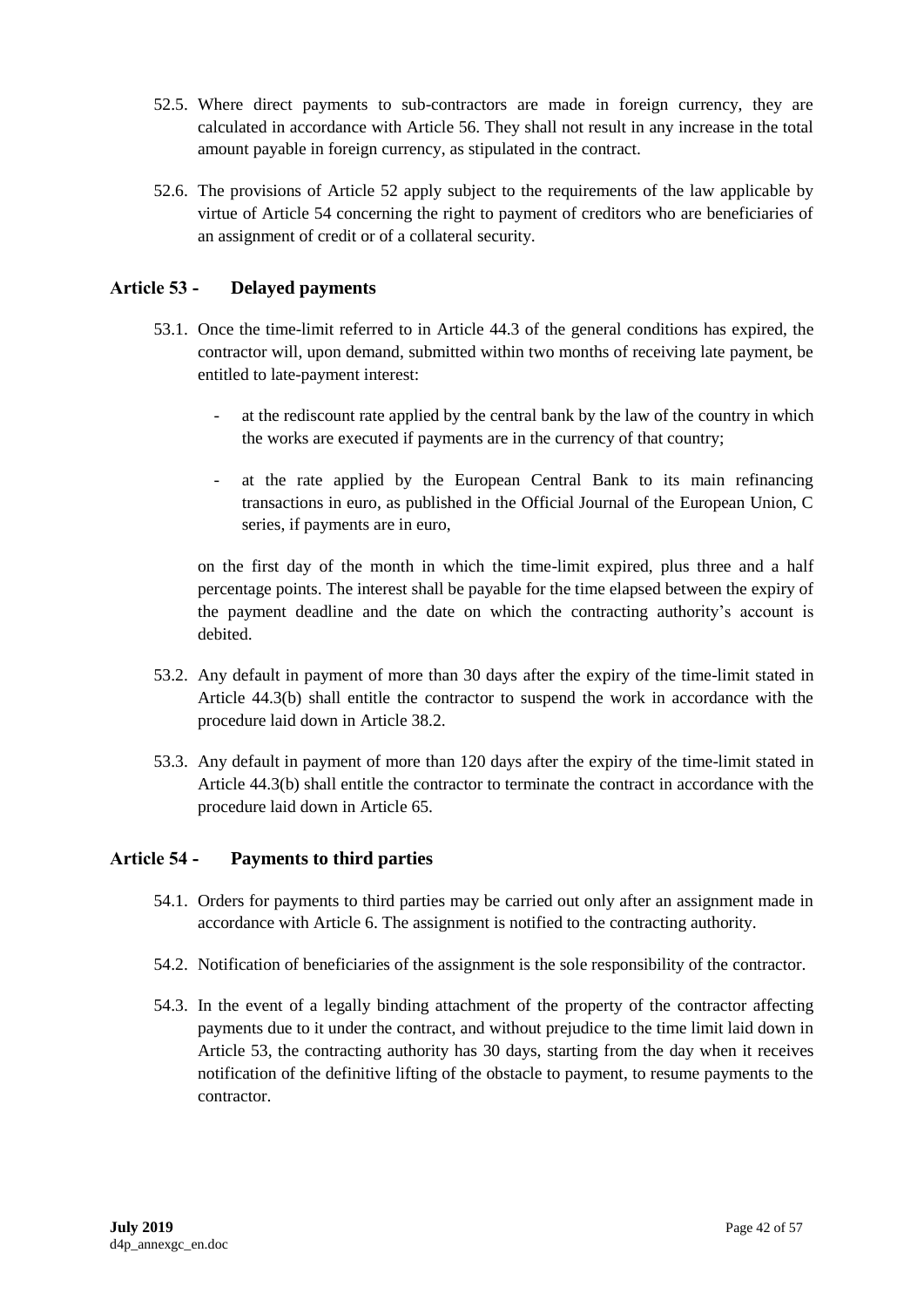## <span id="page-42-0"></span>**Article 55 - Claims for additional payment**

- 55.1. If the contractor considers itself being entitled to additional payment under the contract, the contractor shall:
	- a) if it intends to make any claim for additional payment, give to the supervisor notice of its intention or make such claim no later than 15 days after the contractor became aware, or should have become aware of the event or circumstances giving rise of such claim, stating the reason for its claim;

If the contractor fails to give notice of a claim for additional payment within such period of 15 days, the contractor shall not be entitled to additional payment, and the contracting authority shall be discharged from all liability in connection with the request; and

- b) submit full and detailed particulars of its claim as soon as it is reasonably practicable, but no later than 60 days after the date of such notice, unless otherwise agreed by the supervisor. In case the supervisor agrees to another deadline than the said 60 days, the agreed upon deadline will, in any event, require that such particulars shall be submitted no later than the date of submission of the draft final statement of account. The contractor shall thereafter promptly submit such further particulars as the supervisor may reasonably require assessing the validity of the claim.
- 55.2. When the supervisor has received the full and detailed particulars of the contractor's claim that it requires, he shall, without prejudice to Article 21.4, after due consultation with the contracting authority and, where appropriate, the contractor, determine whether the contractor is entitled to additional payment and notify the parties accordingly.
- 55.3. The supervisor may reject any claim for additional payment which does not comply with the requirements of Article 55.

## <span id="page-42-1"></span>**Article 56 - End date**

<span id="page-42-2"></span>56.1. The payment obligations of the EC under this contract shall cease at most 18 months after the end of the period of implementation of tasks, unless the contract is terminated in accordance with these general conditions. In the event of co-financing, this date shall be laid down in the special conditions.

## **ACCEPTANCE AND DEFECTS LIABILITY**

### <span id="page-42-3"></span>**Article 57 - General principles**

57.1. Verification of the works by the supervisor with a view to provisional or final acceptance shall take place in the presence of the contractor. The absence of the contractor shall not be a bar to verification on condition that the contractor has been summoned in due form at least 30 days prior to the date of verification.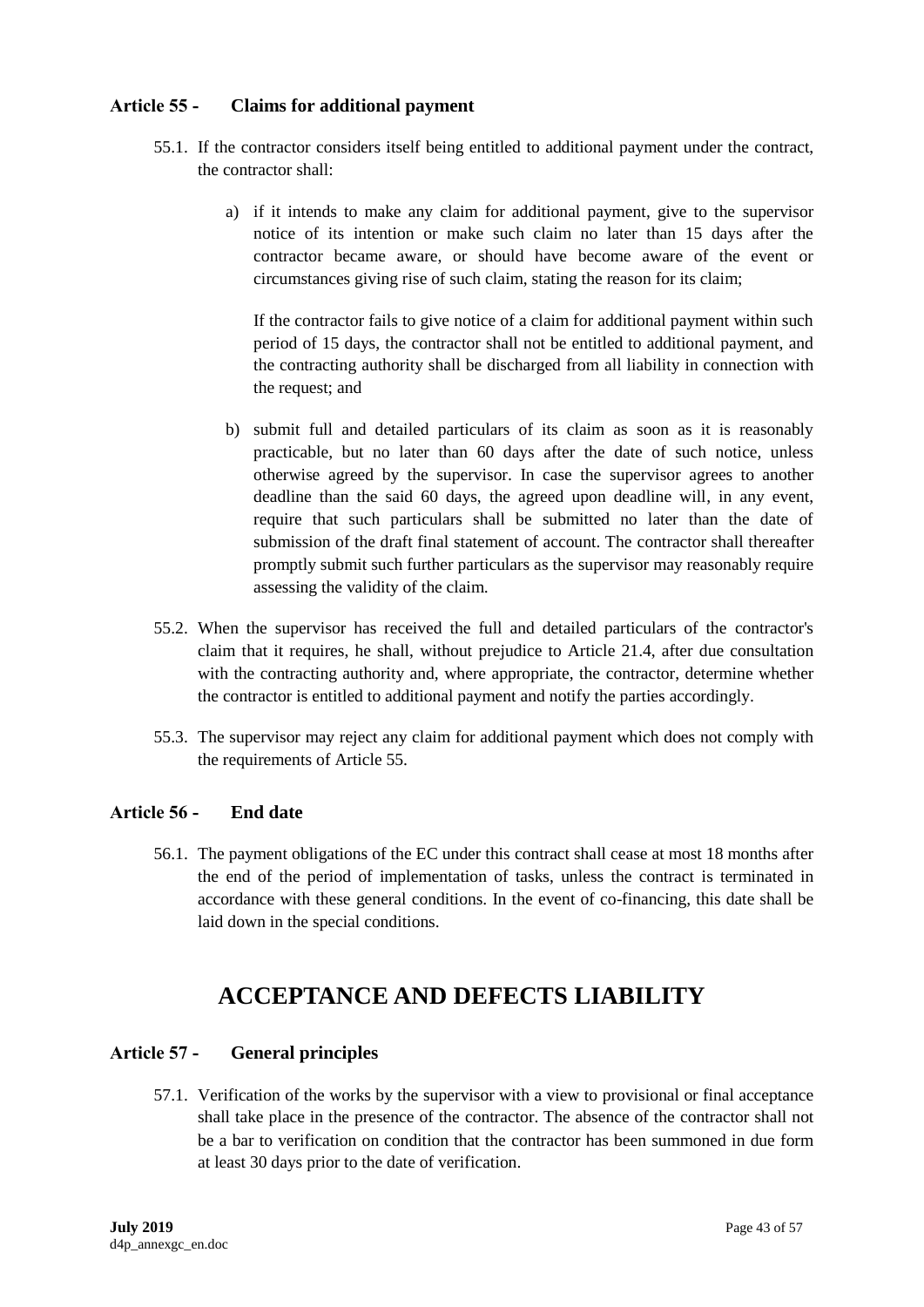57.2. Should exceptional circumstances make it impossible to ascertain the state of the works or otherwise proceed with their acceptance during the period fixed for provisional or final acceptance, a statement certifying such impossibility shall be drawn up by the supervisor after consultation, where possible, with the contractor. The verification shall take place and a statement of acceptance or rejection shall be drawn up by the supervisor within 30 days following the date on which such impossibility ceases to exist. The contractor shall not invoke these circumstances in order to avoid its obligation of presenting the works in a state suitable for acceptance.

### <span id="page-43-0"></span>**Article 58 - Tests on completion**

- 58.1. The works shall not be accepted until the prescribed verifications and tests have been carried out at the expense of the contractor. The contractor shall notify the supervisor of the date on which such verification and tests may commence.
- 58.2. Works which do not satisfy the terms and conditions of the contract, or in the absence of such terms and conditions, which are not carried out in accordance with trade practices in the country in which the works are executed, shall, if required, be demolished and rebuilt by the contractor or repaired to the satisfaction of the supervisor, otherwise this shall be done as of right after due notice at the expense of the contractor, by order of the supervisor. The supervisor may also require the demolition and reconstruction by the contractor, or repair to the satisfaction of the supervisor, under the same conditions, of any work in which unacceptable materials have been used, or carried out in the periods of suspension provided for in Article 38.

### **Article 59 - Partial acceptance**

- <span id="page-43-1"></span>59.1. The contracting authority may make use of the various structures, parts of structures or sections of the works forming part of the contract as and when they are completed. Any taking over of the structures, parts of structures or sections of the works by the contracting authority shall be preceded by their partial provisional acceptance. However, works may in cases of urgency be taken over prior to acceptance provided an inventory of outstanding work is drawn up by the supervisor and agreed to by the contractor and the supervisor beforehand. Once the contracting authority has taken possession of a structure, a part thereof or section of the works, the contractor shall no longer be required to make good any damage resulting otherwise than from faulty construction or workmanship.
- 59.2. The supervisor may, at the request of the contractor and if the nature of the works so permits, proceed with partial provisional acceptance, provided that the structures, parts of structures or sections of the works are completed and suited to the use as described in the contract.
- 59.3. In the cases of partial provisional acceptance referred to in Article 59.1 and 59.2 the defects liability period provided for in Article 62 shall, unless the special conditions provide otherwise, run as from the date of such partial provisional acceptance.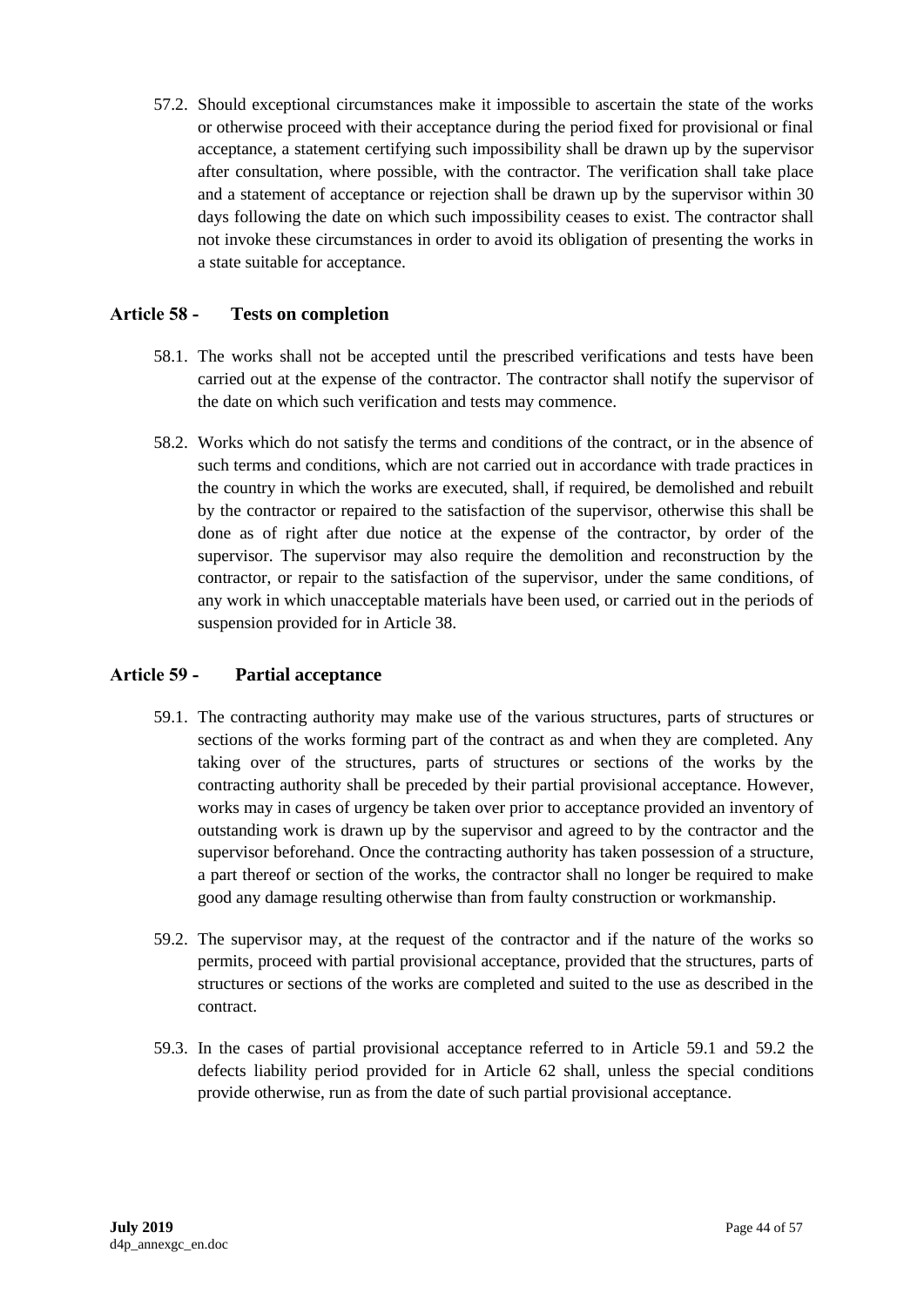### <span id="page-44-0"></span>**Article 60 - Provisional acceptance**

- 60.1. The works shall be taken over by the contracting authority when they have satisfactorily passed the tests on completion and a certificate of provisional acceptance has been issued or is deemed to have been issued.
- 60.2. The contractor may apply, by notice to the supervisor, for a certificate of provisional acceptance not earlier than 15 days before the works, in the contractor's opinion, are complete and ready for provisional acceptance. The supervisor shall within 30 days after the receipt of the contractor's application either:
	- a) issue the certificate of provisional acceptance to the contractor with a copy to the contracting authority stating, where appropriate, its reservations, and, inter alia, the date on which, in its opinion, the works were completed in accordance with the contract and ready for provisional acceptance; or
	- b) reject the application giving its reasons and specifying the action which, in its opinion, is required of the contractor for the certificate to be issued.
- 60.3. If the supervisor fails either to issue the certificate of provisional acceptance or to reject the contractor's application within the period of 30 days, he shall be deemed to have issued the certificate on the last day of that period. The certificate of provisional acceptance shall not be deemed to be an admission that the works have been completed in every respect. If the works are divided by the contract into sections, the contractor shall be entitled to apply for separate certificates for each of the sections.
- 60.4. Upon provisional acceptance of the works, the contractor shall dismantle and remove temporary structures as well as materials no longer required for use in connection with the implementation of the contract. It shall also remove any litter or obstruction and redress any change in the condition of the site as required by the contract.
- 60.5. Immediately after provisional acceptance, the contracting authority may make use of all the works as completed.

## <span id="page-44-1"></span>**Article 61 - Defects liability**

- 61.1. The contractor shall be responsible for making good any defect in, or damage to, any part of the works which may appear or occur during the defects liability period and which:
	- a) results from the use of defective plant or materials or faulty workmanship or design of the contractor; and/or
	- b) results from any act or omission of the contractor during the defects liability period; and/or;
	- c) appears in the course of an inspection made by, or on behalf of the contracting authority.
- 61.2. The contractor shall at its own cost make good the defect or damage as soon as practicable. The defects liability period for all items replaced or renewed shall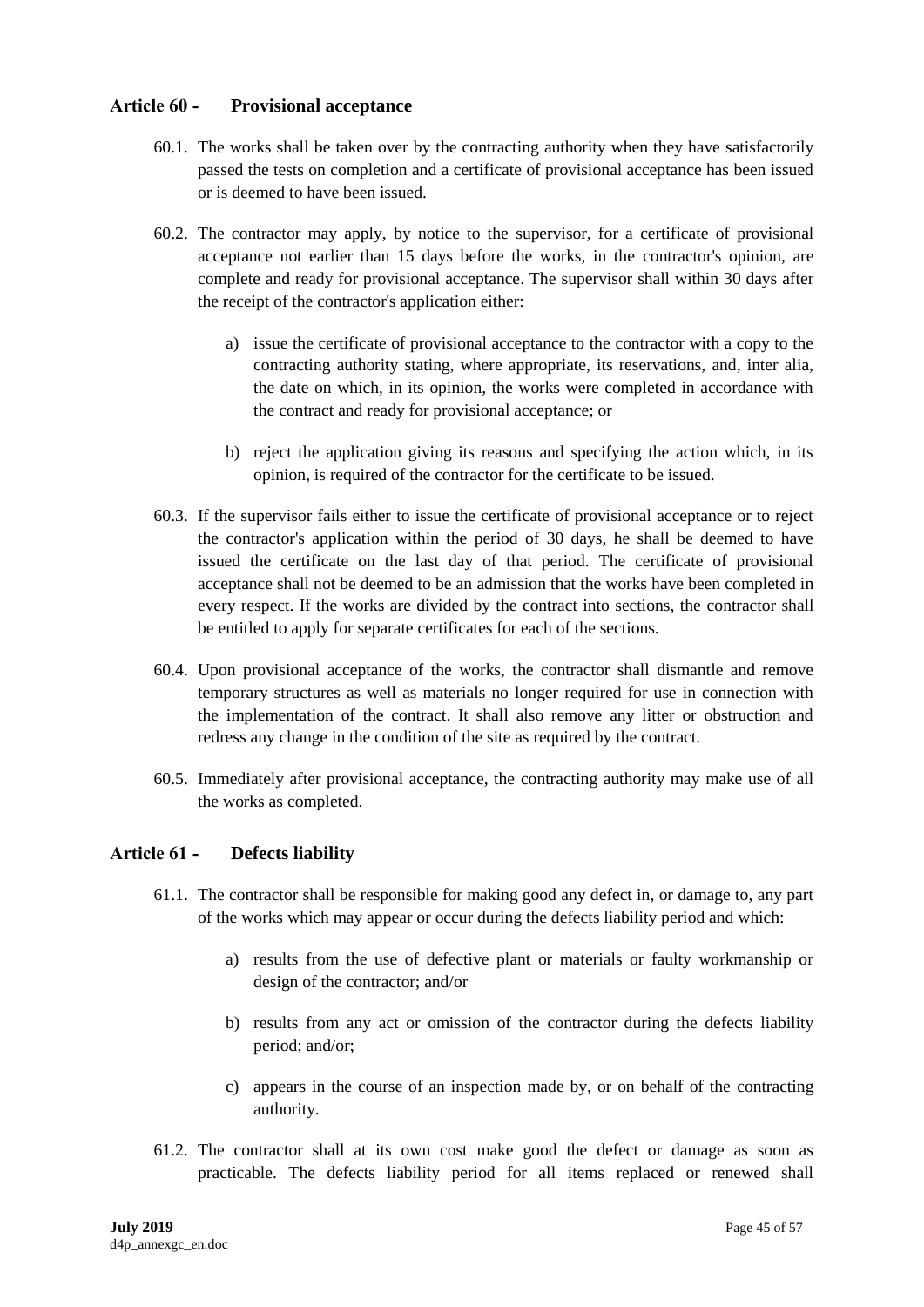recommence from the date when the replacement or renewal was made to the satisfaction of the supervisor. If the contract provides for partial acceptance, the defects liability period shall be extended only for the part of the works affected by the replacement or renewal.

- 61.3. If any such defect appears or such damage occurs, during the defects liability period, the contracting authority or the supervisor shall notify the contractor. If the contractor fails to remedy a defect or damage within the time limit stipulated in the notification, the contracting authority may:
	- a) carry out the works itself, or employ someone else to carry out the works at the contractor's risk and cost, in which case the costs incurred by the contracting authority shall be deducted from monies due to or from guarantees held against the contractor or from both; or
	- b) terminate the contract.
- 61.4. If the defect or damage is such that the contracting authority has been deprived substantially of the whole or a part of the benefit of the works, the contracting authority shall, without prejudice to any other remedy, be entitled to recover all sums paid in respect of the parts of the works concerned together with the cost of dismantling such parts and clearing the site.
- 61.5. In case of emergency, where the contractor is not immediately available or, having been reached, is unable to take the measures required, the contracting authority or the supervisor may have the work carried out at the expense of the contractor. The contracting authority or the supervisor shall as soon as practicable inform the contractor of the action taken.
- 61.6. Where the special conditions stipulate that the maintenance work, necessitated by normal wear and tear, shall be carried out by the contractor, such work shall be paid for from a provisional sum. Deterioration resulting from the circumstances provided for in Article 21 or from abnormal use shall be excluded from this obligation unless it reveals a fault or defect justifying the request for repair or replacement under Article 61.
- 61.7. The defects liability period shall be stipulated in the special conditions and technical specifications. If the duration of the defects liability period is not specified, it shall be 365 days. The defects liability period shall commence on the date of provisional acceptance and may recommence in accordance with Article 61.2.
- 61.8. After provisional acceptance and without prejudice to the defects liability referred to in Article 61, the contractor shall no longer be responsible for risks which may affect the works and which result from causes not attributable to it. However, the contractor shall be responsible as from the date of provisional acceptance for the soundness of the construction, as laid down in the law of the country in which the works are executed.

### **Article 62 - Final acceptance**

<span id="page-45-0"></span>62.1. Upon the expiry of the defects liability period, or where there is more than one such period, upon the expiry of the latest period, and when all defects or damage have been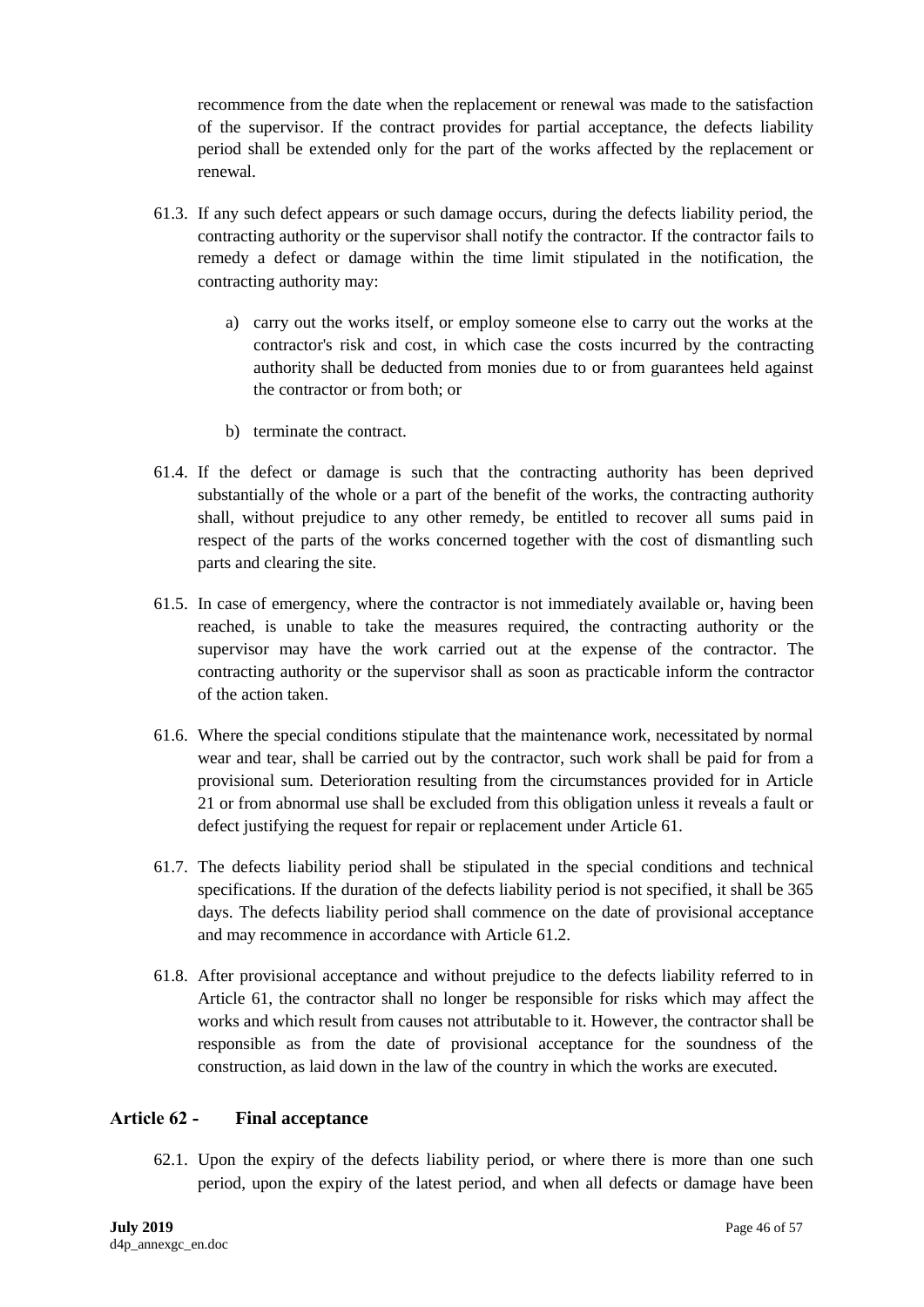rectified, the supervisor shall issue to the contractor a final acceptance certificate and a copy thereof to the contracting authority stating the date on which the contractor completed its obligations under the contract to the supervisor's satisfaction. The final acceptance certificate shall be given by the supervisor within 30 days after the expiration of the defects liability period, or as soon as any works ordered under Article 61 have been completed to the satisfaction of the supervisor.

- 62.2. The works shall not be considered as completed until the final acceptance certificate has been signed by the supervisor and delivered to the contracting authority, with a copy to the contractor.
- 62.3. Notwithstanding the issuance of the final acceptance certificate, the contractor and the contracting authority shall remain liable for the fulfilment of any obligation incurred under the contract prior to the issue of the final acceptance certificate, which remains unperformed at the time such final acceptance certificate is issued. The nature and extent of any such obligation shall be determined by reference to the provisions of the contract.

# <span id="page-46-0"></span>**BREACH OF CONTRACT AND TERMINATION**

### <span id="page-46-1"></span>**Article 63 - Breach of contract**

- 63.1. Either party commits a breach of contract where it fails to perform its obligations in accordance with the provisions of the contract.
- 63.2. Where a breach of contract occurs, the party injured by the breach is entitled to the following remedies:
	- a) damages; and/or
	- b) termination of the contract.
- 63.3. Damages may be either:
	- a) general damages; or
	- b) liquidated damages.
- 63.4. Should the contractor fail to perform any of its obligations in accordance with the provisions of the contract, the contracting authority is without prejudice to its right under Article 63.2, also entitled to the following remedies:
	- a) suspension of payments; and/or
	- b) reduction or recovery of payments in proportion to the failure's extent.
- 63.5. Where the contracting authority is entitled to damages, it may deduct such damages from any sums due to the contractor or call on the appropriate guarantee.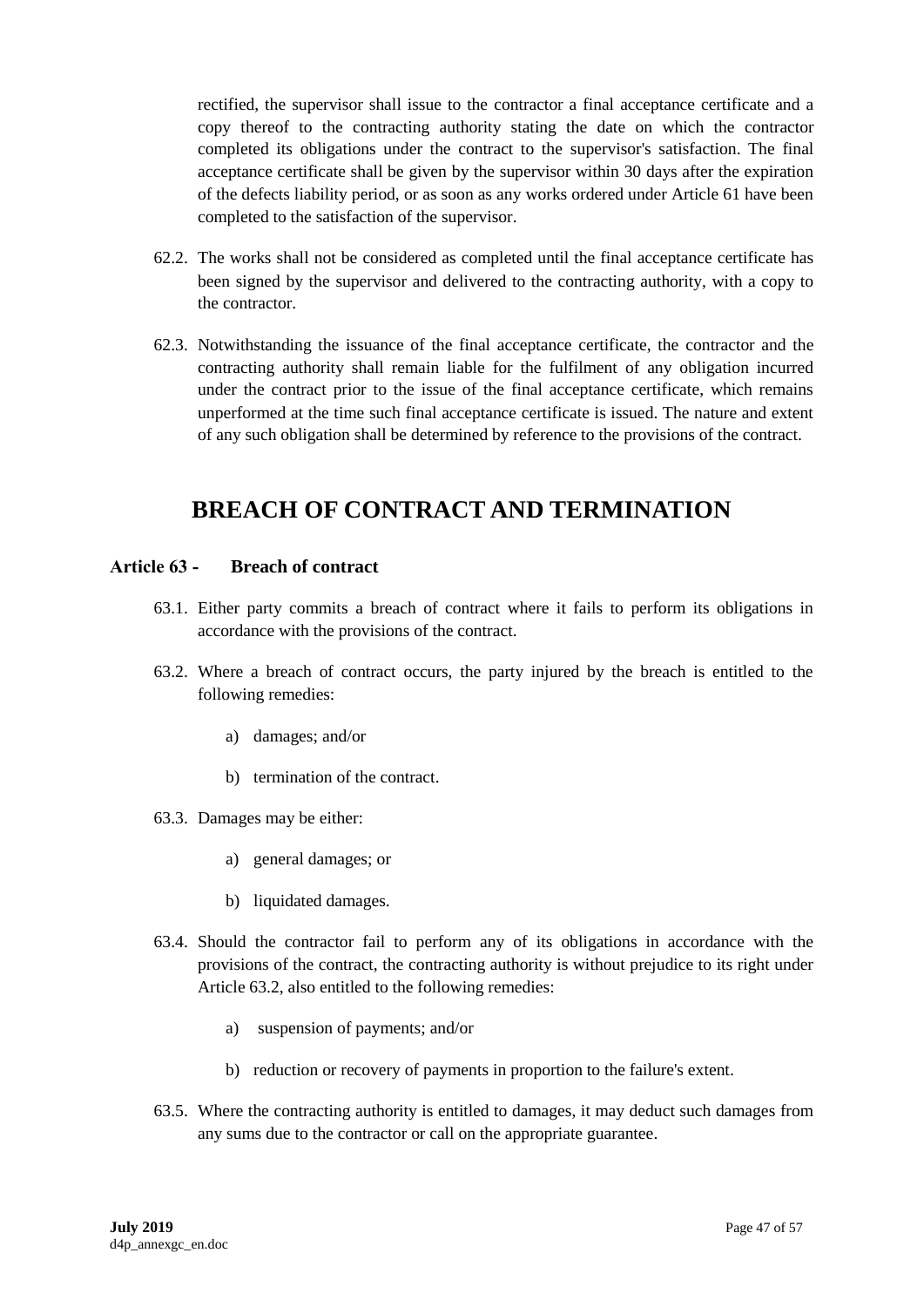### <span id="page-47-0"></span>**Article 64 - Termination by the contracting authority**

- 64.1. The contracting authority may, at any time and with immediate effect, subject to Article 64.9, terminate the contract, except as provided for under Article 64.2.
- 64.2. Subject to any other provision of these general conditions the contracting authority may, by giving seven days' notice to the contractor, terminate the contract and expel the contractor from the site in any of the following cases where:
	- a) the contractor is in serious breach of contract for failure to perform its contractual obligations;
	- b) the contractor fails to comply within a reasonable time with the notice given by the supervisor requiring it to make good the neglect or failure to perform its obligations under the contract which seriously affects the proper and timely performance of the works;
	- c) the contractor refuses or neglects to carry out any administrative orders given by the supervisor;
	- d) the contractor assigns the contract or sub-contracts without the authorisation of the contracting authority;
	- e) the contractor is bankrupt, subject to insolvency or winding up procedures, is having its assets administered by a liquidator or by the courts, has entered into an arrangement with creditors, has suspended business activities, or is in any analogous situation arising from a similar procedure provided for under any national law or regulation relevant to that contractor;
	- f) any organisational modification occurs involving a change in the legal personality, nature or control of the contractor, unless such modification is recorded in an addendum to the contract;
	- g) any other legal disability hindering performance of the contract occurs;
	- h) the contractor fails to provide the required guarantees or insurance, or the person providing the earlier guarantee or insurance is not able to abide by its commitments;
	- i) the contractor has been guilty of grave professional misconduct proven by any means which the contracting authority can justify;
	- j) it has been established by a final judgment or a final administrative decision or by proof in possession of the contracting authority that the contractor has been guilty of fraud, corruption, involvement in a criminal organisation, money laundering or terrorist financing, terrorist related offences, child labour or other forms of trafficking in human beings or circumventing fiscal, social or any other applicable legal obligations, including through the creation of an entity for this purpose;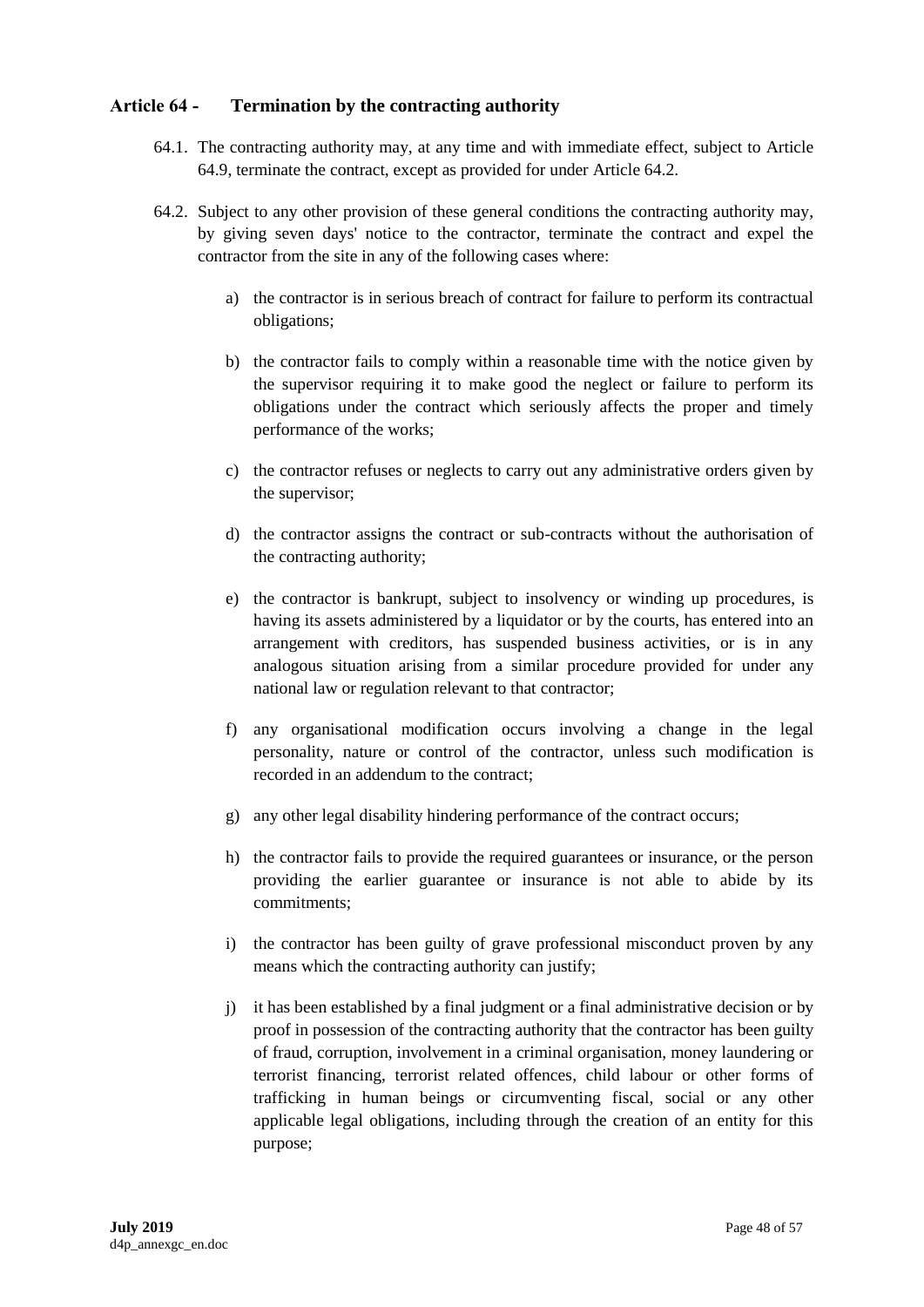- k) the contractor, in the performance of another contract financed by the EU budget/EDF funds, has been declared to be in serious breach of contract, which has led to its early termination or the application of liquidated damages or other contractual penalties or which has been discovered following checks, audits or investigations by the European Commission, the contracting authority, OLAF or the Court of Auditors;
- l) after the award of the contract, the award procedure or the performance of the contract proves to have been subject to breach of obligations, irregularities or fraud;
- m) the award procedure or the performance of another contract financed by the EU budget/EDF funds proves to have been subject to breach of obligations, irregularities or fraud which are likely to affect the performance of the present contract;
- n) the contractor fails to perform its obligation in accordance with Article 12.8, Article 12a or Article 12b;
- o) the contracting authority has become entitled to the maximum claim under Article 36.1;
- p) the contractor fails to perform its obligation in accordance with Article 61.3;
- q) the contractor is in breach of the data protection obligations resulting from Article 72 of these general conditions.

The cases of termination under points  $(e)$ ,  $(i)$ ,  $(j)$ ,  $(l)$ ,  $(m)$  and  $(n)$  may refer also to persons who are members of the administrative, management or supervisory body of the contractor and/or to persons having powers of representation, decision or control with regard to the contractor.

The cases of termination under points (a), (e), (f), (g), (i), (j), (k), (l), (m) and (n) may refer also to persons jointly and severally liable for the performance of the contract.

The cases under points (e), (i), (j), (k), (l), (m), (n) and (q) may refer also to subcontractors.

- 64.3. Termination shall be without prejudice to any other rights or powers under the contract of the contracting authority and the contractor. The contracting authority may, thereafter, complete the works itself or conclude any other contract with a third party, at the contractor's own expense. The contractor's liability for delay in completion shall immediately cease when the contracting authority terminates the contract without prejudice to any liability thereunder that may already have arisen.
- 64.4. Upon termination of the contract or when it has received notice thereof, the contractor shall take immediate steps to bring the works to a close in a prompt and orderly manner and to reduce expenditure to a minimum.
- 64.5. The supervisor shall, as soon as possible after termination, certify the value of the works and all sums due to the contractor as at the date of termination.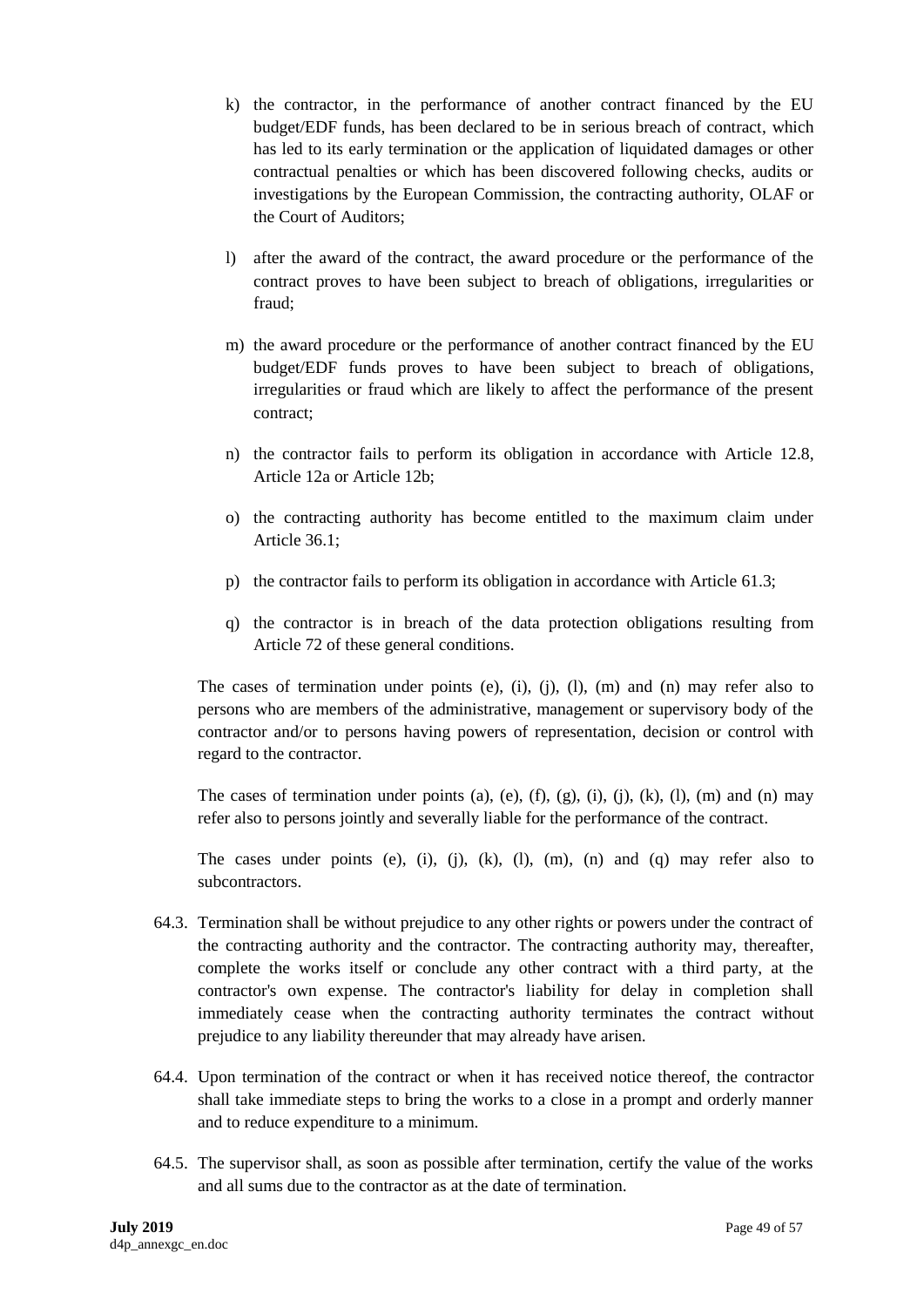#### 64.6. In the event of termination:

- a) a report of work performed by the contractor shall be drawn up by the supervisor as soon as possible after inspection of the works, and inventory taken of temporary structures, materials, plant and equipment. The contractor shall be summoned to be present during the inspection and the taking of the inventory. The supervisor shall also draw up statements of emoluments still owed by the contractor to workers employed by him in relation to the contract and of sums owed by the contractor to the contracting authority;
- b) the contracting authority shall have the option of acquiring in whole or in part temporary structures which have been approved by the supervisor, equipment, plant and materials specifically supplied or manufactured in connection with the execution of work under the contract;
- c) the purchase price of the temporary structures, equipment, plant and materials referred to above shall not exceed the unpaid portion of the expenditure incurred by the contractor, such expenditure being limited to that required for the performance of the contract under normal conditions;
- d) the contracting authority may purchase, at market prices, the materials and items supplied or ordered by the contractor and not already paid for by the contracting authority on such conditions as the supervisor considers appropriate.
- 64.7. The contracting authority shall not be obliged to make any further payments to the contractor until the works are completed. After the works are completed, the contracting authority shall recover from the contractor the extra costs, if any, of completing the works, or shall pay any balance still due to the contractor.
- 64.8. If the contracting authority terminates the contract pursuant to Article 64.2, it shall, in addition to the extra costs for completion of the works and without prejudice to its other remedies under the contract, be entitled to recover from the contractor any loss it has suffered up to 10% of the contract price.
- 64.9. Where the termination is not due to an act or omission of the contractor, force majeure or other circumstances beyond the control of the contracting authority, the contractor shall be entitled to claim in addition to sums owed to it for work already performed, an indemnity for loss suffered.
- 64.10.This contract shall be automatically terminated if it has not given rise to any payment in the two years following its signing by both parties.

### <span id="page-49-0"></span>**Article 65 - Termination by the contractor**

- 65.1. The contractor may, by giving 14 days' notice to the contracting authority, terminate the contract if the contracting authority:
	- a) fails for more than 120 days to pay the contractor the amounts due under any certificate issued by the supervisor after the expiry of the time limit stated in Article 44.3; or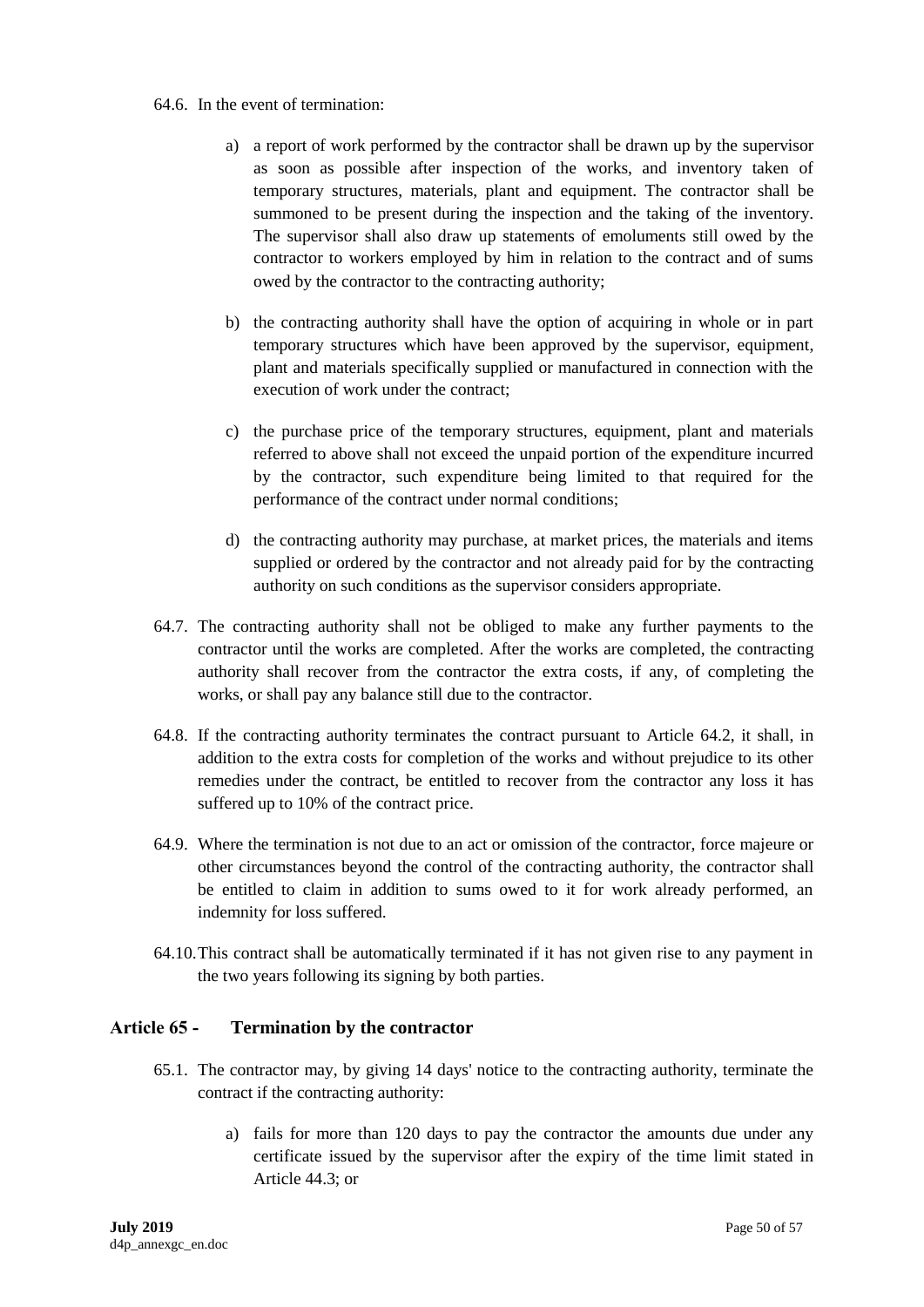- b) consistently fails to meet its obligations after repeated reminders; or
- c) suspends the progress of the works or any part thereof for more than 180 days for reasons not specified in the contract, or not attributable to the contractor's breach or default.
- 65.2. Such termination shall be without prejudice to any other rights of the contracting authority or the contractor acquired under the contract. Upon such termination, the contractor shall, subject to the law of the country in which the works are executed, be entitled to immediately remove its equipment from the site.
- 65.3. In the event of such termination, the contracting authority shall pay the contractor for any loss or damage the contractor may have suffered. The maximum amount shall be 10% of the contract price.

### <span id="page-50-0"></span>**Article 66 - Force majeure**

- 66.1. Neither party shall be considered to be in default or in breach of its obligations under the contract if the performance of such obligations is prevented by any circumstances of force majeure which arises after the date of notification of award or the date when the contract becomes effective.
- 66.2. The term force majeure, as used herein covers any unforeseeable events, not within the control of either party and which by the exercise of due diligence neither party is able to overcome such as acts of God, strikes, lock-outs or other industrial disturbances, acts of the public enemy, wars whether declared or not, blockades, insurrection, riots, epidemics, landslides, earthquakes, storms, lightning, floods, washouts, civil disturbances, explosions. A decision of the European Union to suspend the cooperation with the partner country is considered to be a case of force majeure when it implies suspension of funding this contract.
- 66.3. Notwithstanding the provisions of Articles 36 and 64, the contractor shall not be liable to forfeiture of its performance guarantee, liquidated damages or termination for default if, and to the extent that, its delay in performance or other failure to perform its obligations under the contract is the result of an event of force majeure. The contracting authority shall similarly not be liable, notwithstanding the provisions of Articles 53 and 65, for payment of interest on delayed payments, for non-performance or for termination by the contractor for default, if, and to the extent that, the contracting authority's delay or other failure to perform its obligations is the result of force majeure.
- 66.4. If either party considers that any circumstances of force majeure have occurred which may affect performance of its obligations, it shall promptly notify the other party and the supervisor, giving details of the nature, the probable duration and the likely effect of the circumstances. Unless otherwise directed by the supervisor in writing, the contractor shall continue to perform its obligations under the contract as far as is reasonably practicable, and shall seek all reasonable alternative means for performance of its obligations which are not prevented by the force majeure event. The contractor shall not put into effect such alternative means unless directed so to do by the supervisor.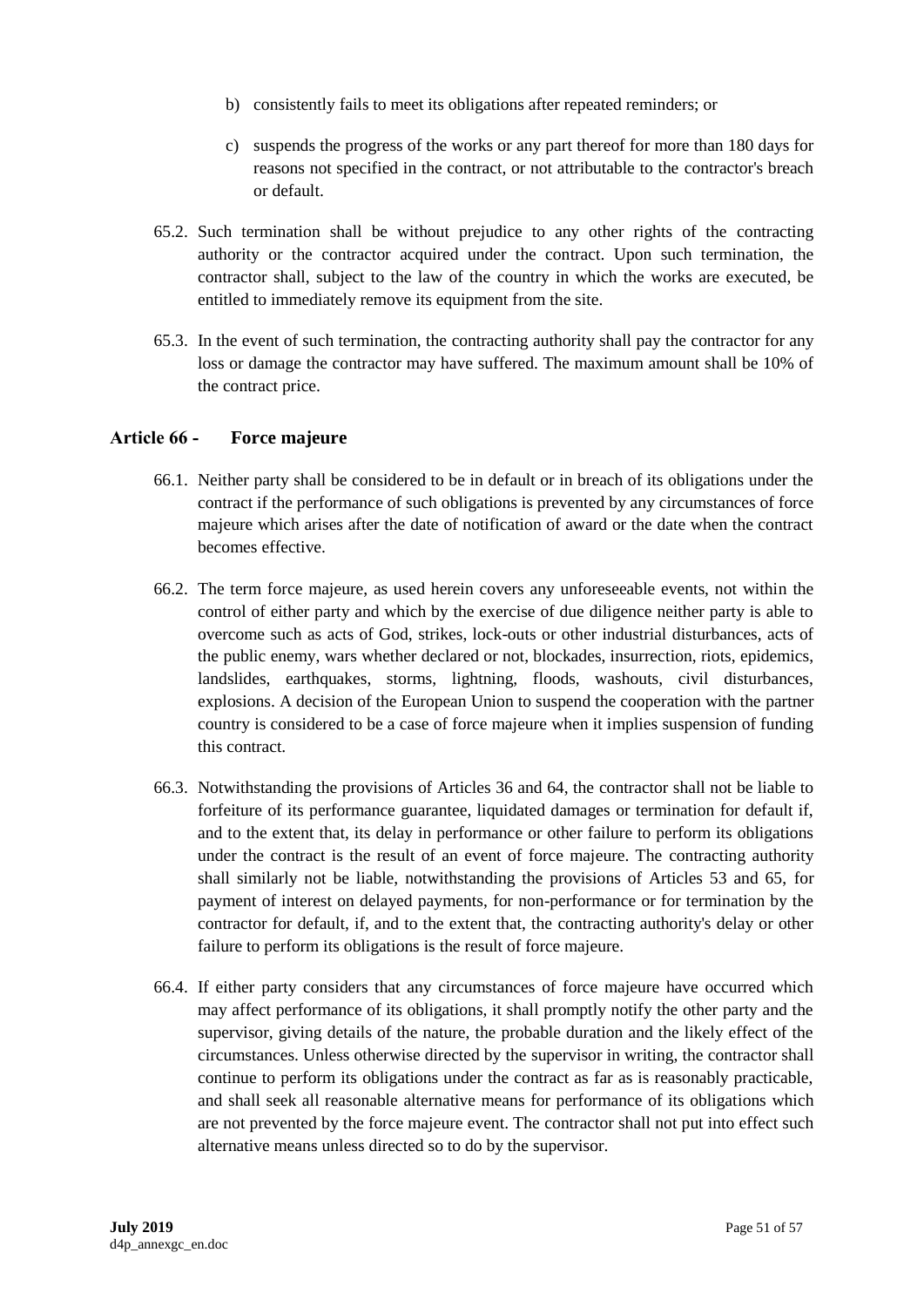- 66.5. If the contractor incurs additional costs in complying with the supervisor's directions or using alternative means under Article 66.4, the amount thereof shall be certified by the supervisor.
- 66.6. If circumstances of force majeure have occurred and continue for a period of 180 days then, notwithstanding any extension of time for completion of the works that the contractor may by reason thereof have been granted, either party shall be entitled to serve upon the other 30 days' notice to terminate the contract. If, at the expiry of the period of 30 days, force majeure persists, the contract shall terminate and, in consequence thereof under the law governing the contract, the parties shall be released from further performance of the contract.

### <span id="page-51-0"></span>**Article 67 - Decease**

- 67.1. Where the contractor is a natural person, the contract shall be automatically terminated if that person dies. However, the contracting authority shall examine any proposal made by the heirs or beneficiaries if they have notified their wish to continue the contract.
- 67.2. Where the contractor consists of a number of persons and one or more of them die, a report shall be agreed between the parties on the progress of the works, and the contracting authority shall decide whether to terminate or continue the contract in accordance with the undertaking given by the survivors and by the heirs or beneficiaries, as the case may be. The decision of the contracting authority shall be notified to those concerned within 30 days of receipt of such proposal.
- 67.3. In the cases provided for in Article 67.1 and 67.2, persons offering to continue to perform the contract shall notify the contracting authority thereof within 15 days of the date of decease.
- 67.4. Such persons shall be jointly and severally liable for the proper performance of the contract to the same extent as the deceased contractor. Continuation of the contract shall be subject to the rules relating to establishment of any guarantee provided for in the contract.

## <span id="page-51-1"></span>**SETTLEMENT OF DISPUTES AND APPLICABLE LAW**

### <span id="page-51-2"></span>**Article 68 - Settlement of disputes**

- 68.1. The parties shall make every effort to settle amicably any dispute relating to the contract which may arise between them, or between the supervisor and the contractor.
- 68.2. Once a dispute has arisen, a party shall notify the other party of the dispute, stating its position on the dispute and any solution which it envisages, and requesting an amicable settlement. The other party shall respond to this request for amicable settlement within 30 days, stating its position on the dispute. Unless the parties agree otherwise, the maximum time period laid down for reaching an amicable settlement shall be 120 days from the date of the notification requesting such a procedure. Should a party not agree to the other party's request for amicable settlement, should a party not respond in time to that request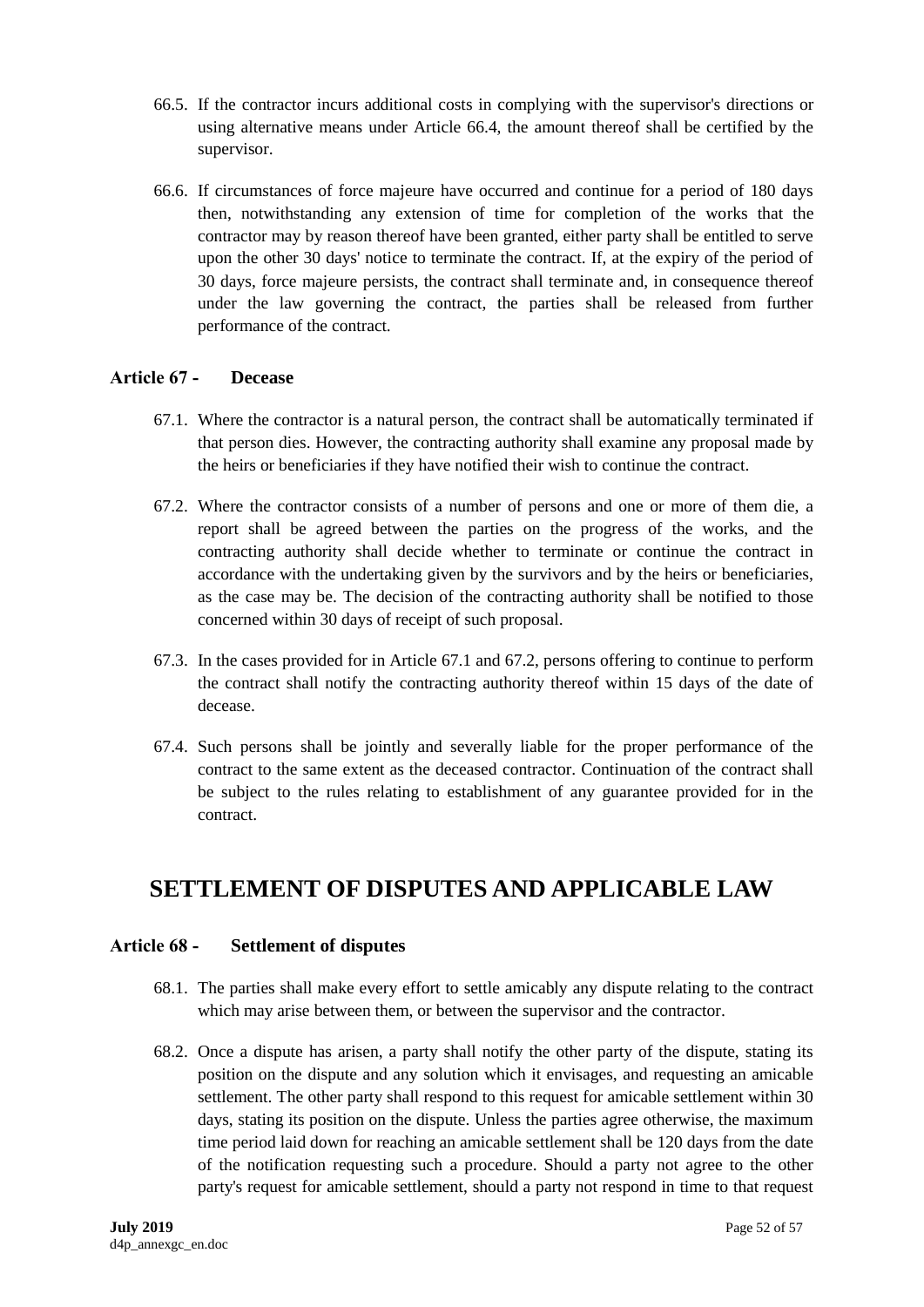or should no amicable settlement be reached within the maximum time period, the amicable settlement procedure is considered to have failed.

- 68.3. In the absence of an amicable settlement, a party may notify the other party requesting a settlement through conciliation by a third person. If the European Commission is not a party to the contract, it may accept to intervene as conciliator. The other party shall respond to the request for conciliation within 30 days. Unless the parties agree otherwise, the maximum time period laid down for reaching a settlement through conciliation shall be 120 days from the notification requesting such a procedure. Should a party not agree to the other party's request for conciliation, should a party not respond in time to that request or should no settlement be reached within the maximum time period, the conciliation procedure is considered to have failed.
- 68.4. If the amicable settlement procedure and, if so requested, the conciliation procedure fails, each party may refer the dispute to either the decision of a national jurisdiction or arbitration, as specified in the special conditions.

## <span id="page-52-0"></span>**Article 69 - Applicable Law**

<span id="page-52-1"></span>69.1. This contract shall be governed by the law of the country of the contracting authority or, where the contracting authority is the European Commission, by the applicable European Union law complemented where necessary by the law of Belgium.

# **FINAL PROVISIONS**

### <span id="page-52-2"></span>**Article 70 - Administrative sanctions**

- 70.1. Without prejudice to the application of other remedies laid down in the contract, a sanction of exclusion from all contracts and grants financed by the EU, may be imposed, after an adversarial procedure in line with the applicable Financial Regulation, upon the contractor who, in particular,
	- a) is guilty of grave professional misconduct, has committed irregularities or has shown significant deficiencies in complying with the main obligations in the performance of the contract or has been circumventing fiscal, social or any other applicable legal obligations, including through the creation of an entity for this purpose. The duration of the exclusion shall not exceed the duration set by final judgement or final administrative decision or, in the absence thereof, three years;
	- b) is guilty of fraud, corruption, participation in a criminal organisation, money laundering, terrorist-related offences, child labour or trafficking in human beings. The duration of the exclusion shall not exceed the duration set by final judgement or final administrative decision or, in the absence thereof, five years.
- 70.2. In the situations mentioned in Article 70.1, in addition or in alternative to the sanction of exclusion, the contractor may also be subject to financial penalties representing 2-10% of the contract price.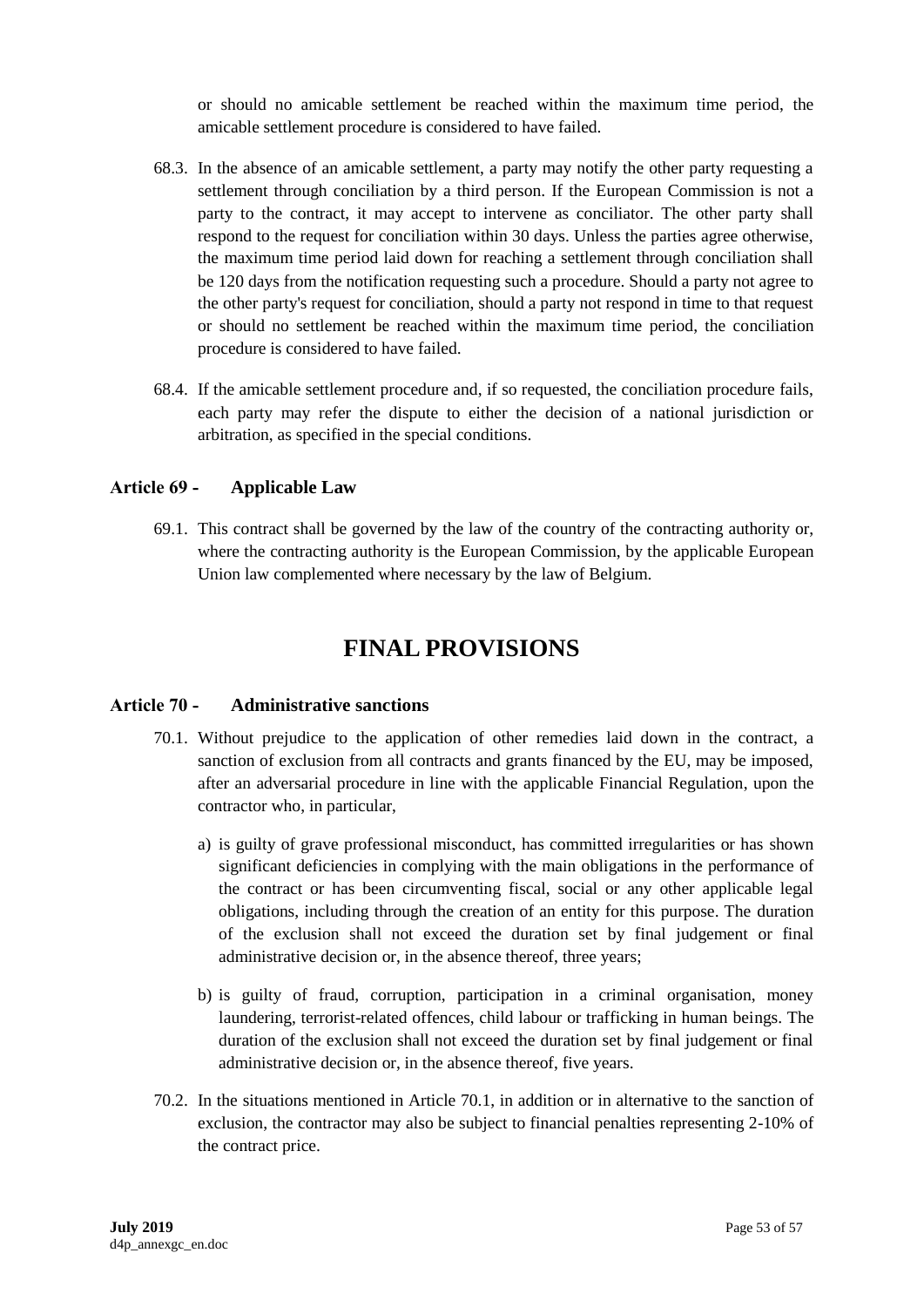- 70.3. Where the contracting authority is entitled to impose financial penalties, it may deduct such financial penalties from any sums due to the contractor or call on the appropriate guarantee.
- 70.4. The decision to impose administrative sanctions may be published on a dedicated internet-site, explicitly naming the contractor.

## <span id="page-53-0"></span>**Article 71 - Verifications, checks and audits by European Union bodies**

- 71.1. The contractor will allow the European Commission, the European Anti-Fraud Office and the European Court of Auditors to verify, by examining the documents and to make copies thereof or by means of on-the-spot checks, including checks of documents (original or copies), the implementation of the contract. In order to carry out these verifications and audits, the EU bodies mentioned above shall be allowed to conduct a full audit, if necessary, on the basis of supporting documents for the accounts, accounting documents and any other document relevant to the financing of the project. The contractor shall ensure that on-the-spot accesses is available at all reasonable times, notably at the contractor's offices, to its computer data, to its accounting data and to all the information needed to carry out the audits, including information on individual salaries of persons involved in the project. The contractor shall ensure that the information is readily available at the moment of the audit and, if so requested, that data be handed over in an appropriate form. These inspections may take place up to 7 years after the final payment.
- 71.2. Furthermore, the contractor will allow the European Anti-Fraud Office to carry out checks and verification on the spot in accordance with the procedures set out in the European Union legislation for the protection of the financial interests of the European Union against fraud and other irregularities.
- 71.3. To this end, the contractor undertakes to give appropriate access to staff or agents of the European Commission, of the European Anti-Fraud Office and of the European Court of Auditors to the sites and locations at which the contract is carried out, including its information systems, as well as all documents and databases concerning the technical and financial management of the project and to take all steps to facilitate their work. Access given to agents of the European Commission, European Anti-Fraud Office and the European Court of Auditors shall be on the basis of confidentiality with respect to third parties, without prejudice to the obligations of public law to which they are subject. Documents must be easily accessible and filed so as to facilitate their examination and the contractor must inform the contracting authority of their precise location.
- 71.4. The contractor guarantees that the rights of the European Commission, of the European Anti-Fraud Office and of the European Court of Auditors to carry out audits, checks and verification will be equally applicable, under the same conditions and according to the same rules as those set out in this Article, to any sub-contractor or any other party benefiting from EU budget/EDF funds.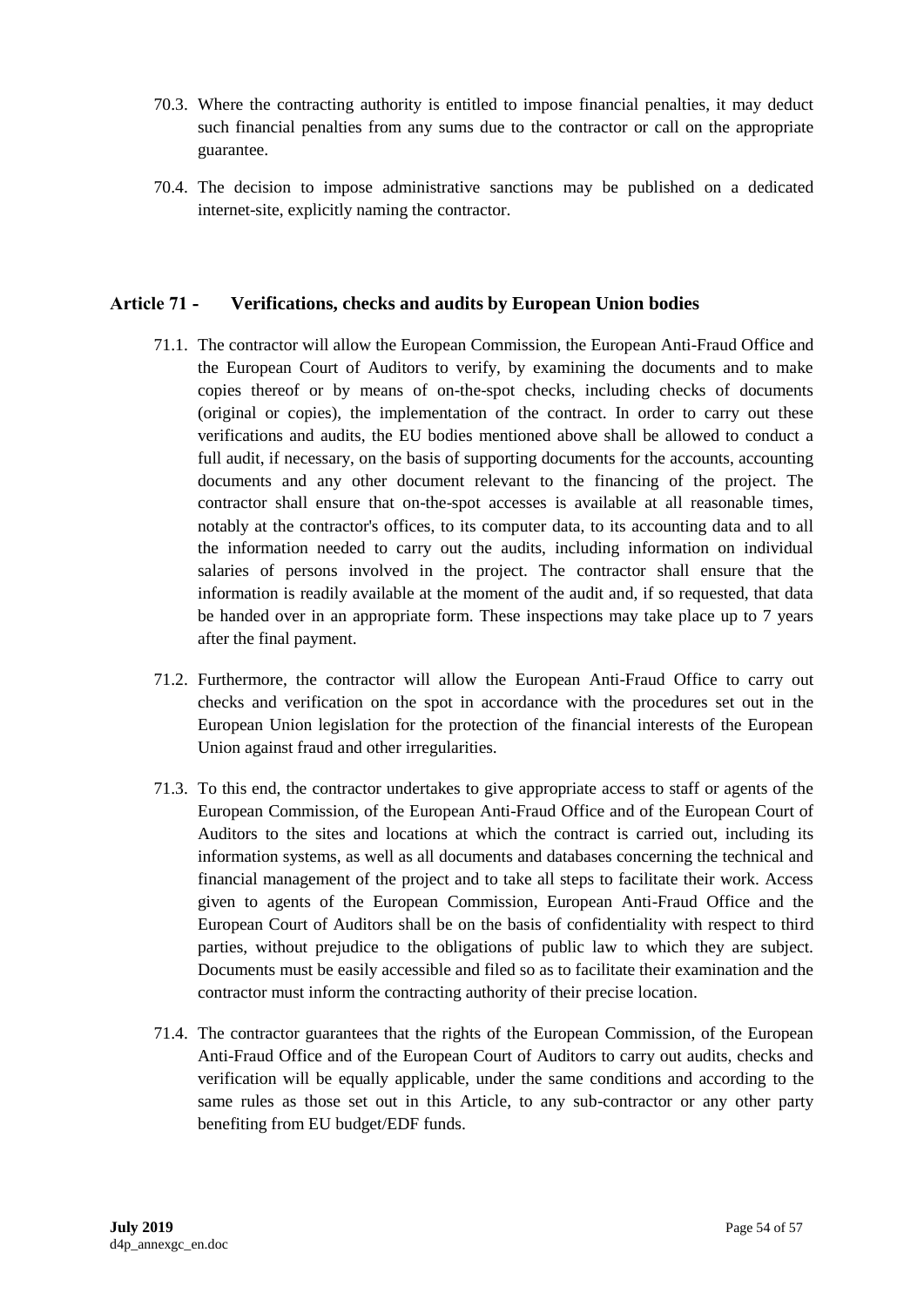71.5. Failure to comply with the obligations set forth in Article 71.1 to 71.4 constitutes a case of serious breach of contract.

## <span id="page-54-0"></span>**Article 72 - Data protection**

#### **72.1. Processing of personal data by the contracting authority**

Any personal data included in or relating to the contract, including its implementation, shall be processed in accordance with Regulation (EU) 2018/1725. Such data shall be processed solely for the purposes of the implementation, management and monitoring of the contract by the data controller.

The contractor or any other person whose personal data is processed by the data controller in relation to this contract has specific rights as a data subject under Chapter III (Articles 14-25) of Regulation (EU) 2018/1725, in particular the right to access, rectify or erase their personal data and the right to restrict the processing of their personal data or, where applicable, the right to object to processing or the right to data portability.

Should the contractor or any other person whose personal data is processed in relation to this contract have any queries concerning the processing of its personal data, it shall address itself to the data controller. They may also address themselves to the Data Protection Officer of the data controller. They have the right to lodge a complaint at any time to the European Data Protection Supervisor.

Details concerning the processing of personal data are available in the data protection notice referred to in the special conditions.

#### **72.2 Processing of personal data by the contractor**

The processing of personal data by the contractor shall meet the requirements of the general conditions and be processed solely for the purposes set out by the controller.

The contractor shall assist the controller for the fulfilment of the controller's obligation to respond to requests for exercising rights of person whose personal data is processed in relation to this contract as laid down in Chapter III (Articles 14-25) of Regulation (EU) 2018/1725. The contractor shall inform without delay the controller about such requests.

The contractor may act only on documented written instructions and under the supervision of the controller, in particular with regard to the purposes of the processing, the categories of data that may be processed, the recipients of the data and the means by which the data subject may exercise its rights.

The contractor shall grant personnel access to the data to the extent strictly necessary for the implementation, management and monitoring of the contract. The contractor must ensure that personnel authorised to process personal data has committed itself to confidentiality or is under appropriate statutory obligation of confidentiality in accordance with the provisions of Article 12.7 of these general conditions.

The contractor shall adopt appropriate technical and organisational security measures, giving due regard to the risks inherent in the processing and to the nature, scope, context and purposes of processing, in order to ensure, in particular, as appropriate:

(a) the pseudonymisation and encryption of personal data;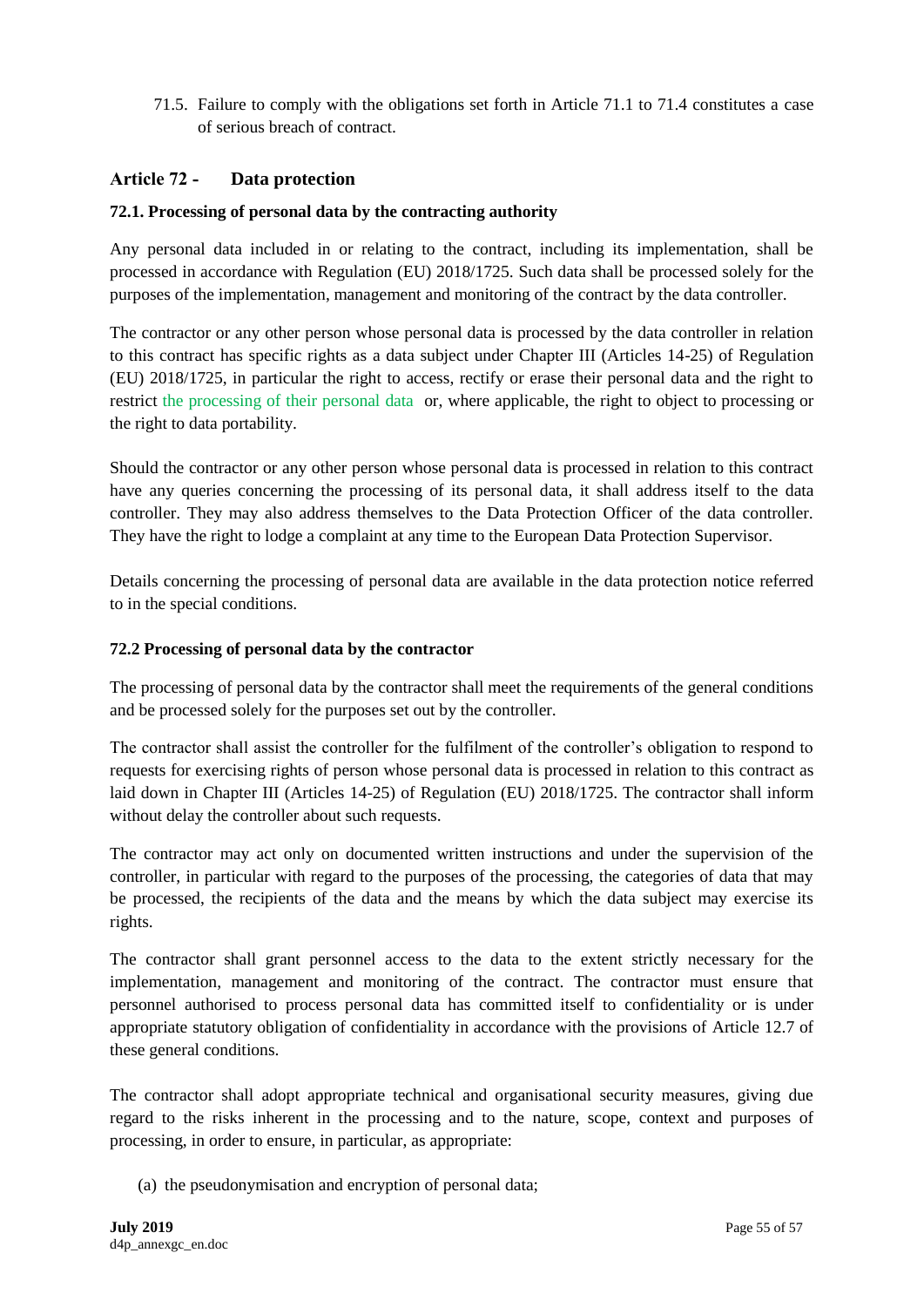- (b) the ability to ensure the ongoing confidentiality, integrity, availability and resilience of processing systems and services;
- (c) the ability to restore the availability and access to personal data in a timely manner in the event of a physical or technical incident;
- (d) a process for regularly testing, assessing and evaluating the effectiveness of technical and organisational measures for ensuring the security of the processing;
- (e) measures to protect personal data from accidental or unlawful destruction, loss, alteration, unauthorised disclosure of or access to personal data transmitted, stored or otherwise processed.

The contractor shall notify relevant personal data breaches to the controller without undue delay and at the latest within 48 hours after the contractor becomes aware of the breach. In such cases, the contractor shall provide the controller with at least the following information:

- (a) nature of the personal data breach including where possible, the categories and approximate number of data subjects concerned and the categories and approximate number of personal data records concerned;
- (b) likely consequences of the breach;
- (c) measures taken or proposed to be taken to address the breach, including, where appropriate, measures to mitigate its possible adverse effects.

The contractor shall immediately inform the data controller if, in its opinion, an instruction infringes Regulation (EU) 2018/1725, Regulation (EU) 2016/679, or other Union or Member State or third country applicable data protection provisions as referred to in the tender specifications.

The contractor shall assist the controller for the fulfilment of its obligations pursuant to Article 33 to 41 under Regulation (EU) 2018/1725 to:

- (a) ensure compliance with its data protection obligations regarding the security of the processing, and the confidentiality of electronic communications and directories of users;
- (b) notify a personal data breach to the European Data Protection Supervisor;
- (c) communicate a personal data breach without undue delay to the data subject, where applicable;
- (d) carry out data protection impact assessments and prior consultations as necessary.

The contractor shall maintain a record of all data processing operations carried on behalf of the controller, transfers of personal data, security breaches, responses to requests for exercising rights of people whose personal data is processed and requests for access to personal data by third parties.

The contracting authority is subject to Protocol 7 of the Treaty on the Functioning of the European Union on the privileges and immunities of the European Union, particularly as regards the inviolability of archives (including the physical location of data and services) and data security, which includes personal data held on behalf of the contracting authority in the premises of the contractor or subcontractor.

The contractor shall notify the contracting authority without delay of any legally binding request for disclosure of the personal data processed on behalf of the contracting authority made by any national public authority, including an authority from a third country. The contractor may not give such access without the prior written authorisation of the contracting authority.

The duration of processing of personal data by the contractor will not exceed the period referred to in Article 12.10 of these general conditions. Upon expiry of this period, the contractor shall, at the choice of the controller, return, without any undue delay in a commonly agreed format, all personal data